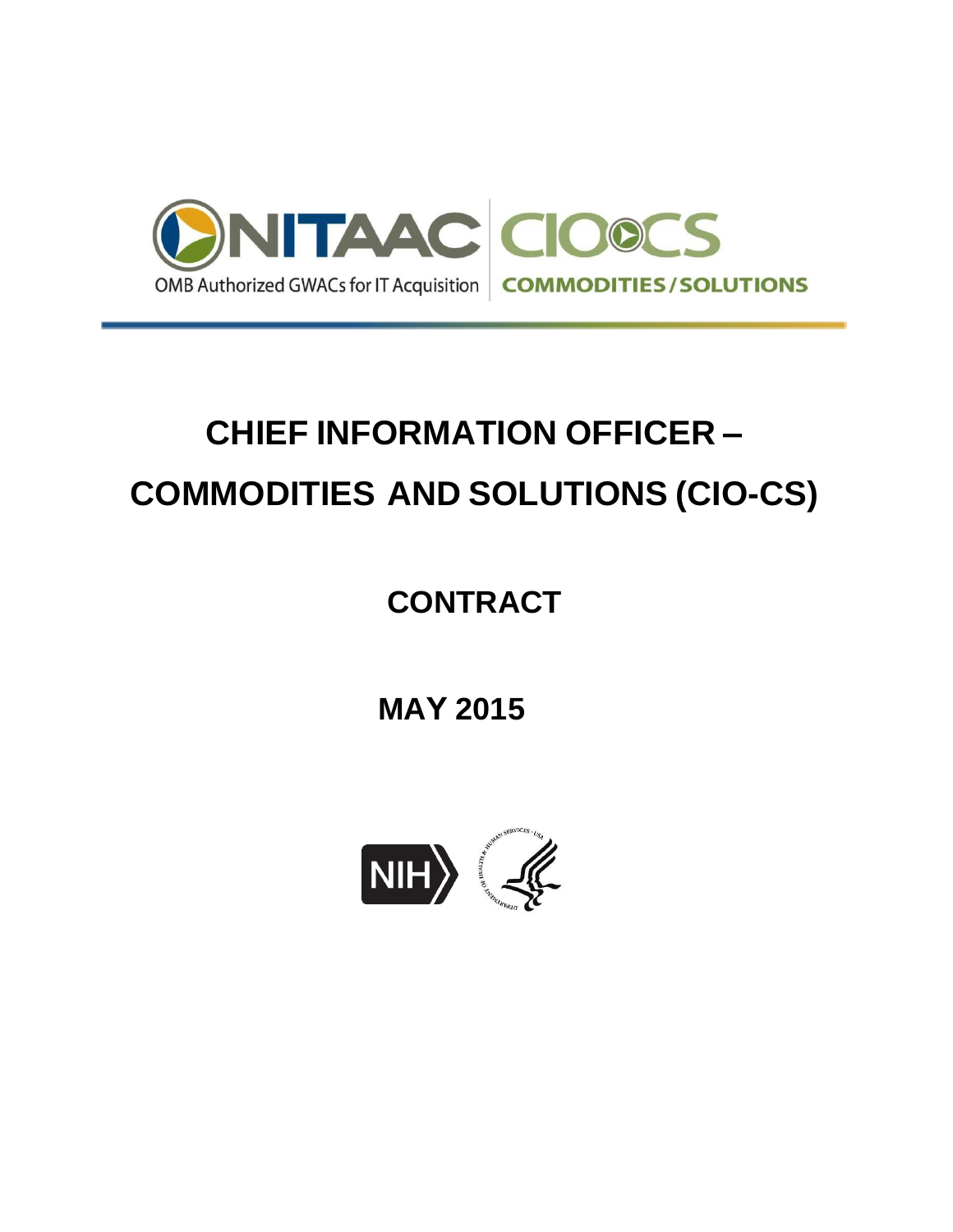# **Table of Contents**

| SECTION B: SUPPLIES OR SERVICES AND PRICES/COSTS  B-2                     |  |
|---------------------------------------------------------------------------|--|
|                                                                           |  |
|                                                                           |  |
|                                                                           |  |
|                                                                           |  |
| Article B.5 Maximum Contract Ceiling and Minimum Contract Guarantee  B-3  |  |
| Article B.6 Work Outside of the Continental United States (OCONUS) B-3    |  |
|                                                                           |  |
|                                                                           |  |
|                                                                           |  |
|                                                                           |  |
|                                                                           |  |
|                                                                           |  |
|                                                                           |  |
|                                                                           |  |
|                                                                           |  |
|                                                                           |  |
|                                                                           |  |
|                                                                           |  |
|                                                                           |  |
| Article F.3 Clauses Incorporated by Reference, FAR 52.252-2 (FEB 1998)F-1 |  |
|                                                                           |  |
|                                                                           |  |
|                                                                           |  |
|                                                                           |  |
|                                                                           |  |
|                                                                           |  |
|                                                                           |  |
|                                                                           |  |
|                                                                           |  |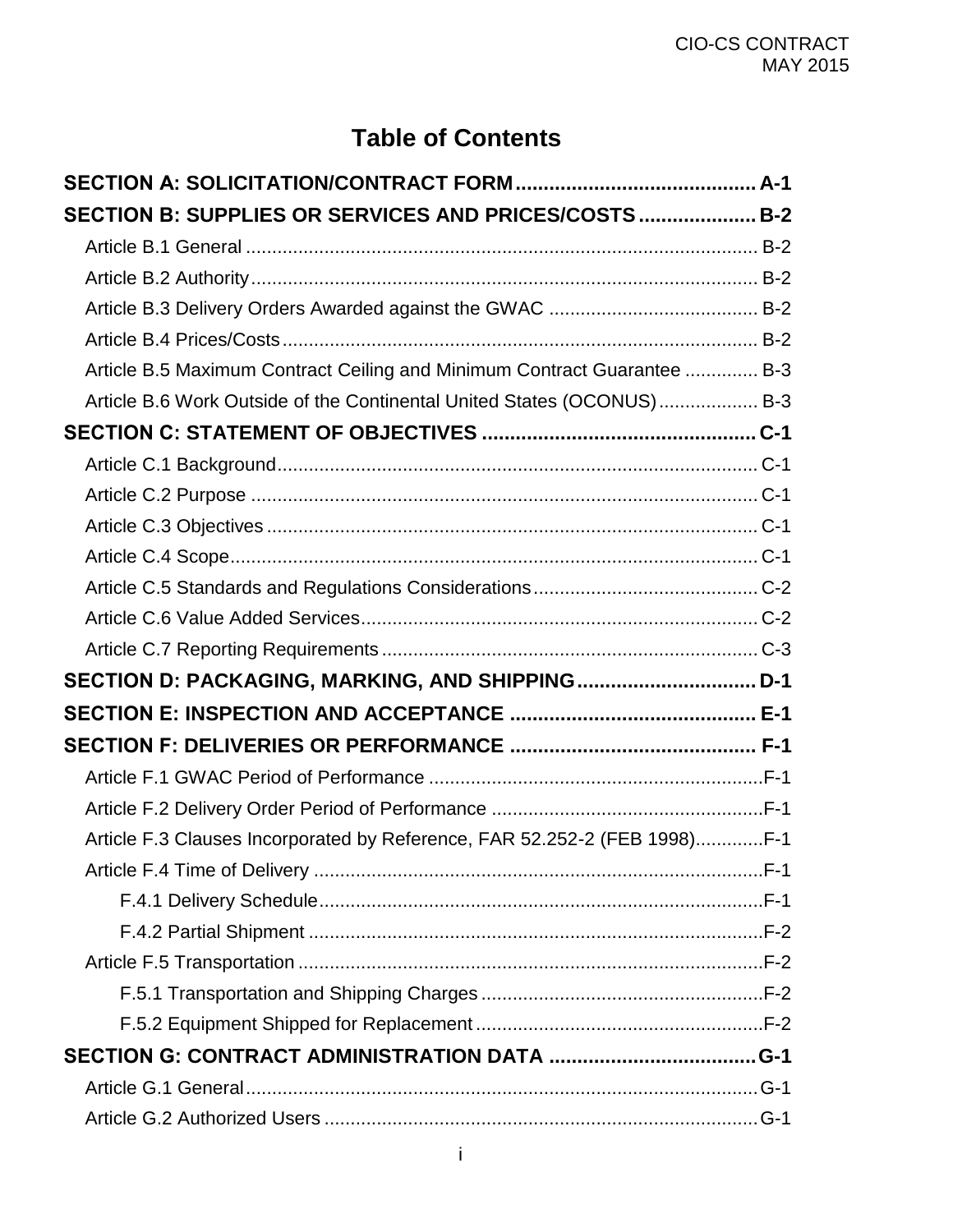| G.3.2 Contractor Personnel - Key Personnel, HHSAR 352.242-70 (January 2006)  |  |
|------------------------------------------------------------------------------|--|
|                                                                              |  |
|                                                                              |  |
|                                                                              |  |
|                                                                              |  |
|                                                                              |  |
|                                                                              |  |
|                                                                              |  |
|                                                                              |  |
|                                                                              |  |
|                                                                              |  |
|                                                                              |  |
|                                                                              |  |
|                                                                              |  |
| Article G.13 Contractor Performance Assessment Reporting System (CPARS)  G-8 |  |
|                                                                              |  |
| G.13.2 Electronic Access to Contractor Performance Evaluations G-8           |  |
| Article G.14 FAR 52.232-40, Providing Accelerated Payments to Small Business |  |
| SECTION H: SPECIAL CONTRACT REQUIREMENTS  H-1                                |  |
|                                                                              |  |
|                                                                              |  |
|                                                                              |  |
|                                                                              |  |
|                                                                              |  |
|                                                                              |  |
|                                                                              |  |
| Article H.6 Certification of Filing and Payment of Taxes (Section 518)  H-3  |  |
|                                                                              |  |
|                                                                              |  |
|                                                                              |  |
|                                                                              |  |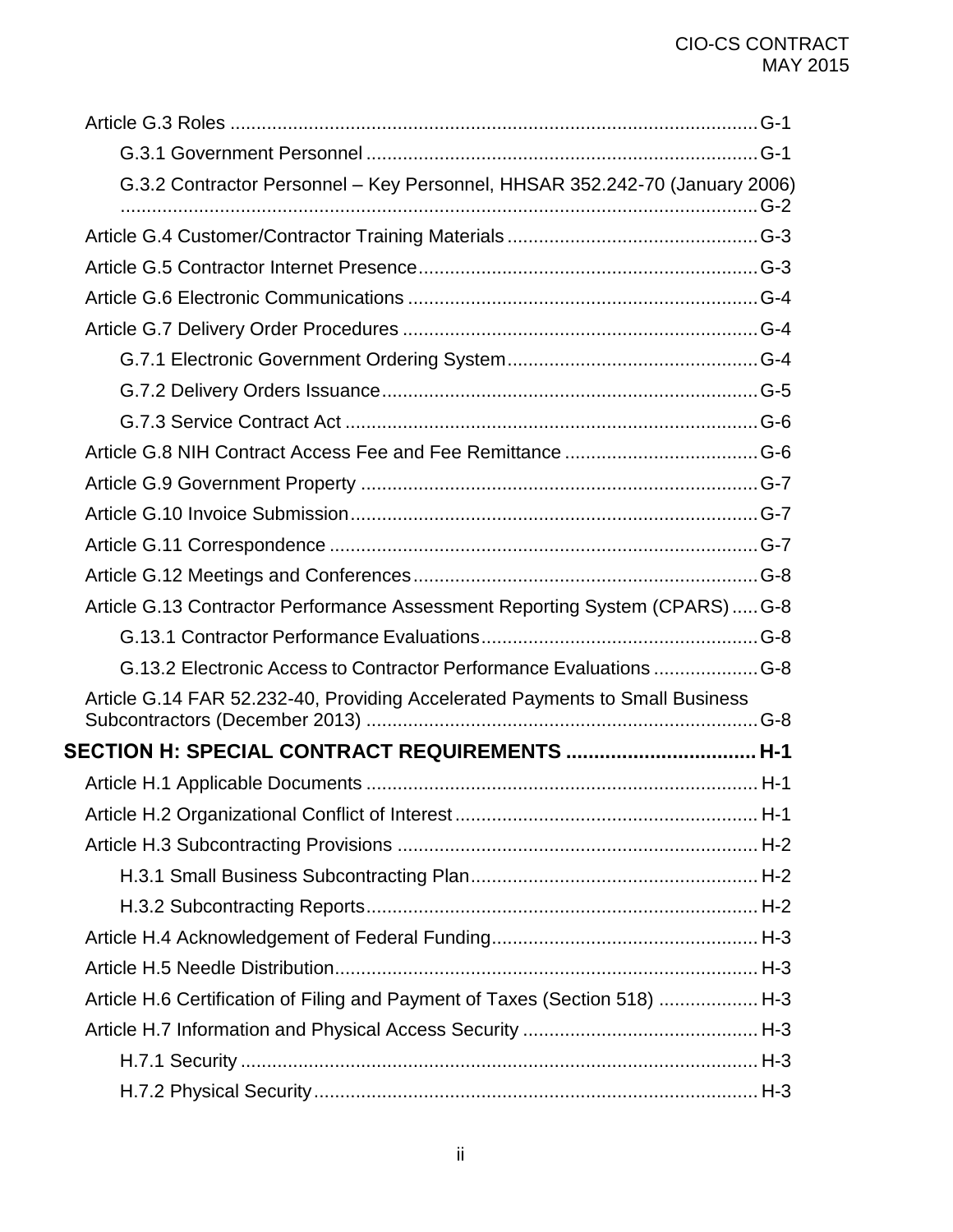| H.7.3 Additional Considerations for HHS Delivery Orders  H-4                              |  |
|-------------------------------------------------------------------------------------------|--|
| Article H.8 Electronic and Information Technology Accessibility  H-14                     |  |
| Article H.9 Task Order/Delivery Order Contract Ombudsman  H-15                            |  |
| Article H.10 Reporting Matters Involving Fraud, Waste and Abuse  H-16                     |  |
| Article H.11 General Requirements Applicable to Delivery Orders H-16                      |  |
| H.11.1 FAR Clause 52.223-15, Energy Efficiency in Energy-Consuming Products               |  |
| H.11.2 FAR Clause 52.223-16, Acquisition of EPEAT® -Registered Personal Computer          |  |
|                                                                                           |  |
|                                                                                           |  |
|                                                                                           |  |
|                                                                                           |  |
|                                                                                           |  |
|                                                                                           |  |
|                                                                                           |  |
| Article H.17 Privacy Act, HHSAR 352.224-70 (January 2006)  H-22                           |  |
|                                                                                           |  |
| Article H.19 Restriction on Pornography on Computer Networks H-23                         |  |
|                                                                                           |  |
| Article I.1 FAR 52.212-4, Contract Terms and Conditions - Commercial Items (December      |  |
| Article I.2 FAR 52.212-5, Contract Terms and Conditions Required to Implement Statutes or |  |
|                                                                                           |  |
| Article I.4 Additional FAR Contract Clauses Included in Full Text                         |  |
|                                                                                           |  |
| SECTION K: REPRESENTATIONS AND INSTRUCTIONS K-1                                           |  |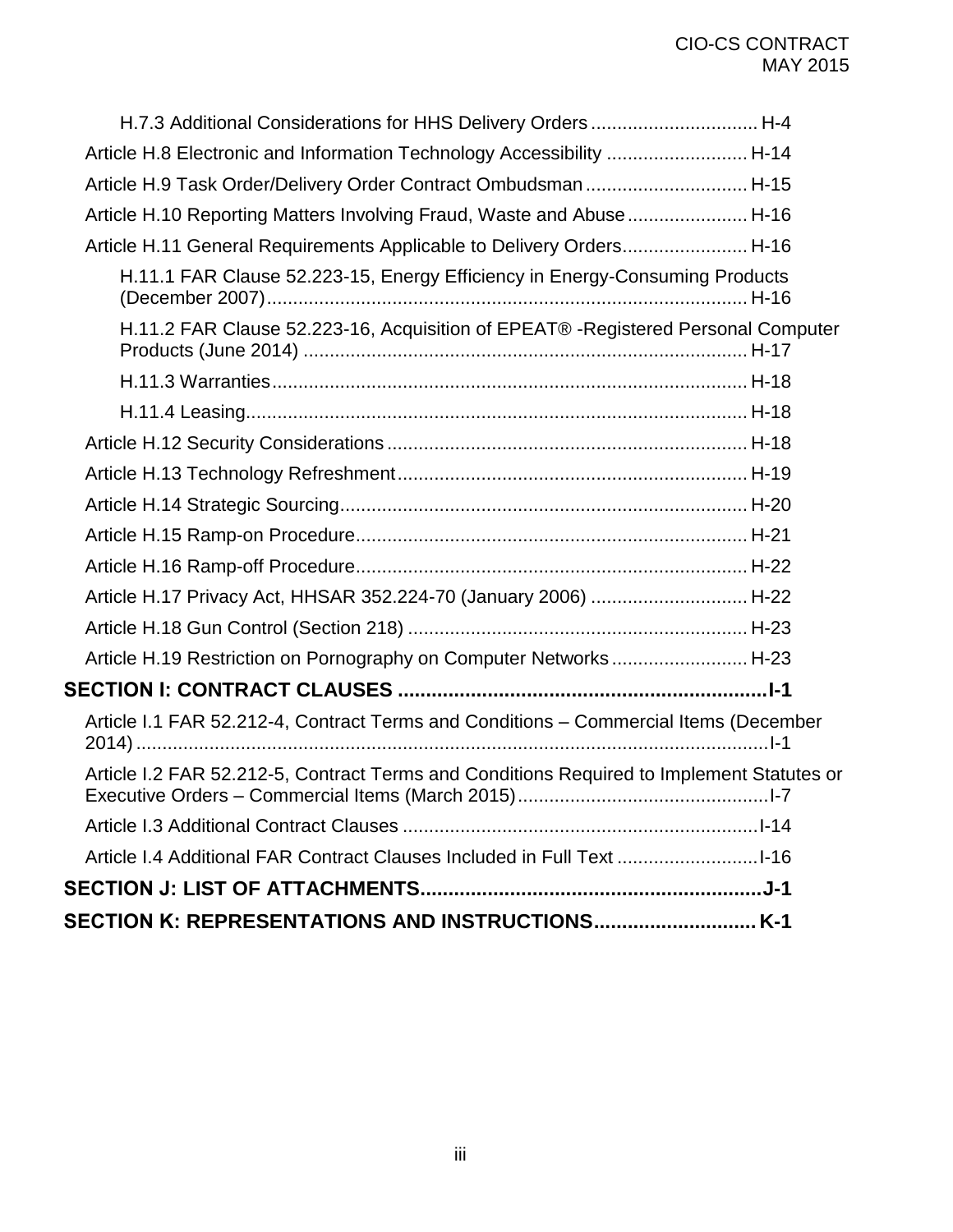CIO-CS CONTRACT MAY 2015

# <span id="page-4-0"></span>**PART I – THE SCHEDULE SECTION A: SOLICITATION/CONTRACT FORM**

**See Standard Form (SF) 26 attached.**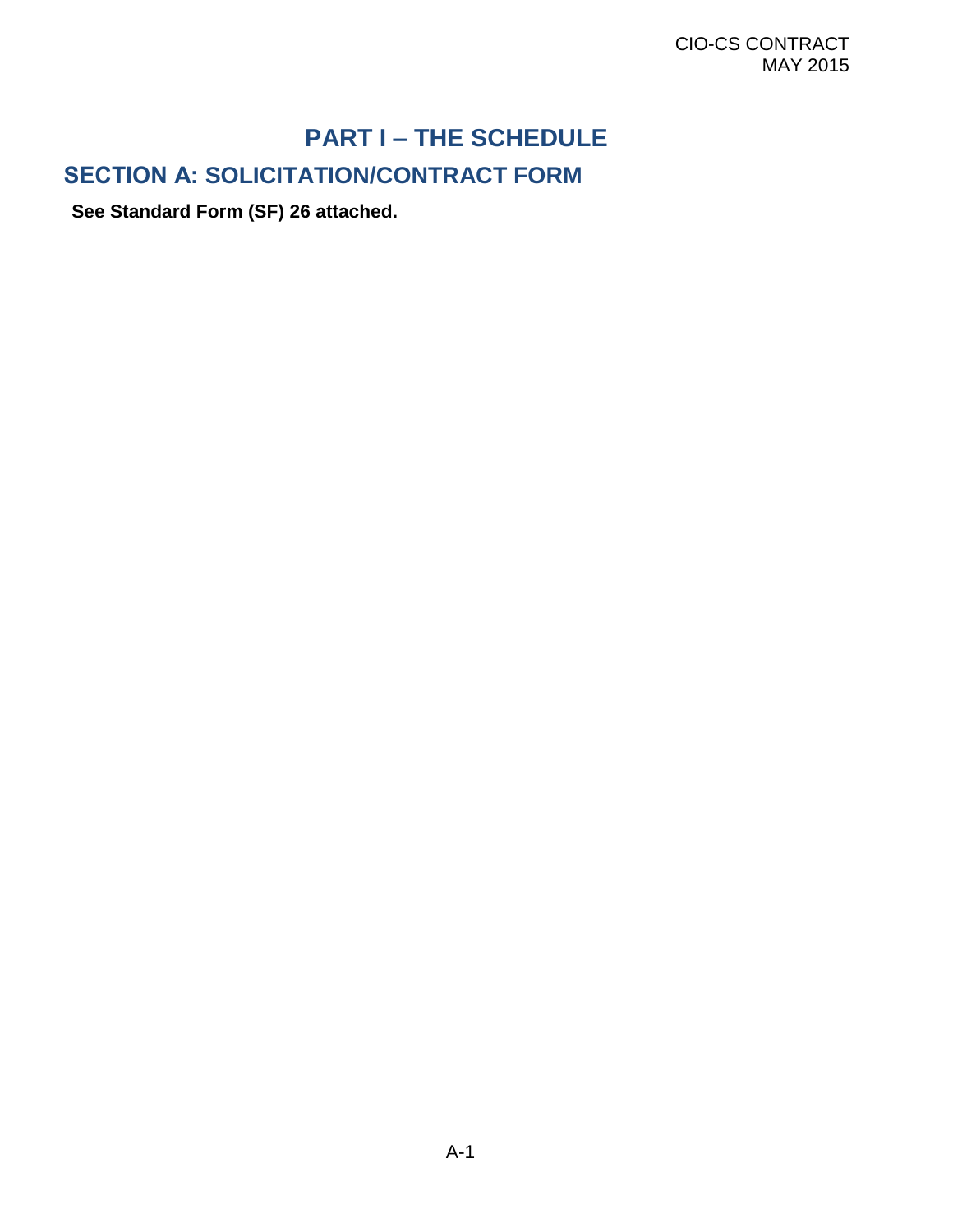# <span id="page-5-1"></span><span id="page-5-0"></span>**SECTION B: SUPPLIES OR SERVICES AND PRICES/COSTS**

# **Article B.1 General**

The Chief Information Officer – Commodities and Solutions (CIO-CS) Government-Wide Acquisition Contract (GWAC) is a five (5) year Indefinite Delivery/Indefinite Quantity (IDIQ) contract with a five (5) year optional period. The intent of this contract is to provide information technology (IT) commodities and solutions as defined in Federal Acquisition Regulation (FAR) 2.101(b) and further clarified in the Clinger-Cohen Act of 1996. These IT commodities and solutions include health and biomedical-related IT commodities to meet scientific, health, administrative, operational, managerial, and information management requirements. The contract also contains general IT commodities partly because medical systems are increasingly integrated within a broader IT architecture, requiring a systems approach to their implementation and a sound infrastructure for their operation.

# **Article B.2 Authority**

<span id="page-5-2"></span>The Office of Management and Budget (OMB) has designated the National Institutes of Health (NIH) as an Executive Agent for government-wide IT acquisitions pursuant to Section 5112(e) of the Clinger-Cohen Act, 40 U.S.C. Sec. 11302(e). The scope of this designation includes the award and administration of the GWAC. Federal Government agencies can award delivery orders to acquire IT commodities and solutions.

<span id="page-5-3"></span>The authority of the Procuring Contracting Officer (PCO) and the agency Ordering Contracting Officer (OCO) are defined under Article G.3 Roles.

# **Article B.3 Delivery Orders Awarded against the GWAC**

Pursuant to FAR 16.504(a)(4)(vi), any duly warranted federal government contracting officer (as that term is defined in FAR 2.1) in good standing with the appropriate contracting authority is authorized to issue delivery orders under this contract. For purposes of this contract, these individuals are referred to as OCOs. Delivery orders may be multi-year with options as described in FAR Subpart 17.2 or be multi-year as defined under FAR Subpart 17.1. OCOs must ensure that such delivery orders comply with agency specific FAR Part 17 supplements. Refer to Article F.2 Delivery Order Period of Performance.

# **Article B.4 Prices/Costs**

<span id="page-5-4"></span>This is an IDIQ contract as contemplated by FAR 16.504.

- a. The Government will issue delivery orders based on the statement of objectives described in Section C of this contract.
- b. The contractor's proposed Products List (Attachment J.8) is incorporated into the contract (see Article H.13 Technology Refreshment for pricing on items added after award). The prices contained in the contractor's Products List are ceiling prices and reflect the contractor's discount structure applied to this contract. Contractors are expected to maintain, as a minimum, the same discount structure in the contract for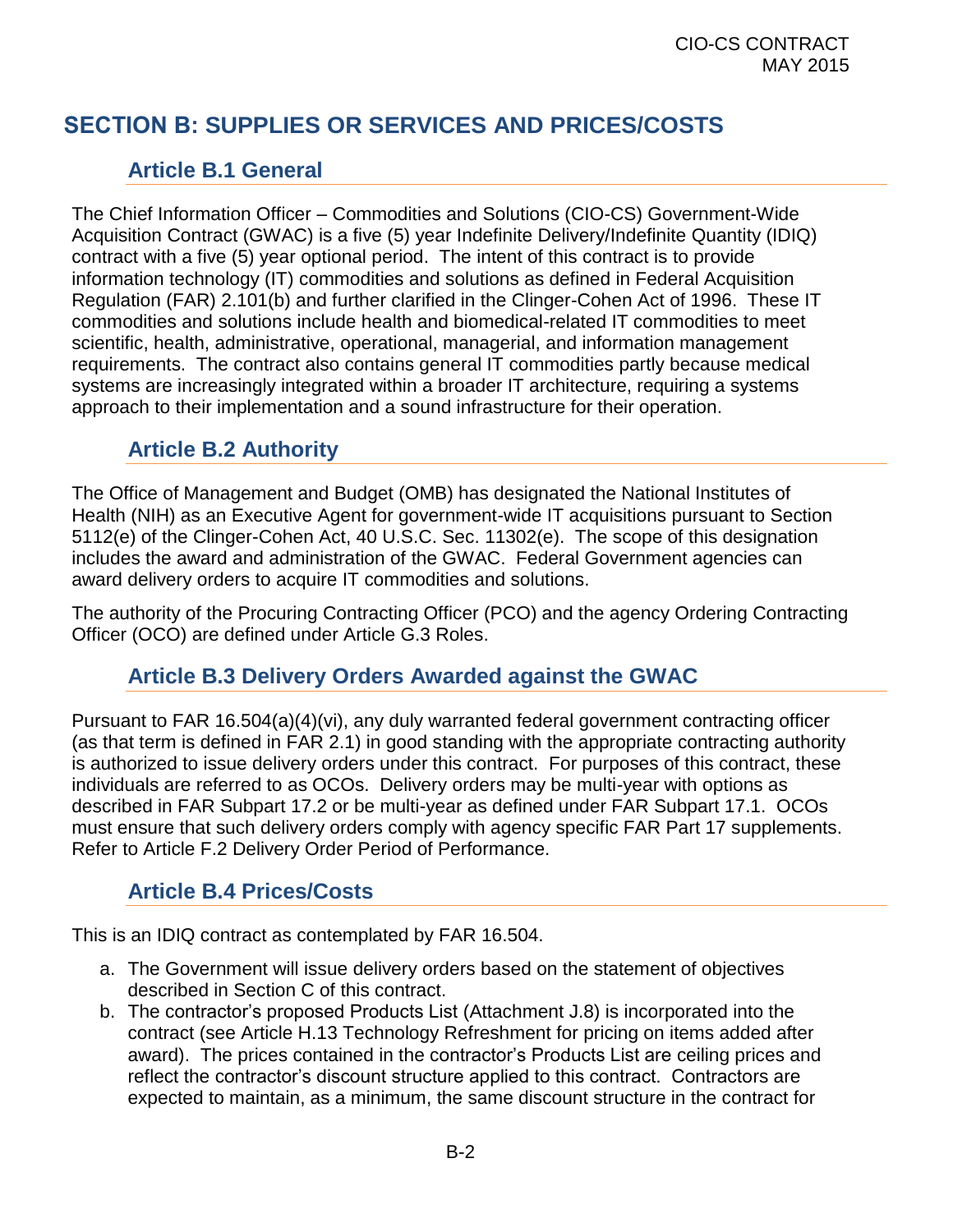performance on delivery orders as defined under Article H.13 Technology Refreshment, including delivery orders that extend beyond the performance period of the GWAC; however, contractors may propose greater discounts on individual delivery orders based on the specific requirements and quantities.

# **Article B.5 Maximum Contract Ceiling and Minimum Contract Guarantee**

<span id="page-6-0"></span>The Government shall reimburse the Contractor an amount not less than a total of \$250 (minimum) or more than a total of \$20 billion (maximum for the base period of performance and the option period – see Article F.1 GWAC Period of Performance) for successful performance of this contract. During the period between contract award and September 30, 2015, contractors that have not been awarded delivery orders may invoice the Government for the minimum guarantee.

<span id="page-6-1"></span>The Government will compete and award delivery orders based on the work described in Section C of this contract. Article G.7 Delivery Order Procedures, describes procedures for delivery orders issued under this contract.

# **Article B.6 Work Outside of the Continental United States (OCONUS)**

The Government anticipates that there may be delivery orders under this contract for work outside the United States. "OCONUS" is defined as other than the 48 contiguous states plus the District of Columbia. The Contractor will be compensated for work performed OCONUS based on the methodology proposed by the Contractor and accepted by the OCO for award of an individual delivery order.

The United States Department of State's Bureau of Administration, Office of Allowances (at [http://aoprals.state.gov/\)](http://aoprals.state.gov/), publishes quarterly report indexes of living costs abroad, per-diem rate maximums, quarter's allowances, hardship differentials, and danger pay allowances for contractors to follow when proposing on OCONUS efforts. The Government shall not allow any allowances, other than those listed by the United States Department of State, on delivery orders.

The Department of State's Standardized Regulations (DSSR) are the controlling regulations for allowances and benefits available to all the United States Government civilians assigned to foreign areas. For delivery orders issued under the GWAC, the contractor civilians assigned to foreign areas shall not exceed the allowances and benefits in the DSSR. For OCONUS delivery orders where costs are not specifically addressed in the DSSR, the Government will reimburse the Contractor for all reasonable, allowable, and allocable costs in accordance with FAR 31, Contract Cost Principles and Procedures.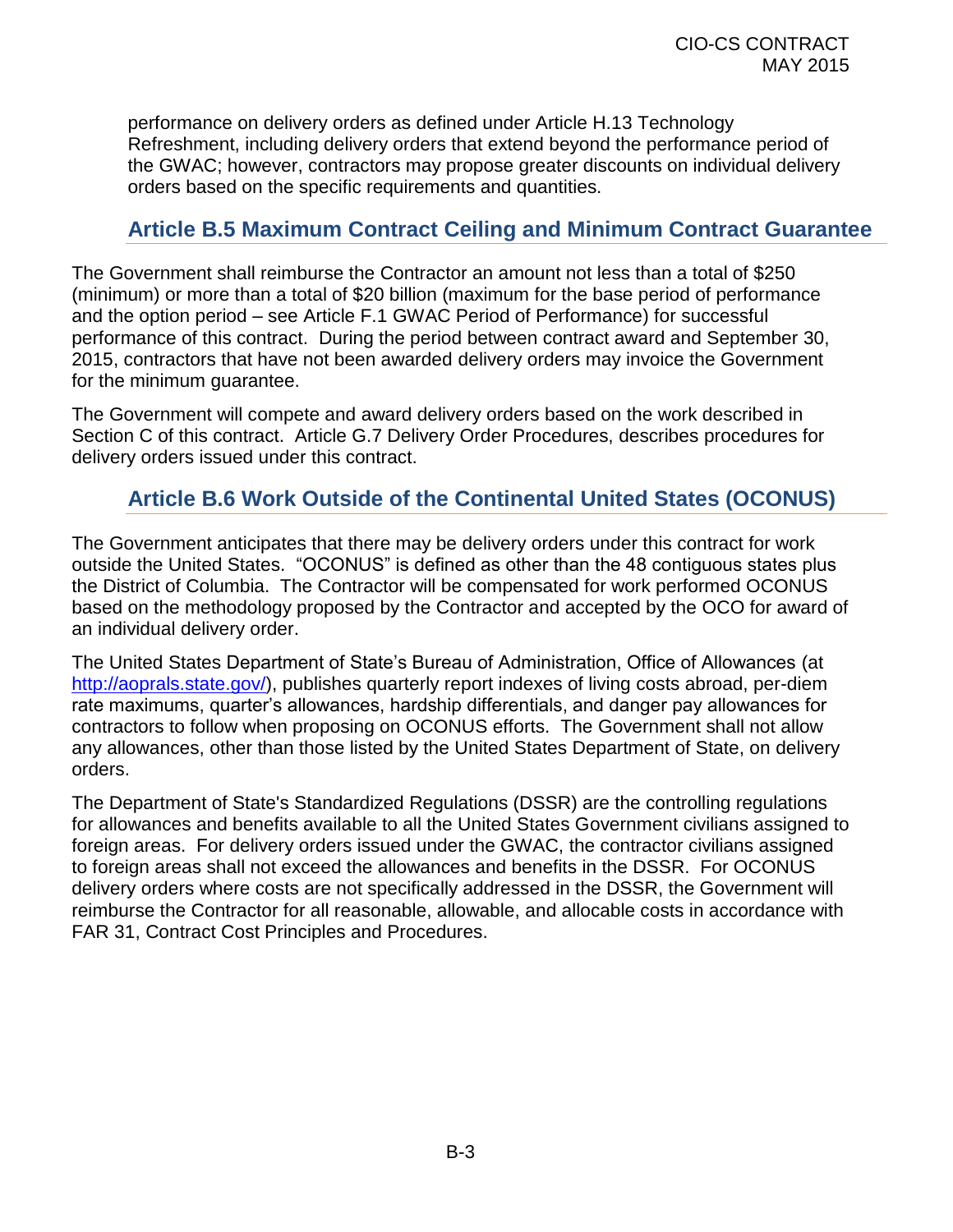# <span id="page-7-1"></span><span id="page-7-0"></span>**SECTION C: STATEMENT OF OBJECTIVES**

# **Article C.1 Background**

OMB has designated the NIH as an executive agent authorized to administer GWACs, pursuant to Section 5112(e) of the Clinger Cohen Act, 40 U.S.C. 1412(e). The NIH has authorized the NIH Information Technology Acquisition and Assessment Center (NITAAC), a division within the NIH, to administer these GWACs. The GWACs are 10-year, multiple award IDIQ GWACs specifically designed to streamline the procurement process for IT commodities products, services and solutions.

# **Article C.2 Purpose**

<span id="page-7-2"></span>The purpose of this CIO-CS GWAC is to provide a mechanism for the Federal Government to procure IT commodities and solutions as they relate to general IT initiatives along with health and life sciences IT capabilities. These IT commodities and associated commodity enabling services may include IT procurements aligned to information management, operational, administrative, and health and biomedical research requirements.

Federal agencies can use this GWAC for acquiring a wide range of IT commodities and associated commodity enabling services. The GWAC is an IDIQ contract against which federal agencies can issue delivery orders for their specific requirements. The focus of this contract is to provide government agencies with a mechanism for quick ordering of needed IT commodities and associated commodity enabling services at equitable and reasonable prices.

# **Article C.3 Objectives**

<span id="page-7-3"></span>This Statement of Objectives (SOO) outlines the overall performance objectives required of contractors under the contract. Specific details such as, delivery assignments, deliverables, documentation, training, applicable government/department/industry standards will be provided at the individual delivery order level. Unless otherwise specified at the delivery order level, contractors shall provide new commodities rather than used or refurbished commodities.

# **Article C.4 Scope**

<span id="page-7-4"></span>The scope of the GWAC includes the provisioning of IT commodities and solutions as defined in FAR 2.101(b) and further clarified in the Clinger-Cohen Act of 1996 within the Federal Government. It includes IT products, IT commodities, hardware, software, solutions, cloud services and future technologies as defined under the FAR.

Where applicable, the Contractor shall provide IT commodities that may be deployed using one or both of the models as listed below:

a. **On-Premise Model**: In this model, the Contractor deploys commodities and products onsite either within the Government site or at another contractor site. In this model, additional "bundled" services may be required which include, but are not limited to, provisioning, deployment, installations, warranty and maintenance, engineering and assessment studies and training.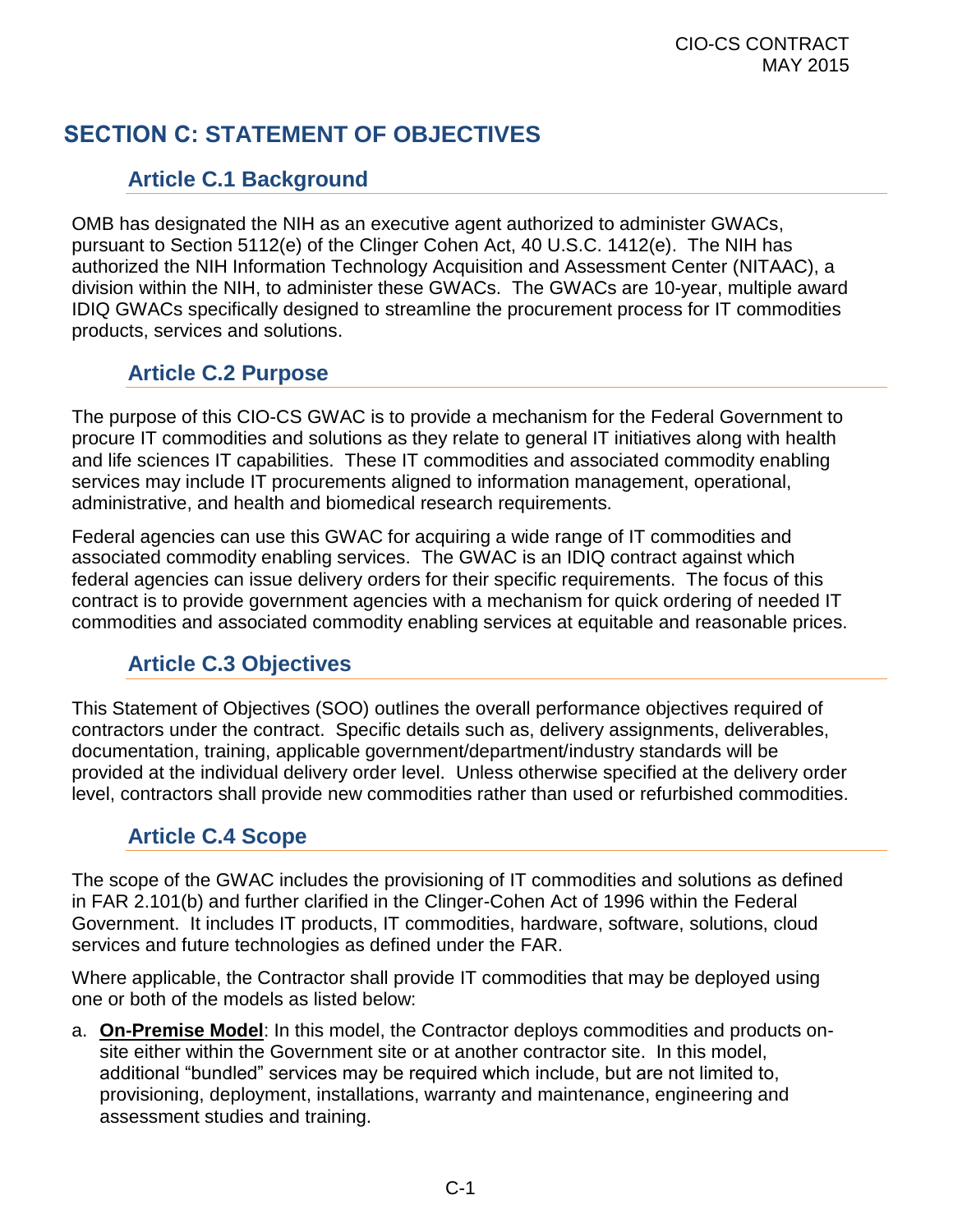#### b. **Managed Services Model (includes deployment on the Public Cloud)**: As

demonstrated by market conditions and trends over the last 5 years, along with a number of federal policies such as FEDRamp, the Cloud First Initiative, the 25-point plan and data center consolidation initiatives, the Contractor deploys IT commodities via managed services and the Cloud. Note that Infrastructure as a Service (IaaS), Platform as a Service (PaaS), and Software as a Service (SaaS) capabilities are becoming more commonplace where the commodity service is managed through a Service Level Agreement (SLA) and is based on a subscription model.

<span id="page-8-0"></span>In addition, under the scope of this contract, the Contractor may provide commodity enabling services that shall ensure the successful operation and sustenance of the IT commodities.

# **Article C.5 Standards and Regulations Considerations**

The IT commodities and commodity enabling services that are to be included in each product category of the contract will need to adhere to regulations mandated within the Federal Health Architecture (FHA) and technology and business regulations mandated within the Federal Enterprise Architecture (FEA).

- 1. Where applicable and specified at the delivery order level, the Contractor shall ensure compliance with the following:
	- a. Trade Agreement Act (TAA)
	- b. Electronic Product Environmental Assessment Tool (EPEAT)
	- c. Energy Star
	- d. Federal Information Security Management Act (FISMA) compliance
	- e. Federal Risk and Authorization Management Program (FEDRAMP) compliance
	- f. Health Insurance Portability and Accountability Act (HIPAA) compliance
	- g. Section 508 of the Rehabilitation Act of 1974
- 2. In accordance with FAR 39.105, agencies shall ensure that contracts for the design, development, or operation of a system of records using commercial IT services or IT support services include the following:
	- a. Agency rules of conduct that the Contractor and the Contractor's employees shall be required to follow.
	- b. A list of the anticipated threats and hazards that the Contractor must guard against.
	- c. A description of the safeguards that the Contractor must specifically provide.
	- d. Requirements for a program of Government inspection during performance of the contract that will ensure the continued efficacy and efficiency of safeguards and the discovery and countering of new threats and hazards.

# **Article C.6 Value Added Services**

<span id="page-8-1"></span>Where applicable, the Contractor shall provide commodity-enabling services that are related to the operation and sustenance of the IT equipment, commodities and products provisioned within the contract. (Note that in certain cases, especially within the managed services deployment model, certain services shall be subsumed within the offering of the IT commodity.)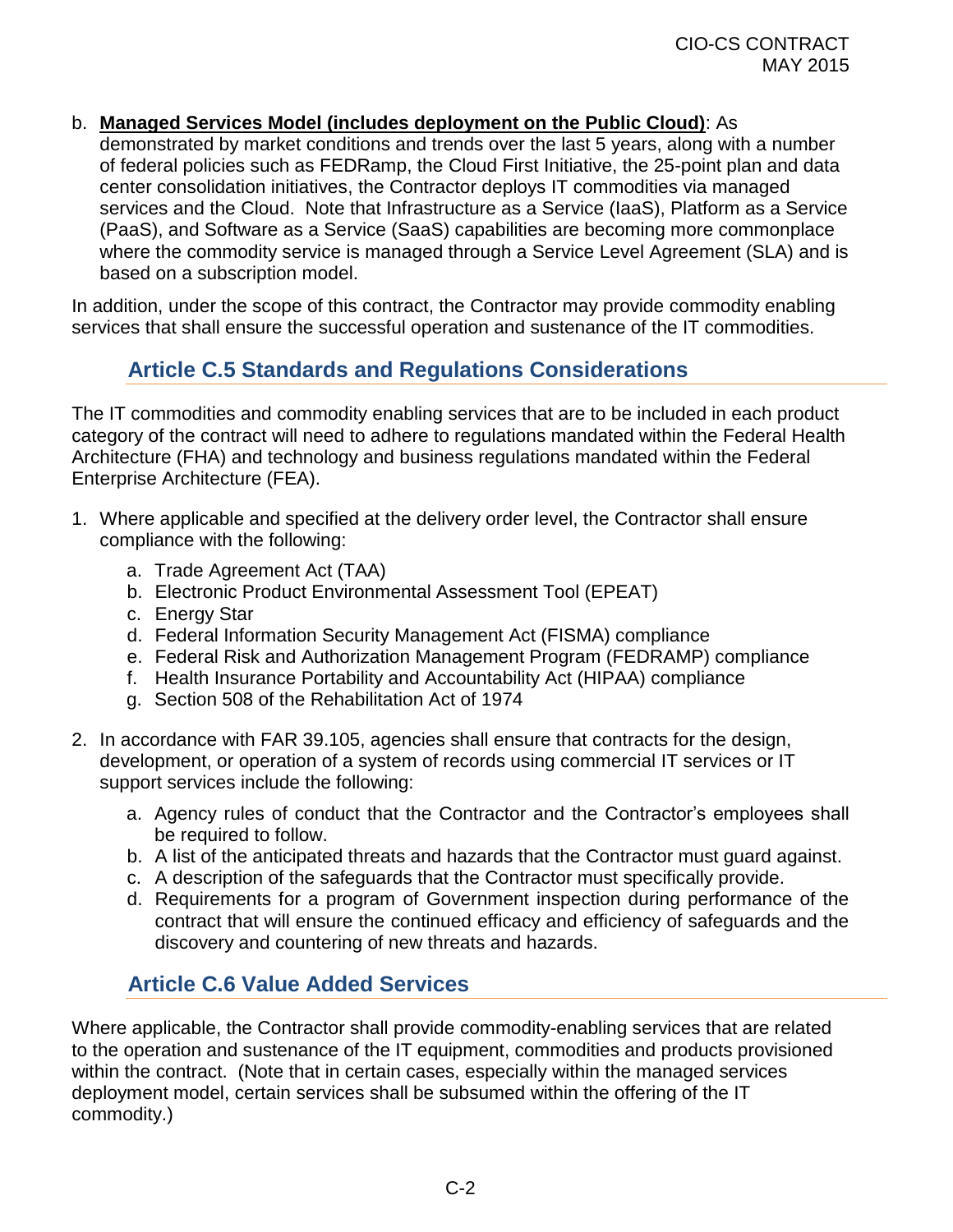The Contractor shall provide site-specific services as required by the Government in all matters relating to the operation and sustenance of CIO-CS commodities and solutions. The services include, but are not limited to, the following:

- a. **Deployment and Installations**: The Contractor shall be responsible for the delivery, installation and relocation of commodities at designated facilities. The Government will coordinate start dates and access with the Contractor.
- b. **Warranty and Maintenance**: The Contractor shall provide commercial warranty and commodity maintenance services in conjunction with the provisioning of the specific CIO-CS commodity. All maintenance services shall be performed as requested by the customer on individual delivery orders.
- c. **Training**: The Contractor shall provide training to users at the time of the initial installation. Additional training shall be provided on an "as-needed" basis when requested by the customer.
- d. **Engineering, Design, Assessment Studies, and Other Associated Value Added Services**: When applicable, the Contractor shall conduct assessments and engineering studies that enable the provisioning and enhancements (e.g., technology refreshes) of IT commodities.

# **Article C.7 Reporting Requirements**

<span id="page-9-0"></span>The Contractor is responsible for the following reporting on delivery order activity under the GWAC. Reporting required under paragraphs a. through d. below shall be made through the Electronic Government Ordering System (e-GOS). (See G.7.1 Electronic Government Ordering System for further information.)

All reports required herein shall be submitted in electronic format. All reports submitted in electronic format shall be compliant with Section 508 of the Rehabilitation Act of 1973. Additional information about testing documents for Section 508 compliance, including specific checklists, by application, can be found at:<http://www.hhs.gov/web/508/index.html> under "Helpful Resources."

#### a. **Award and Modification Report**

All delivery order awards and modifications issued by the Government shall be reported in e-GOS within five (5) calendar days of receipt by the Contractor. The reporting of modifications pertains to both funded modifications and administrative modifications.

#### b. **Quarterly Activity Report**

The Quarterly Activity Report is a summary of the award and modification activity reported by the Contractor in e-GOS during the previous quarter. The Contractor is responsible for correcting any errors in the information prior to quarterly certification of the information through e-GOS.

#### c. **NIH Contract Access Fee Payment Report**

The NIH Contract Access Fee (NCAF) Payment Report is a summary of payment activity by the Contractor. The Contractor shall certify NCAF payments through e-GOS on a quarterly basis. During the process of certification, the Contractor shall provide the status on any balances that are due and identify and explain any discrepancies found.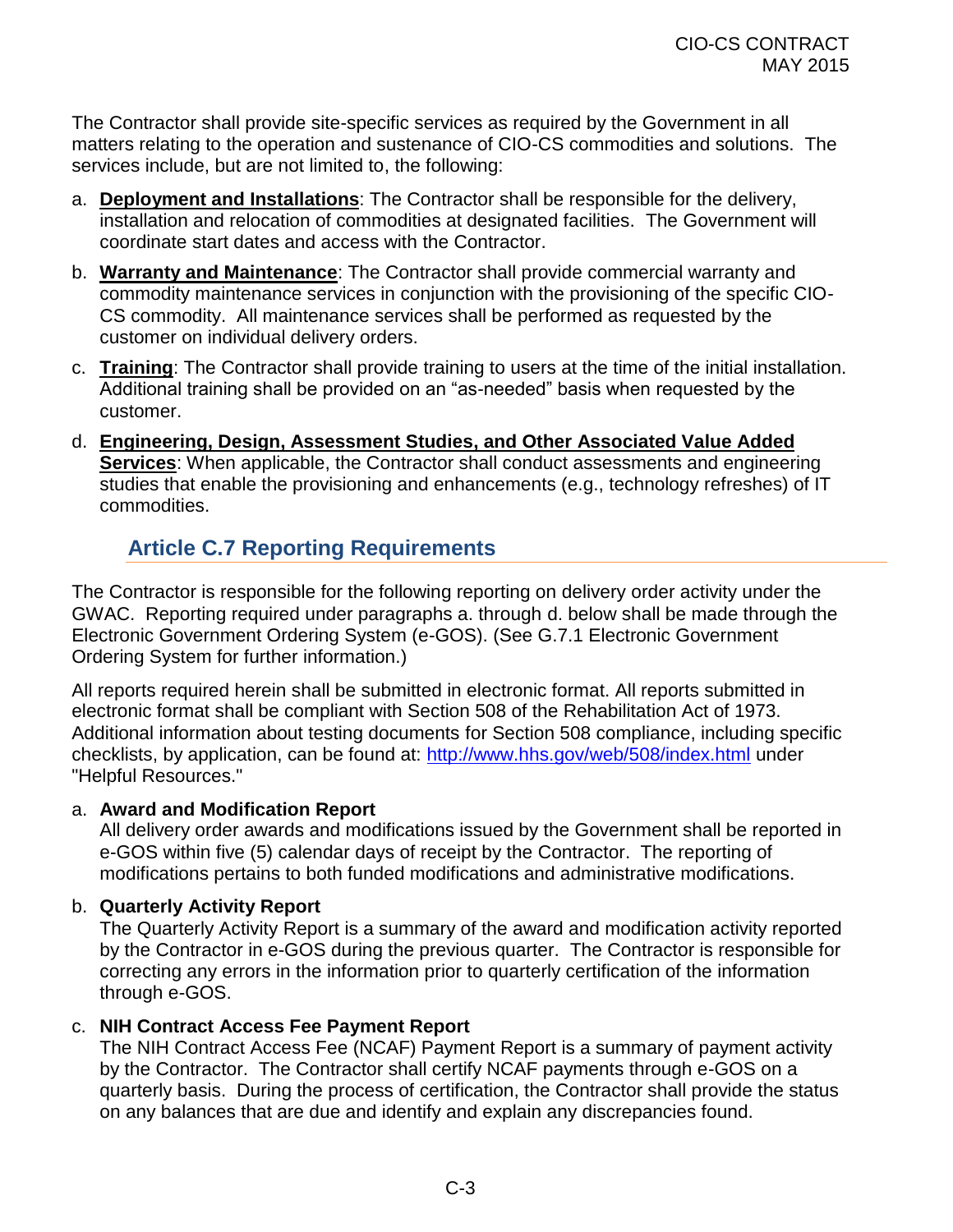#### d. **Contractor Profile Report**

The Contractor shall be responsible for maintaining the contractor company profile in e-GOS. On a quarterly basis, the Contractor shall certify the accuracy of the information in e-GOS.

#### e. **Internet Presence Report**

The Contractor shall submit an Internet Presence Report certifying that the Contractor is in full compliance with Article G.5 Contractor Internet Presence requirements. The report shall be submitted to the NITAAC Customer Support Center at [NITAACsupport@nih.gov](mailto:NITAACsupport@nih.gov) providing compliance status on all requirements under Article G.5 for the previous quarter.

#### f. **Reporting Schedule**

The certifications required by paragraphs b. through e. should be submitted in accordance with the following schedule:

| Quarter   | <b>Period</b>           | Due Date      |
|-----------|-------------------------|---------------|
| Quarter 1 | October 1 - December 31 | by January 15 |
| Quarter 2 | January 1 - March 31    | by April 15   |
| Quarter 3 | April $1 -$ June 30     | by July 15    |
| Quarter 4 | July 1 – September 30   | by October 15 |

#### **Table 1 – Reporting Schedule**

#### g. **Information Security and Physical Access Security Reporting Requirements**

*(The following reporting requirements do not apply to this contract; however, these requirements apply to applicable HHS delivery orders. For non-HHS delivery orders, the Information and Physical Access Security clause may be appropriately tailored by the customer agency as applicable.)*

The Contractor shall submit the following reports as required by the Information and Physical Access Security clause in Article H.7 of Section H of this contract.

1. Roster of Employees Requiring Suitability Investigations

The contractor shall submit a roster, by name, position, e-mail address, phone number and responsibility, of all staff (including subcontractor staff) working under the contract who will develop, have the ability to access, or host and/or maintain a Federal information system(s). The roster shall be submitted to the Contracting Officer's Representative (COR), with a copy to the Contracting Officer, within 14 calendar days of the effective date of the contract. (Reference subparagraph A.e of the Information and Physical Access Security clause in Article H.7 of Section H of this contract.)

2. Reporting of New and Departing Employees

The Contractor shall notify the Contracting Officer's Representative (COR) and contracting Officer within five working days of staffing changes for positions that require suitability determinations as follows: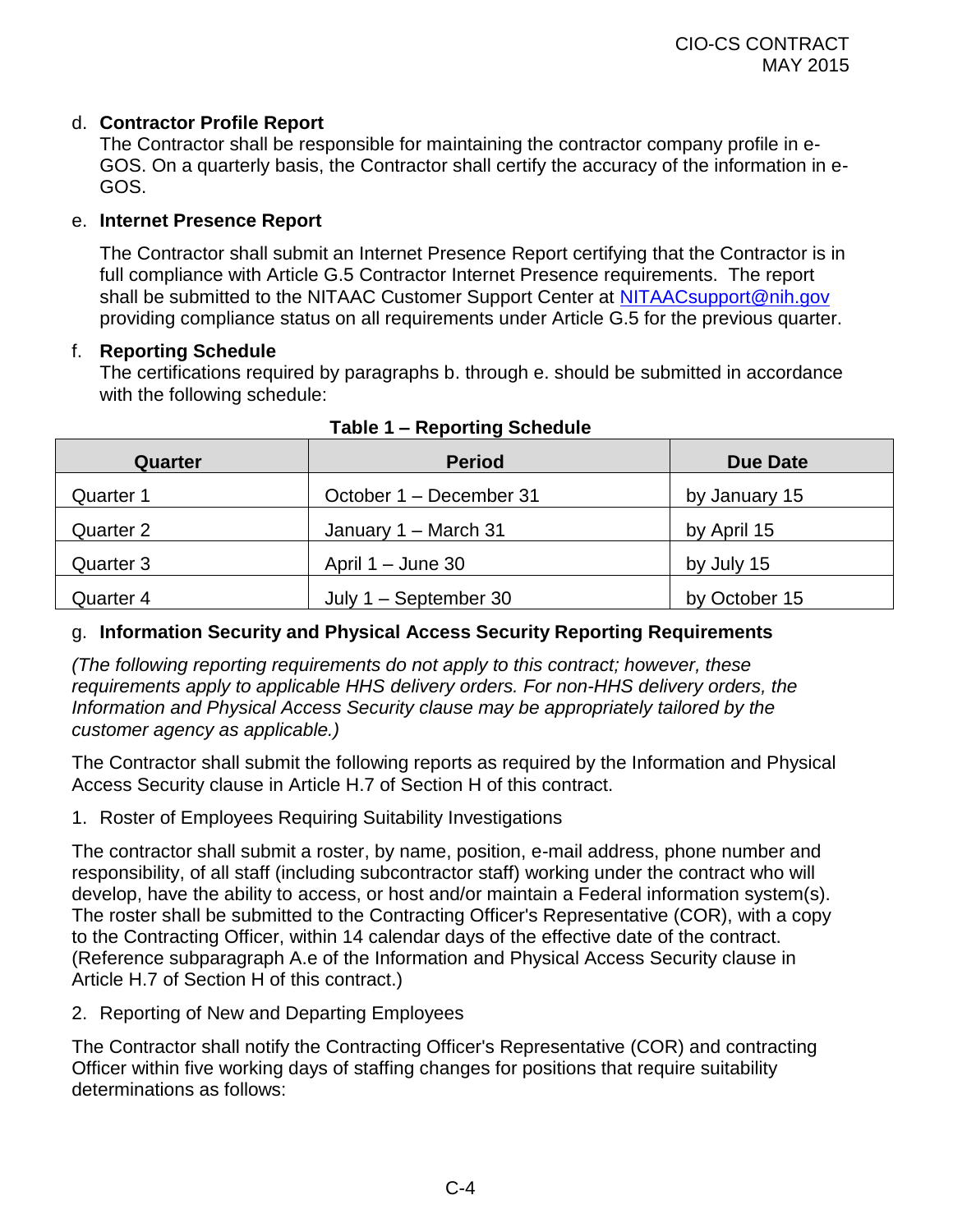- a. New Employees who have or will have access to HHS Information systems or data: Provide the name, position title, e-mail address, and phone number of the new employee. Provide the name, position title and suitability level held by the former incumbent. If the employee is filling a new position, provide a description of the position and the Government will determine the appropriate security level.
- b. Departing Employees: 1) Provide the name, position title, and security clearance level held by or pending for the individual; and 2) Perform and document the actions identified in the "Employee Separation Checklist", attached in Section J, List of Attachments of this contract, when a Contractor/Subcontractor employee terminates work under this contract. All documentation shall be made available to the COR and/or Contracting Officer upon request. (Reference subparagraph E.2.a through E.2.c of the Information and Physical Access Security clause in Article H.7 of Section H of this contract.)
- c. Contractor Employee Non-Disclosure Agreement(s): The contractor shall complete and submit a signed and witnessed "Commitment to Protect Non-Public Information - Contractor Agreement" form for each contractor and subcontractor employee who may have access to non-public Department information under this contract. This form is located at: [http://ocio.nih.gov/docs/public/Nondisclosure.pdf.](http://ocio.nih.gov/docs/public/Nondisclosure.pdf) (Reference subparagraph E.3.d. of the Information and Physical Access Security clause in Article H.7 of Section H of this contract.)

*(The following reporting requirement does not apply to this contract, but will apply to any HHS delivery order that involves contractor access to federal information or federal information systems.)*

#### 3. IT Security Plan (IT-SP)

In accordance with HHSAR Clause 352.239-72, Security Requirements For Federal Information Technology Resources, the contractor shall submit the IT-SP within thirty (30) days after contract award. The IT-SP shall be consistent with, and further detail the approach to, IT security contained in the Contractor's bid or proposal that resulted in the award of this contract. The IT-SP shall describe the processes and procedures that the Contractor will follow to ensure appropriate security of IT resources that are developed, processed, or used under this contract. If the IT-SP only applies to a portion of the contract, the Contractor shall specify those parts of the contract to which the IT-SP applies.

The Contractor shall review and update the IT-SP in accordance with NIST SP 800-53A, Guide for Assessing the Security Controls in Federal Information Systems and Organizations, on an annual basis.

(Reference subparagraph D.c.1 of the Information and Physical Access Security clause in Article H.7 of Section H of this contract.)

*(The following reporting requirement does not apply to this contract, but will apply to any HHS delivery order that involves contractor access to federal information or federal information systems.)*

#### 4. IT Risk Assessment (IT-RA)

In accordance with HHSAR Clause 352.239-72, Security Requirements for Federal Information Technology Resources, the contractor shall submit the IT-RA within thirty (30) days after contract award. The IT-RA shall be consistent, in form and content, with NIST SP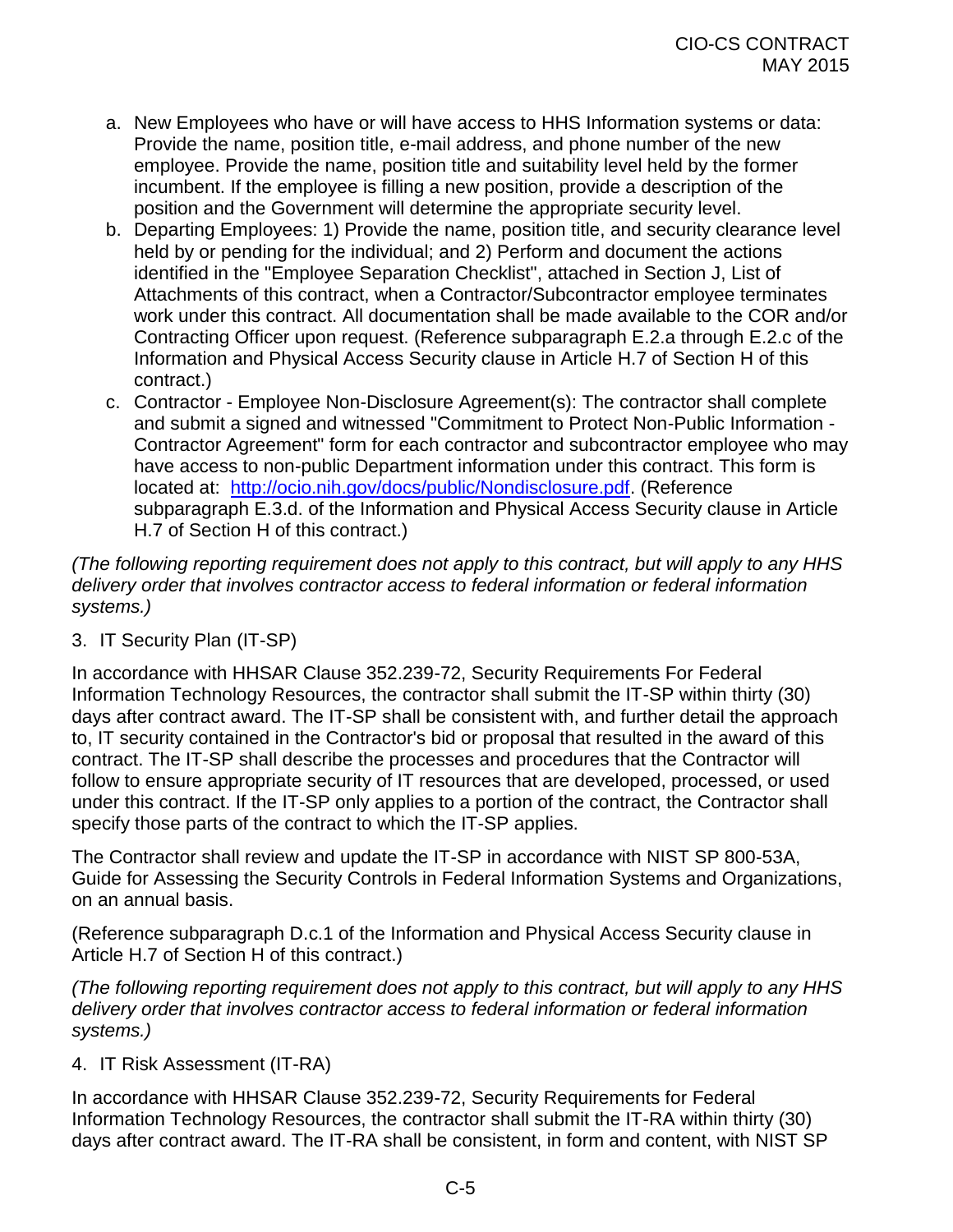800-30, Risk Management Guide for Information Technology Systems, and any additions or augmentations described in the HHS-OCIO Information Systems Security and Privacy Policy.

The Contractor shall update the IT-RA on an annual basis.

(Reference subparagraph D.c.2 of the Information and Physical Access Security clause in Article H.7 of Section H of this contract.)

*(The following reporting requirement does not apply to this contract, but will apply to any HHS delivery order that involves contractor access to federal information or federal information systems.)*

5. FIPS 199 Assessment

In accordance with HHSAR Clause 352.239-72, Security Requirements For Federal Information Technology Resources, the Contractor shall submit a FIPS 199 Assessment within thirty (30) days after contract award. The FIPS 199 Assessment shall be consistent with the cited NIST standard. (Reference subparagraph D.c.3 of the Information and Physical Access Security clause in Article H.7 of Section H of this contract.)

*(The following reporting requirement does not apply to this contract, but will apply to any HHS delivery order that involves contractor development, maintenance, and access to federal information systems.)*

6. IT Security Certification and Accreditation (IT-SC&A)

In accordance with HHSAR Clause 352.239-72, Security Requirements for Federal Information Technology Resources, the Contractor shall submit written proof to the Contracting Officer that an IT-SC&A was performed within three (3) months after contract award.

The Contractor shall perform an annual security control assessment and provide to the Contracting Officer verification that the IT-SC&A remains valid.

(Reference subparagraph D.c.4 of the Information and Physical Access Security clause in Article H.7 of Section H of this contract.)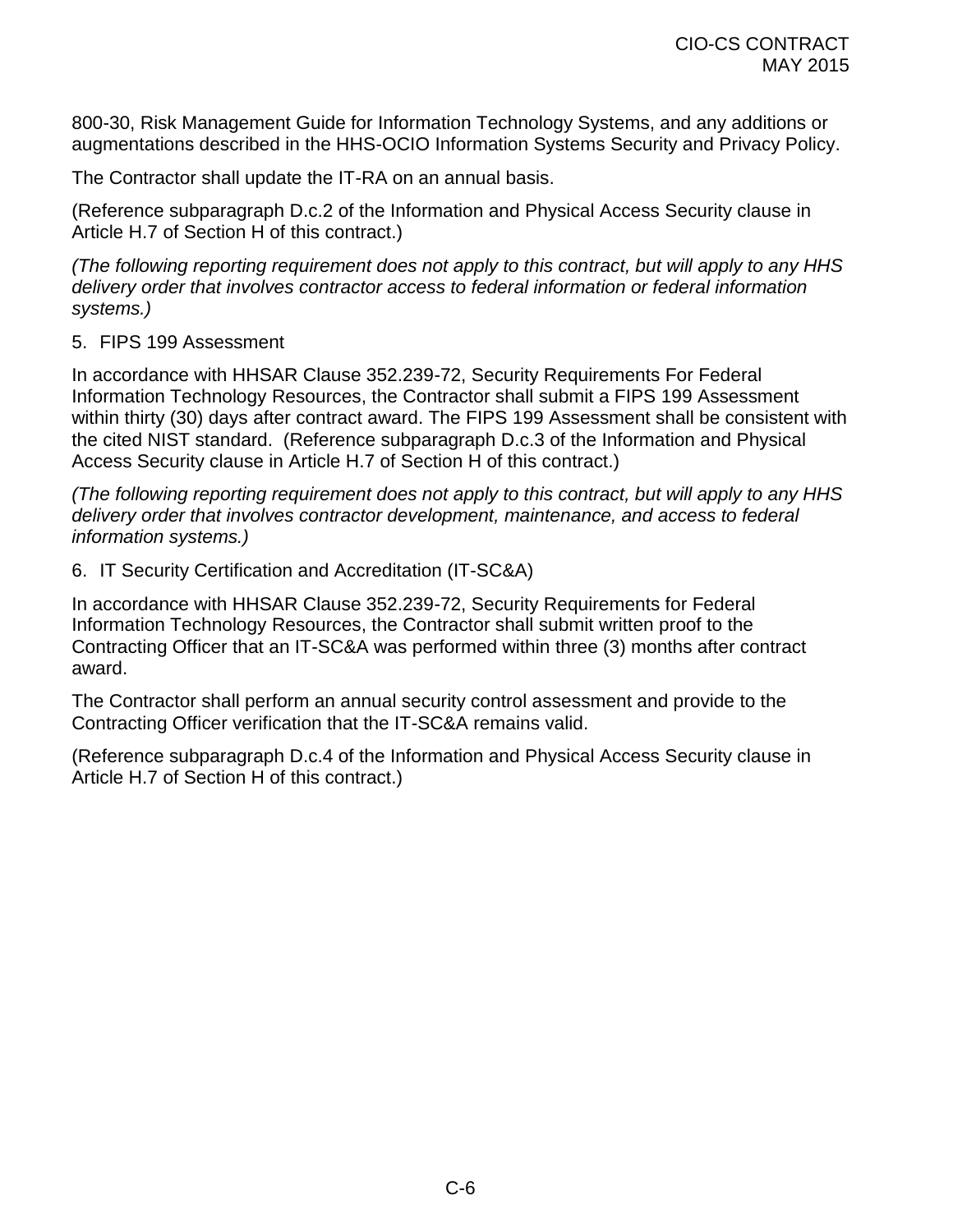# <span id="page-13-0"></span>**SECTION D: PACKAGING, MARKING, AND SHIPPING**

All deliverables required under this contract shall be preserved, packaged, marked and shipped in accordance with normal commercial practices and in a manner that will afford protection against corrosion, deterioration, and physical damage during shipment. The items shall be packed in a manner conforming to the requirements of Uniform Freight Classification for rail shipment; National Motor Freight Classification for truck shipment; Parcel Post Regulations, and the regulations of other carriers as applicable to the mode of transportation employed.

The Contractor shall guarantee all required materials shall be delivered in immediate usable and acceptable condition. Any other specific requirements will be specified in the applicable delivery order.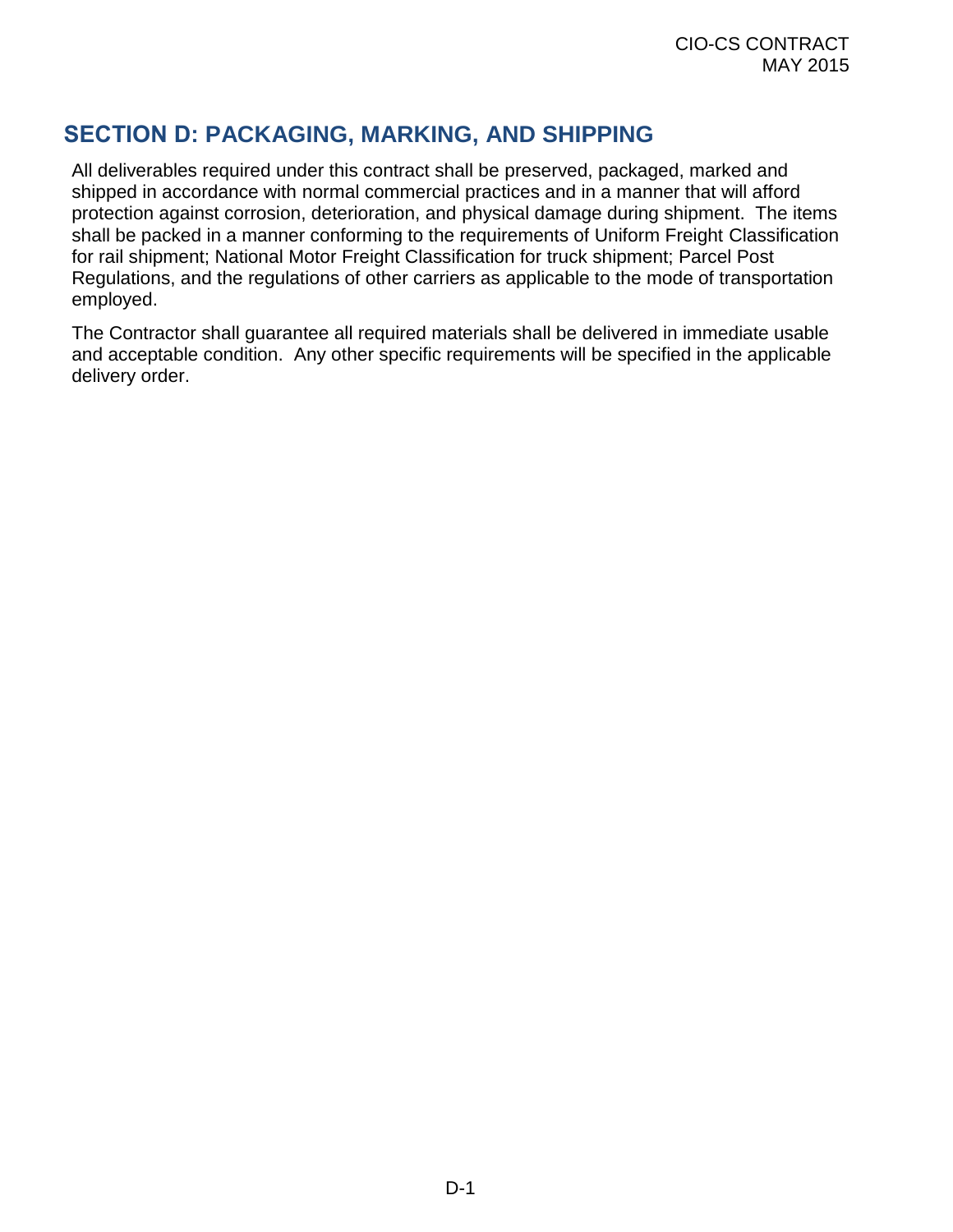# <span id="page-14-0"></span>**SECTION E: INSPECTION AND ACCEPTANCE**

In addition to the general inspection and acceptance provisions of FAR 52.212-4 (see Section I), this contract incorporates the following clauses by reference; with the same force and effect as if they were given in full text. Upon request, the PCO will make its full text available:

- a. FAR Clause 52.246-2, Inspection of Supplies Fixed Price (August 1996).
- b. FAR Clause 52.246-16, Responsibility for Supplies (April 1984).

Additional inspection and acceptance requirements may be specified by the OCO in each individual delivery order.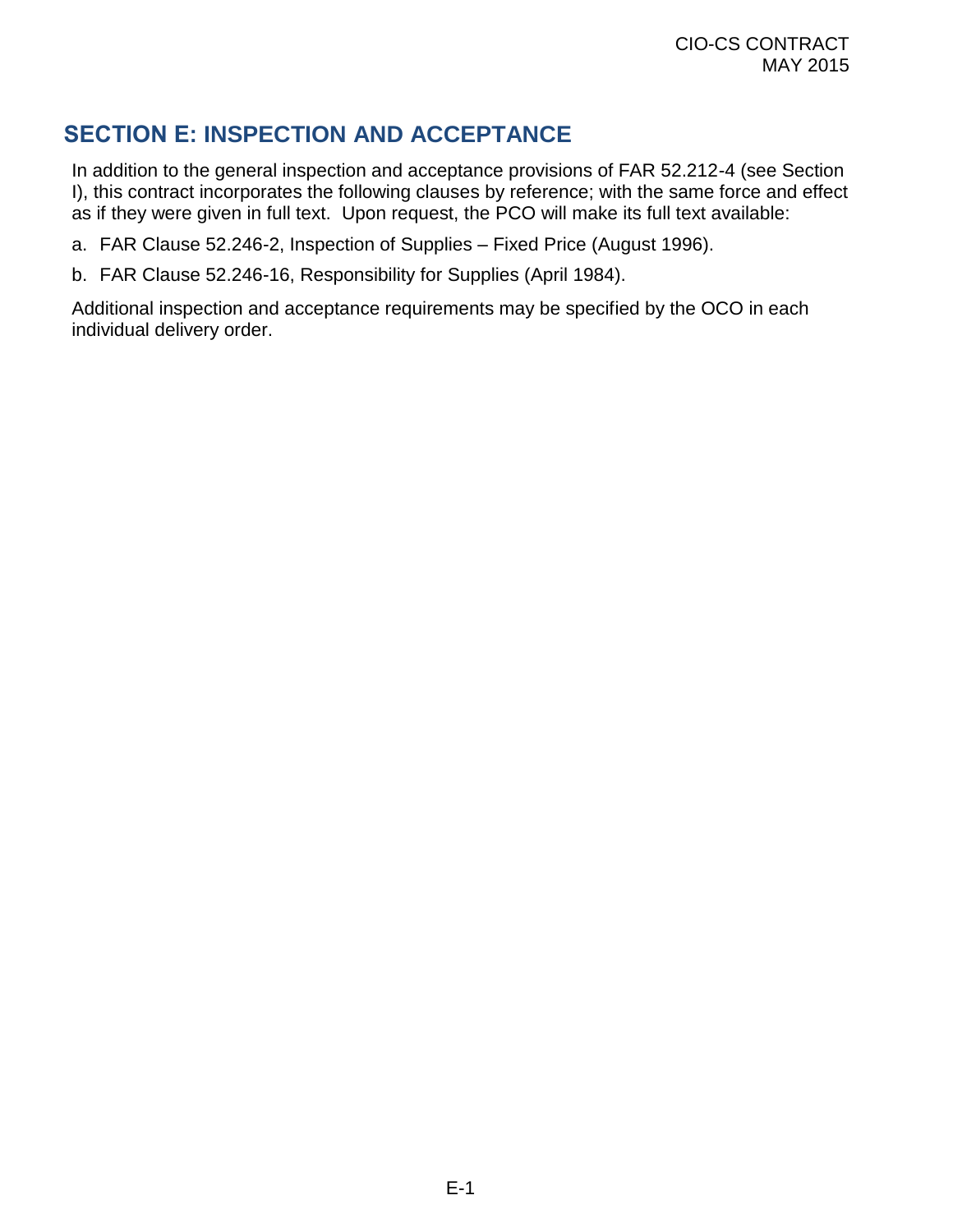# <span id="page-15-1"></span><span id="page-15-0"></span>**SECTION F: DELIVERIES OR PERFORMANCE**

# **Article F.1 GWAC Period of Performance**

<span id="page-15-2"></span>The period of performance for this contract shall be from 05/01/2015 through 04/30/2020 with a five (5) year option period (see Article I.3, Additional Contract Clauses included in Full Text).

# **Article F.2 Delivery Order Period of Performance**

The period of performance for each delivery order placed under the contract will be specified in the individual delivery order. Delivery orders may include options; however, delivery orders may not exceed 120 months, inclusive of options, from the date that the delivery order is awarded.

Delivery order options, if included at initial issuance of the delivery order, may be exercised after the expiration date of the GWAC; however, no delivery order (including delivery order options) may extend more than 60 months beyond the expiration of the GWAC.

Notwithstanding anything to the contrary above, a multi-year delivery order placed under the GWAC must be consistent with FAR Subpart 17.1, Multi-year Contracting, and any applicable funding restrictions.

# **Article F.3 Clauses Incorporated by Reference, FAR 52.252-2 (FEB 1998)**

<span id="page-15-3"></span>This contract incorporates the following clause(s) by reference, with the same force and effect as if it were given in full text. Upon request, the PCO will make its full text available. The full text of a clause may also be accessed electronically at: [http://www.acquisition.gov/far/.](http://www.acquisition.gov/far/)

FEDERAL ACQUISITION REGULATION (48 CFR CHAPTER 1) CLAUSE:

#### **52.242-15, Stop Work Order (August 1989)**

<span id="page-15-4"></span>**Alternate I** (April 1984) is not applicable to this contract.

# **Article F.4 Time of Delivery**

#### <span id="page-15-5"></span>**F.4.1 Delivery Schedule**

A delivery schedule must be specified with each quotation and should be reflected in any resulting delivery order. The place of performance and/or delivery for all items will be specified in the individual delivery order issued under this contract. Prices proposed under the contract shall be proposed assuming a 30 day delivery period from receipt of the delivery order unless otherwise specified in the Products List, Attachment J.8. Delivery orders may require contractors to propose an expedited delivery of less than 30 days, and specific items may require a longer delivery time, which should be specified on the Products List, Attachment J.8. The contractor is required to notify the OCO of any delays in delivery. Upon notification, the OCO may choose to cancel the order or request due consideration for the delay.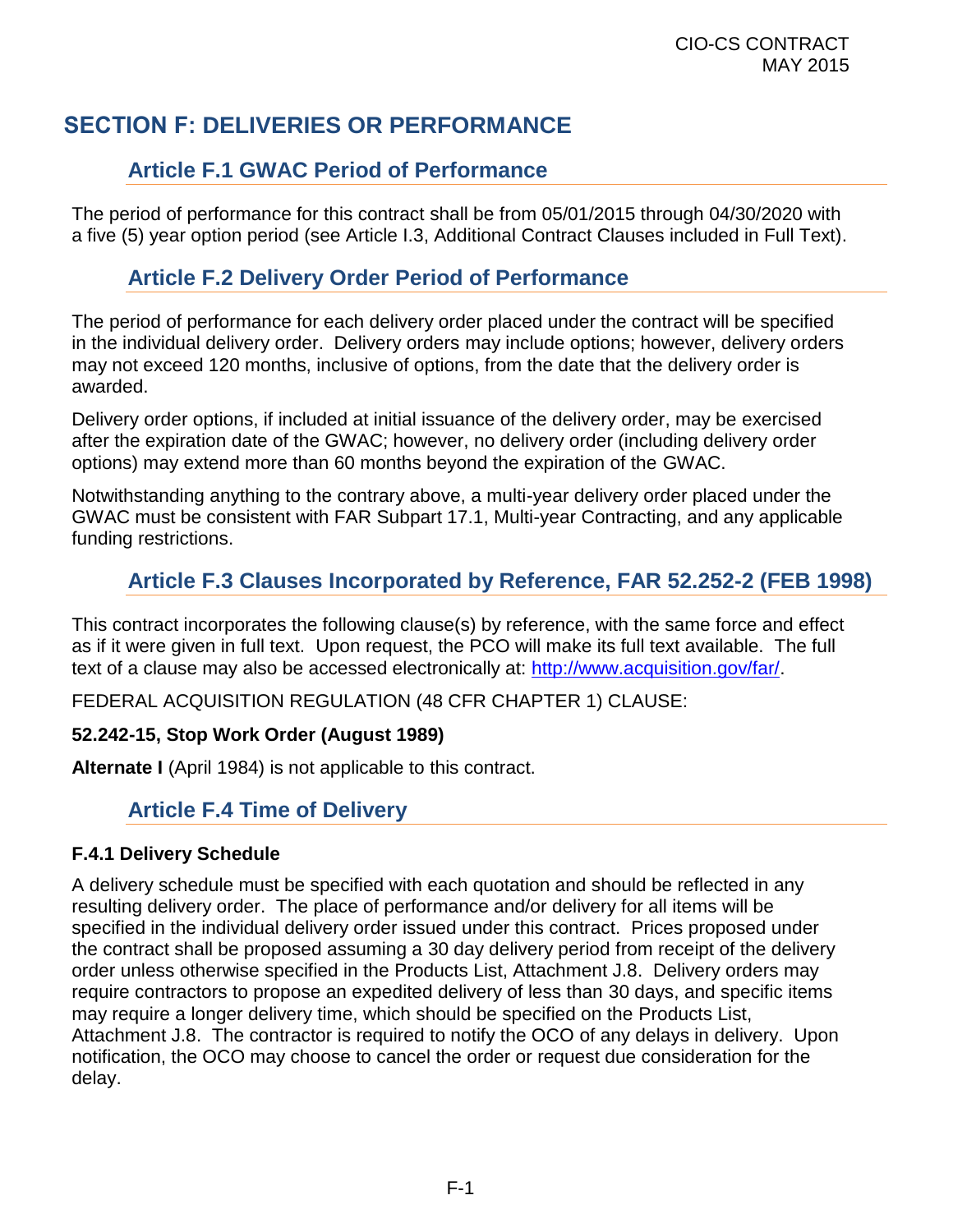#### <span id="page-16-0"></span>**F.4.2 Partial Shipment**

<span id="page-16-1"></span>Partial shipments will not be accepted unless authorized on the delivery order or by the OCO prior to the time of delivery order award. A partial shipment is any shipment that does not include all items specified in the order.

# **Article F.5 Transportation**

#### <span id="page-16-2"></span>**F.5.1 Transportation and Shipping Charges**

Unless otherwise specified in the delivery order, all arrangements for transportation and shipping shall be made by the Contractor, and all transportation and shipping charges for deliveries to CONUS locations shall be included in the item prices. Transportation and shipping charges for deliveries OCONUS will be negotiated on each individual delivery order.

#### <span id="page-16-3"></span>**F.5.2 Equipment Shipped for Replacement**

The Contractor shall bear the transportation and shipping charges whenever equipment is shipped for replacement purposes, unless the replacement was due to a cause specified as a government responsibility in accordance with FAR 52.246-16, Responsibility for Supplies.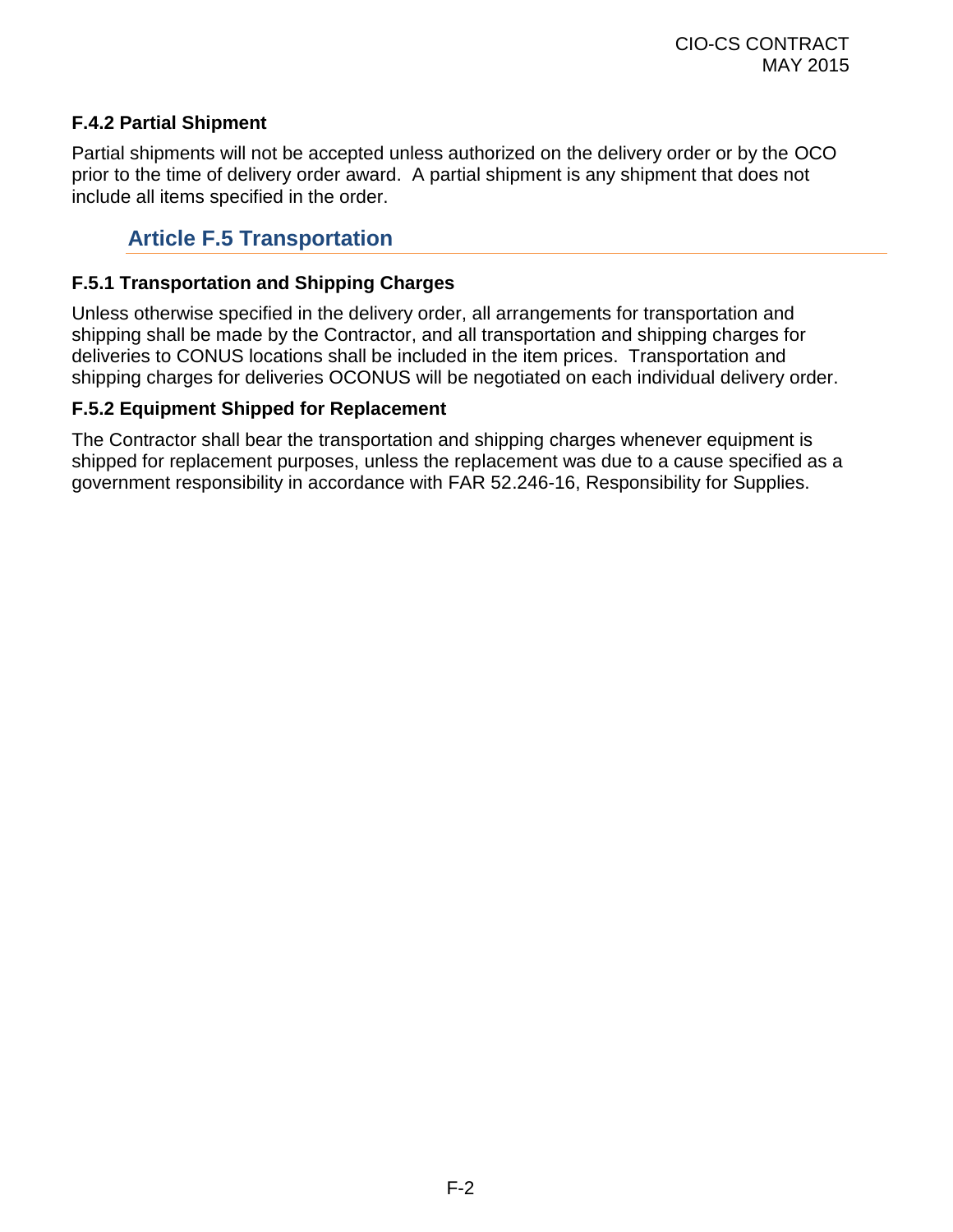# <span id="page-17-1"></span><span id="page-17-0"></span>**SECTION G: CONTRACT ADMINISTRATION DATA**

# **Article G.1 General**

<span id="page-17-2"></span>This section provides guidance regarding contract administration requirements for this contract, and where applicable, guidance regarding delivery orders placed under the contract.

# **Article G.2 Authorized Users**

<span id="page-17-3"></span>This contract is for use by all Federal Government agencies. A listing of Federal Government agencies can be found at [http://www.usa.gov](http://www.usa.gov/) under [http://www.usa.gov/Agencies/federal.shtml.](http://www.usa.gov/Agencies/federal.shtml)

# **Article G.3 Roles**

Notwithstanding the contractor's responsibility for total management of this contract and delivery orders issued there under, the administration of this contract will require effective coordination between the Government and the Contractor. This Article describes the roles and responsibilities of individuals and/or authorized users who will be the primary points of contact for the Government and Contractor on matters regarding contract administration. The Government may modify the roles and responsibilities at any time during the period of performance of the contract.

#### <span id="page-17-4"></span>**G.3.1 Government Personnel**

#### a. **Procuring Contracting Officer**

The Procuring Contracting Officer (PCO) is the only individual with authority to act as agent of the Government under this contract. Only the PCO has authority to:

- 1) direct or negotiate any changes in the statement of work;
- 2) modify or extend the period of performance;
- 3) change the delivery schedule;
- 4) authorize reimbursement to the Contractor for any costs incurred during the performance of this contract; and,
- 5) otherwise change any terms and conditions of this contract.

The PCO for this contract is:

Name: Mr. Hing Pan Wong, Contracting Officer, NITAAC Address: 6011 Executive Boulevard, Suite 501, Rockville, Maryland 20892 Email: NITAACsupport@nih.gov Phone: (888) 773-6542

#### b. **NITAAC Contracting Officer's Representative**

The following Contracting Officer's Representative (COR) will represent the Government for the purpose of this contract:

Name: Cameron Hernandez Address: 6011 Executive Boulevard, Suite 501, Rockville, Maryland 20892 Email: NITAACsupport@nih.gov Phone: (888) 773-6542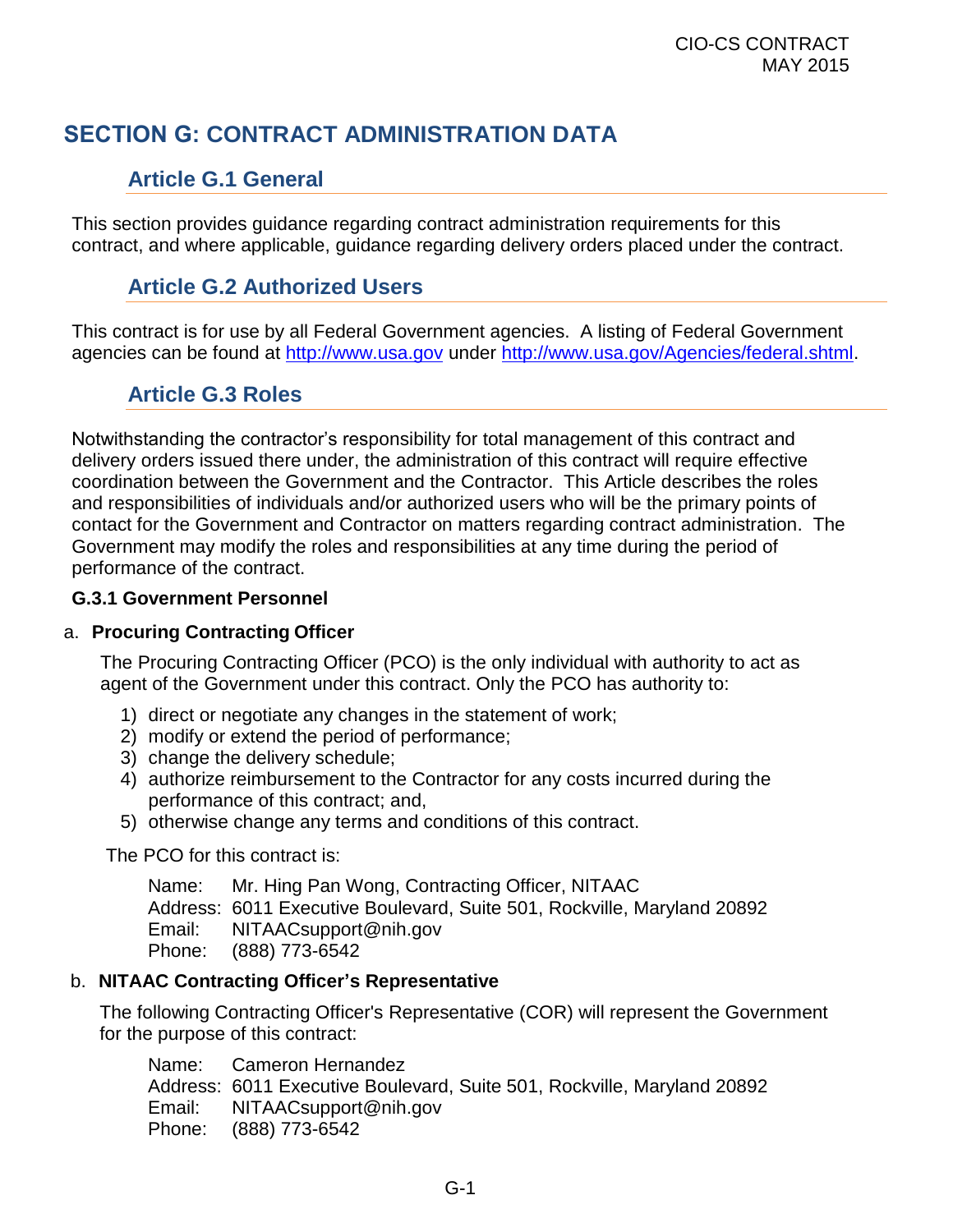The COR is responsible for:

- 1) monitoring the contractor's technical progress, including the surveillance and assessment of performance and recommending to the PCO changes in requirements;
- 2) interpreting the statement of work and any other technical performance requirements;
- 3) performing technical evaluation as required;
- 4) performing technical inspections and acceptances required by this contract; and,
- 5) assisting in the resolution of technical problems encountered during performance.

The Government may unilaterally change its COR designation.

#### c. **Program Manager**

The following Program Manager (PM) will represent the Government for the purpose of this contract:

Name: Joyce Yarington Address: 900 Rockville Pike, Building 38, Bethesda, MD 20892-0001 Email: Joyce.Yarington@nih.gov Phone: (301) 594-7801

#### d. **Agency Ordering Contracting Officer (OCO)**

The agency OCO for each delivery order is the sole and exclusive government official with authority to take actions which may bind the Government under delivery orders under the contract.

#### e. **Information Systems Security Officer (ISSO)**

The Information Systems Security Officer (ISSO) is responsible for the confidentiality, availability, and integrity of electronic information resources. The ISSO serves as the principal contact for coordination, implementation, and enforcement of Information Security (InfoSec) policies, and for implementing and maintaining federal InfoSec directives and policies. HHS Information Security and Privacy Program policy can be found on the HHS Office of the Chief Information Officer's (OCIO) website at [http://www.hhs.gov/ocio/securityprivacy/.](http://www.hhs.gov/ocio/securityprivacy/)

#### <span id="page-18-0"></span>**G.3.2 Contractor Personnel – Key Personnel, HHSAR 352.242-70 (January 2006)**

The key personnel specified in this contract are considered to be essential to work performance. At least 30 days prior to diverting any of the specified individuals to other programs or contracts (or as soon as possible, if an individual must be replaced, for example, as a result of leaving the employ of the Contractor), the Contractor shall notify the PCO and shall submit comprehensive justification for the diversion or replacement request (including proposed substitutions for key personnel) to permit evaluation by the Government of the impact on performance under this contract. The Contractor shall not divert or otherwise replace any key personnel without the written consent of the PCO. The Government may modify the contract to add or delete key personnel at the request of the contractor or Government.

(End of clause)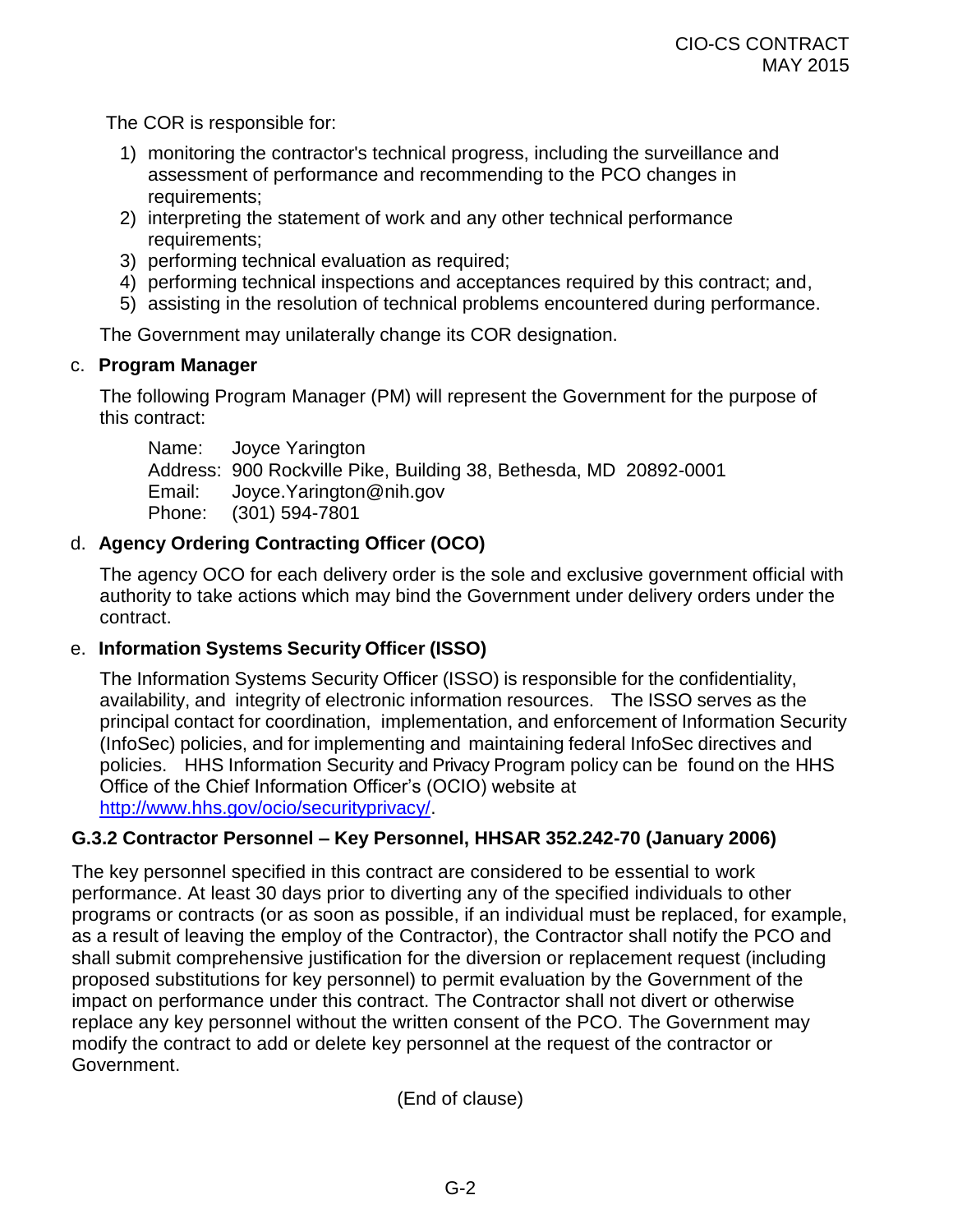The Contractor Program Manager (PM) is considered key personnel and essential to the work being performed hereunder.

Any request for a change in key personnel must be submitted on official company letterhead, along with the resume inclusive of the full name, office phone number, and individually assigned company email address for the new individual proposed and directed to the NITAAC Customer Support Center: NITAACsupport@mail.nih.gov.

The contractor's corporate management structure shall guarantee senior, high-level, program management of the CIO-CS GWAC Program. The Contractor shall identify the individual selected to fill the role of the PM for the GWAC. The PM duties include, but are not limited to:

- a. Representing the contractor as point-of-contact for the PCO to help resolve issues and perform other functions that may arise relating to the contract and delivery orders under the contract;
- b. Promoting the CIO-CS contract to the Federal Government through participation in trade shows, conferences, and other meetings where federal government has a significant presence;
- c. Promoting contractor identity as NITAAC CIO-CS contract holder by using the NITAAC CIO-CS logo in advertising, placing these identifiers in printed and in on-line communications; displaying CIO-CS promotional placards; and, disseminating NITAAC CIO-CS marketing materials;

(Appropriate use of the NITAAC CIO-CS logo in advertisements directed to federal government contract use is acceptable, provided that the advertisement does not state or imply that the product or service is endorsed or preferred by the Government);

- d. Educating and training contractor staff to ensure that they are able to effectively communicate with existing and potential customers regarding the technical scope, the value, and the benefits of the CIO-CS GWAC;
- e. Providing all reporting information required under the contract accurately and in a timely manner;
- f. Attending meetings and conferences, as required; and,
- g. Serving as the primary focal point within the contractor's organization on all matters pertaining to this contract. The Contractor Program Manager for this contract will be listed on the NITAAC website.

# **Article G.4 Customer/Contractor Training Materials**

<span id="page-19-0"></span>NIH will make available, via the NITAAC website, training materials that will assist customers and contractors in using the contract. NITAAC personnel will also be available to provide specific training to customers and contractors on the use of the CIO-CS contract vehicle either at the customer's or contractor's facility, or at a mutually agreeable site.

# **Article G.5 Contractor Internet Presence**

<span id="page-19-1"></span>Within 30 days after contract award, the Contractor shall have developed a publicly available webpage, accessible via the Internet. The Contractor shall provide the direct Uniform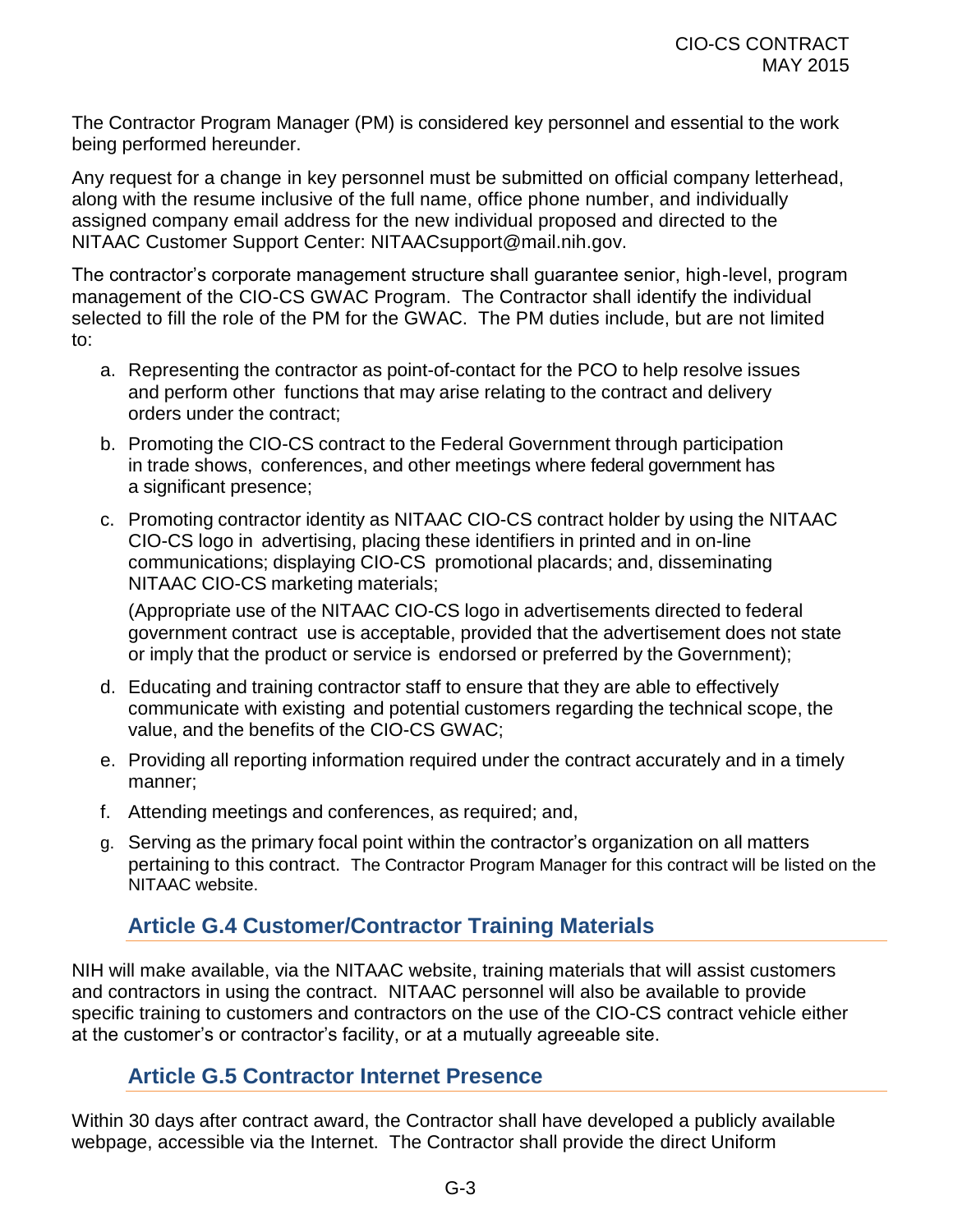Resource Locator (URL) for the webpage to be displayed on the NITAAC website, and shall maintain this webpage until administrative close-out of the contract and any delivery orders issued under the contract, ensuring that the information displayed remains current. The Contractor shall ensure the accuracy of its information as displayed on the NITAAC website Contract Holders page, and promptly notify NITAAC Customer Support of any changes.

The purpose of the webpage is for the contractor to communicate with potential customers regarding the contractor's ability to provide world-class commodities and commodity enabling services under the contract. At a minimum, this webpage must include the following items: the awarded Standard Form 26, latest contract (conformed), prompt payment terms, contact information for the contractor's PM (as listed on the NITAAC website), a hyperlink to the NITAAC CIO-CS website, and the NITAAC and NITAAC CIO-CS logos. This webpage must conform to the relevant accessibility standards referenced in Section 508 of the Rehabilitation Act (29 U.S.C. 794d), as amended by the Workforce Investment Act of 1998 (P.L. 105-220), August 7, 1998, Section 1194.22, Web-based Intranet and Internet Information and Applications. The contractor's website shall be available for use 24 hours per day, 7 days per week. The Contractor is responsible for promptly notifying NITAAC Customer Support of any changes to the contractor URL.

# **Article G.6 Electronic Communications**

<span id="page-20-1"></span><span id="page-20-0"></span>The contractor shall establish a CIO-CS electronic mailbox for receipt of communications from NITAAC. The electronic mailbox name must include "CIO-CS".

# **Article G.7 Delivery Order Procedures**

#### <span id="page-20-2"></span>**G.7.1 Electronic Government Ordering System**

- a. NITAAC has developed the secure Electronic Government Ordering System (e-GOS), a web-based delivery order processing system, to allow customers to perform fair opportunity in accordance with FAR 16.5 and to integrate workflow management, electronic document management, and aspects of customer relationship management to enhance process efficiency, and improve data/information integrity. The Contractor and customers will be required to use the e-GOS in order to participate in the delivery order process by registering as an e-GOS user and agreeing to system usage rules of behavior. To accommodate delivery order set-asides as provided by Article G.7.2 (c), e-GOS will categorize contractors by business size status, socio-economic status, and distinguish whether the company had proposed as a Value Added Reseller (VAR) or as an Original Equipment Manufacturer (OEM).
- b. The contractor electronic mailbox address, a personal email address, or a general email address may not be used to register for an account in e-GOS. Individuals within the contractor's organization shall register individually in e-GOS using their individually assigned company email address for an e-GOS user account.
- c. The Contractor shall identify an e-GOS representative as the contractor's primary point of contact for providing training on e-GOS and resolution of related issues. This individual shall also be the primary interface point to NITAAC on e-GOS and shall attend mandatory e-GOS training as deemed necessary by NITAAC.
- d. Responses to solicitations issued under the contract shall be submitted in e-GOS. In the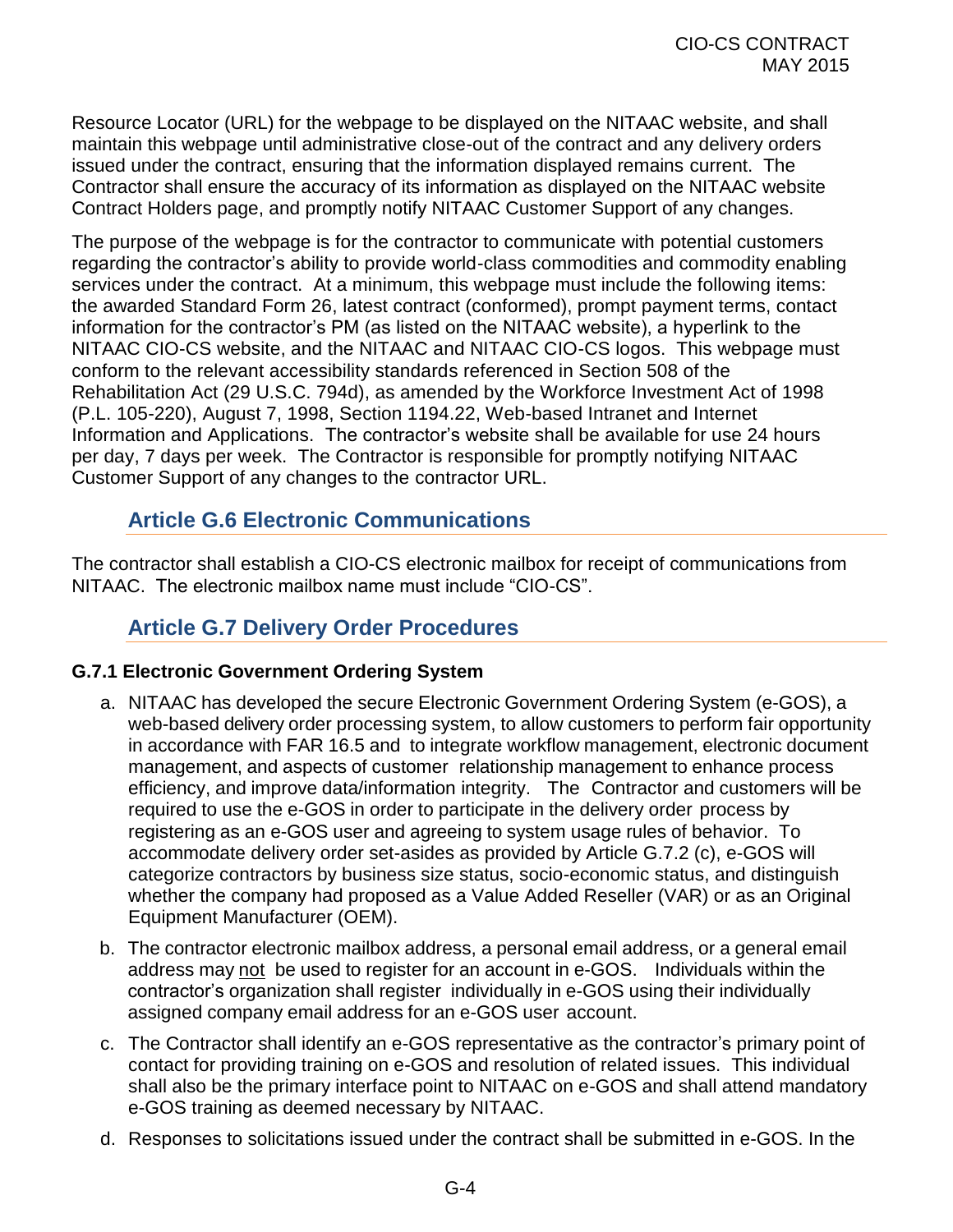event a government customer requests that the contractor submit their response through e-mail or in hardcopy format, the Contractor may do so; however, the Contractor shall also submit their response through e-GOS prior to the response deadline. If the Contractor decides not to submit a proposal in response to a solicitation, a "No Bid" response shall be submitted through e-GOS on or before the closing date and time established in the solicitation.

- e. The Contractor is authorized to initiate work only after receipt of an award document through e-GOS.
- f. Delivery tracking information for all shipments made shall be reported by the Contractor in e-GOS no later than five (5) calendar days after the shipment date. For each shipment reported, the Contractor shall provide the shipping provider, identify the shipment as partial or full, and provide total quantity of items shipped. Reporting of tracking information is required on all commodity delivery orders and is not applicable to service delivery orders.
- g. Future e-GOS enhancements may include the implementation of digital signatures, and once implemented, may entail a nominal cost to the contractor to purchase and maintain appropriate security certificates.

#### <span id="page-21-0"></span>**G.7.2 Delivery Orders Issuance**

#### a. **General**

Only the OCO may issue delivery orders to the Contractor, providing specific authorization or direction to perform work within the scope of the contract as specified in Section C Statement of Objectives. Unless specifically authorized by the OCO, the Contractor shall not commence work until a fully executed delivery order has been awarded and submitted through e-GOS. The Contractor may incur costs under this contract in performance of delivery orders and delivery order modifications issued in accordance with this Article.

No other costs are authorized unless otherwise specified in the contract or expressly authorized by the OCO.

#### b. **Requesting Delivery Order Quotations**

Utilizing e-GOS, the OCO or a designated individual may solicit responses to requirements from contractors within a technical area covered by the Scope of Work. Generally, the delivery order solicitation will include, but is not limited to the following:

- (1) Statement of Work;
- (2) Reporting Requirements and Deliverables;
- (3) Proposal Due Date and Location to Deliver Proposals;
- (4) Period of Performance of Delivery Order;
- (5) Anticipated type of Delivery Order;
- (6) Technical Proposal Instructions;
- (7) Business proposal Instructions;
- (8) Evaluation Factors for Award.

#### c. **Fair Opportunity**

All contract holders will be given a fair opportunity to be considered for each delivery order exceeding \$3,000 in accordance with the FAR as follows: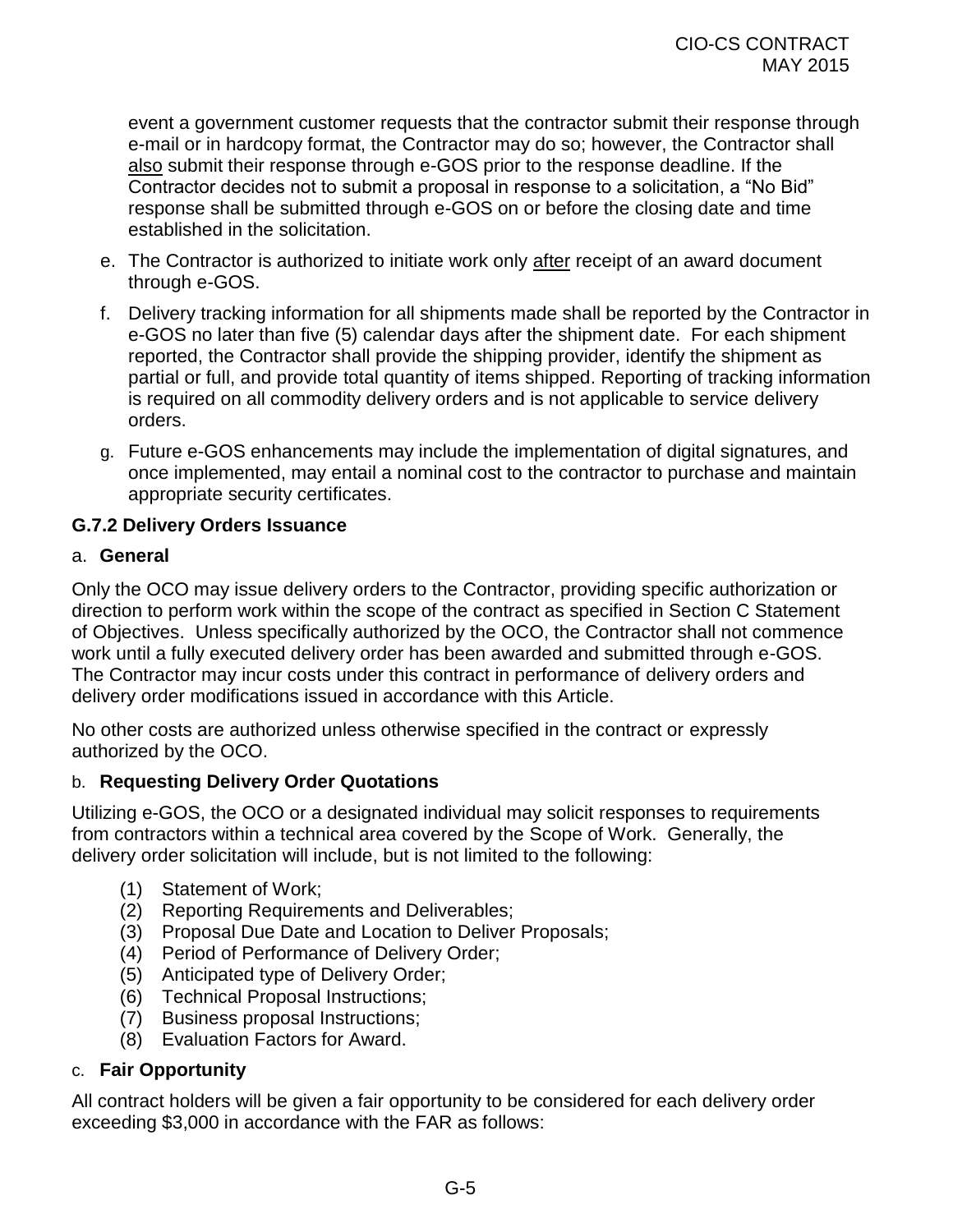- 1. For orders exceeding the simplified acquisition threshold up to \$5 Million, in accordance with 16.505(b)(1)(iii); and,
- 2. For orders exceeding \$5 Million, in accordance with FAR 16.505(b) (1) (IV). Unless one of the following statutory exceptions applies (see FAR 16.505(b)(2)(i)):
	- a. The agency need for the supplies or services is so urgent that providing a fair opportunity would result in unacceptable delays.
	- b. Only one contract holder is capable of providing the supplies or services required at the level of quality required because the supplies or services ordered are unique or highly specialized.
	- c. The order must be issued on a sole-source basis in the interest of economy and efficiency because it is a logical follow-on to an order already issued under the contract, provided that all awardees were given a fair opportunity to be considered for the original order.
	- d. It is necessary to place an order to satisfy a minimum guarantee.
- 3. For orders exceeding the simplified acquisition threshold, a statute expressly authorizes or requires that the purchase be made from a specified source.
- 4. In accordance with section 1331 of Public Law 111-240 [\(15 U.S.C. 644\(](http://uscode.house.gov/)r)), OCOs may, at their discretion, set aside orders for any of the small business concerns identified in FAR [19.000\(](http://www.acquisition.gov/far/current/html/Subpart%2019_1.html#wp1101780)a)(3). When setting aside orders for small business concerns, the specific small business program eligibility requirements identified in FAR part [19,](http://www.acquisition.gov/far/current/html/FARTOCP19.html#wp223561) Small Business Programs, apply.

The OCO has the discretion to compete a requirement for a delivery order only among contract holders that are designated as OEMs or only among those that are designated as VARs, or both.

To quickly fulfill anticipated repetitive requirements for commodities or solutions, the OCO may award consolidated delivery orders if it is in the best interest of the Government and meets the Government's needs. Such orders can serve to reduce administrative lead-time and afford the agency the ability to obtain better pricing through leveraged buying power and help achieve Strategic Sourcing goals delineated in Article H.14.

#### <span id="page-22-0"></span>**G.7.3 Service Contract Act**

<span id="page-22-1"></span>The Service Contract Act does not apply to this contract.

# **Article G.8 NIH Contract Access Fee and Fee Remittance**

a. The NIH Contract Access Fee (NCAF) is a required NIH fee that is fixed at ½ percent (i.e., 0.005) to reimburse the cost of operating and administering the CIO-CS contract. This fee shall never be treated as a negotiable element between the contractor and ordering agency. The NCAF is charged against all delivery orders and applied to the total award value for contractor performance. Total award value is all inclusive of the commodities and commodity enabling services.

The formula is: Total NCAF = Total Award Value \* NCAF Percentage.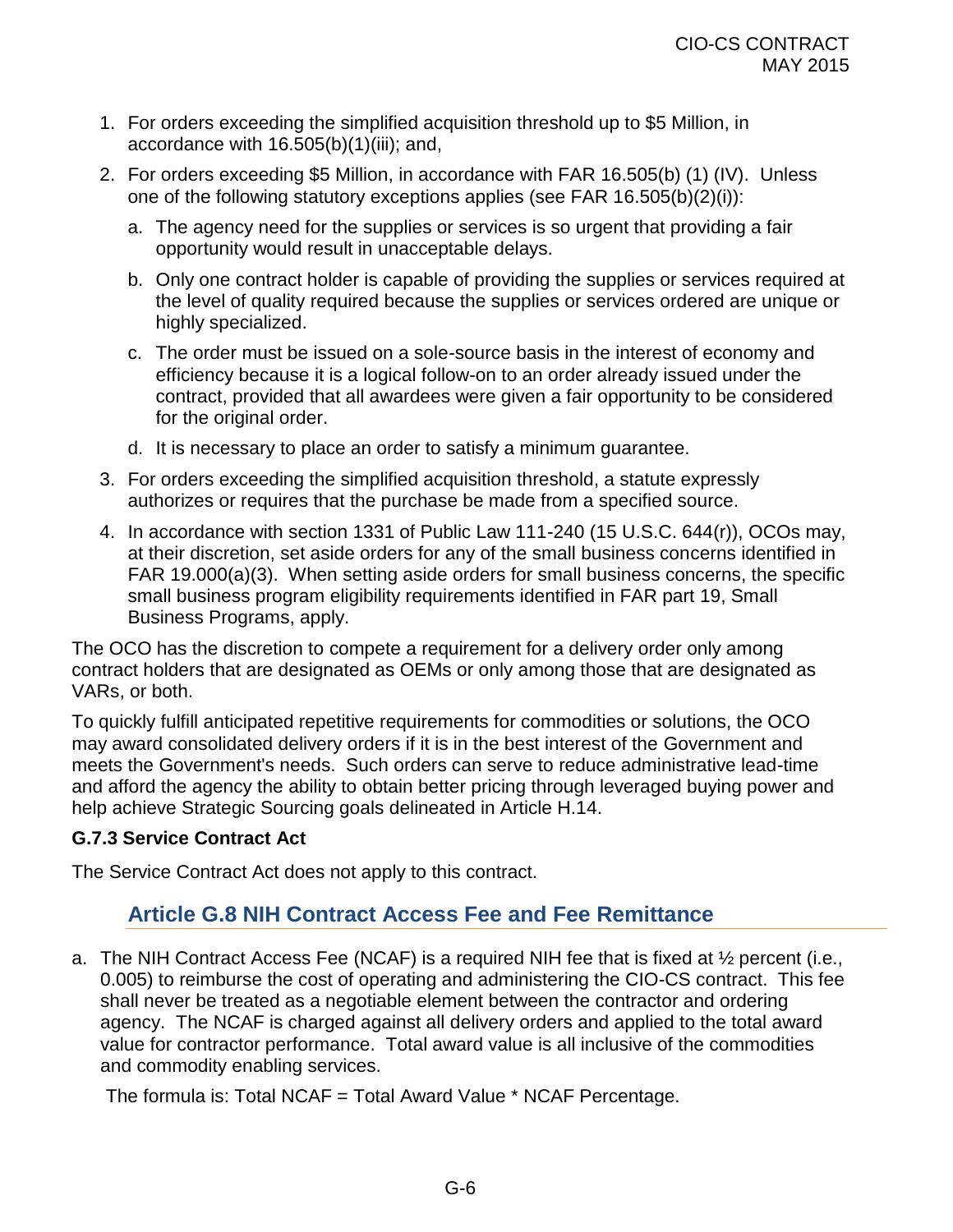- b. The contractor shall include the NCAF as a separate Contract Line Item Number (CLIN) inall contractor proposals to the government, regardless of pricing arrangements used.
- c. The contractor shall be responsible for reimbursing NCAF to the NIH. It is ultimately the contractor responsibility to ensure that any delivery order award or modification issued contains the necessary NCAF, that the NCAF is properly calculated, and that NCAF is paid in full by the NCAF payment due date.
- d. Contractors shall invoice the Government for full NCAF amount based on obligated amounts, either by funded award or funded modification, on the first invoice after receipt of the funded award or modification document. NCAF is not subject to downward adjustment.
- e. NCAF payments will be due to NIH/NITAAC on or before the  $10<sup>th</sup>$  calendar day of each month for all payments received from the government in the previous month.
- f. The contractor shall utilize the Department of Treasury's secure government-wide collection portal Pay.gov at [https://www.pay.gov/paygov/,](https://www.pay.gov/paygov/) for payment of the NCAF to NIH/NITAAC. Contractors shall contact their financial institution/bank to establish an account authorizing Automated Clearing House (ACH) Direct Debit payments to Pay.gov.
- g. Failure to remit the NCAF in a timely manner will constitute a Basic Contract debt to the United States Government under FAR 32.6.
- <span id="page-23-0"></span>h. NIH reserves the unilateral right to adjust the NCAF should it experience a major change in the cost of operating its GWAC Program.

# **Article G.9 Government Property**

Any equipment, property, or facilities furnished by the government or any contractor-acquired property must be specified in the applicable delivery order. Agency OCOs are responsible for ensuring that the applicable delivery orders are consistent with the policies and procedures of FAR Part 45 for providing Government property to contractors, contractors' use and management of Government property, and reporting, redistributing, and disposing of contractor inventory. Contractors are responsible and liable for Government property in their possession pursuant to FAR 52.245-1 and 52.245-2, as applicable. In the event that the Government-Furnished Equipment (GFE) or Government-Furnished Information (GFI) are not provided to the contractor by the specified date, the contractor will immediately notify the OCO. Upon conclusion of the applicable delivery order, the contractor shall return the GFE or GFI to the Government as specified in the delivery order or as directed in writing by the OCO.

# **Article G.10 Invoice Submission**

<span id="page-23-2"></span><span id="page-23-1"></span>Individual delivery orders will specify requirements for the preparation of vouchers and invoices.

# **Article G.11 Correspondence**

All data and correspondence submitted to the CIO-CS PCO/NITAAC or the OCO shall reference:

a. CIO-CS PCO/NITAAC: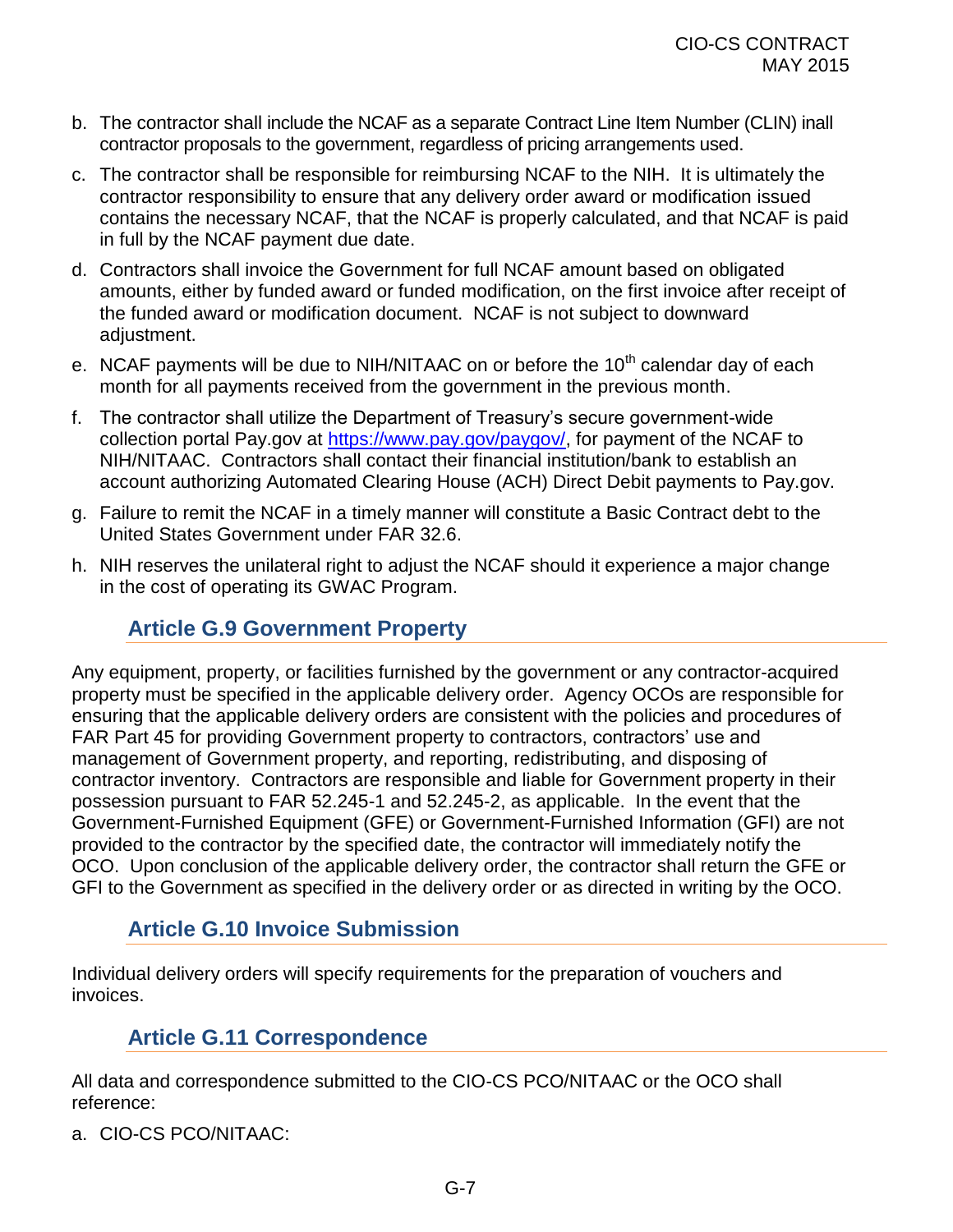- (1) CIO-CS Contract Number
- (2) Order Tracking ID Number
- (3) Order Title
- b. Customer's OCO:
	- (1) CIO-CS Contract Number
	- (2) Order Tracking ID Number
	- (3) Order Number (as listed on the OCO order form)
	- (4) Order Title
	- (5) Point of contact at the Government End User Agency (preferably the OCO)

# **Article G.12 Meetings and Conferences**

<span id="page-24-0"></span>Contractors are required to participate in monthly Contract Holder Conference Calls designed for the exchange of information among contract holders and the NITAAC program. Participation in these conference calls will ensure that contractors are kept abreast of ongoing NITAAC Program and contractor community activities.

Contractors are encouraged to participate in community action groups to assist in the development of strategies around market outreach, communication, and other topics relevant to the CIO-CS GWAC Program.

NITAAC may conduct up to four Program Office meetings per year including an annual conference at a location to be determined by NITAAC. These meetings are intended to provide a platform for contractors, NITAAC staff and agency representatives to communicate current issues, resolve potential problems, discuss business and marketing opportunities, review future and ongoing NIH and government-wide initiatives, and address contract fundamentals. At a minimum, the contractor PM is required to attend these meetings.

### <span id="page-24-1"></span>**Article G.13 Contractor Performance Assessment Reporting System (CPARS)**

#### <span id="page-24-2"></span>**G.13.1 Contractor Performance Evaluations**

As detailed in FAR 42.1503, the Government will conduct past performance assessments on contractor performance. The PCO will conduct past performance assessment for this contract. The agency OCO is responsible for conducting past performance assessment at the delivery order.

#### <span id="page-24-3"></span>**G.13.2 Electronic Access to Contractor Performance Evaluations**

<span id="page-24-4"></span>Contractors may access evaluations through a secure web site for review and comment at the following address: [http://www.cpars.gov.](http://www.cpars.gov/)

### **Article G.14 FAR 52.232-40, Providing Accelerated Payments to Small Business Subcontractors (December 2013)**

a. Upon receipt of accelerated payments from the Government, the Contractor shall make accelerated payments to its small business subcontractors under this contract, to the maximum extent practicable and prior to when such payment is otherwise required under the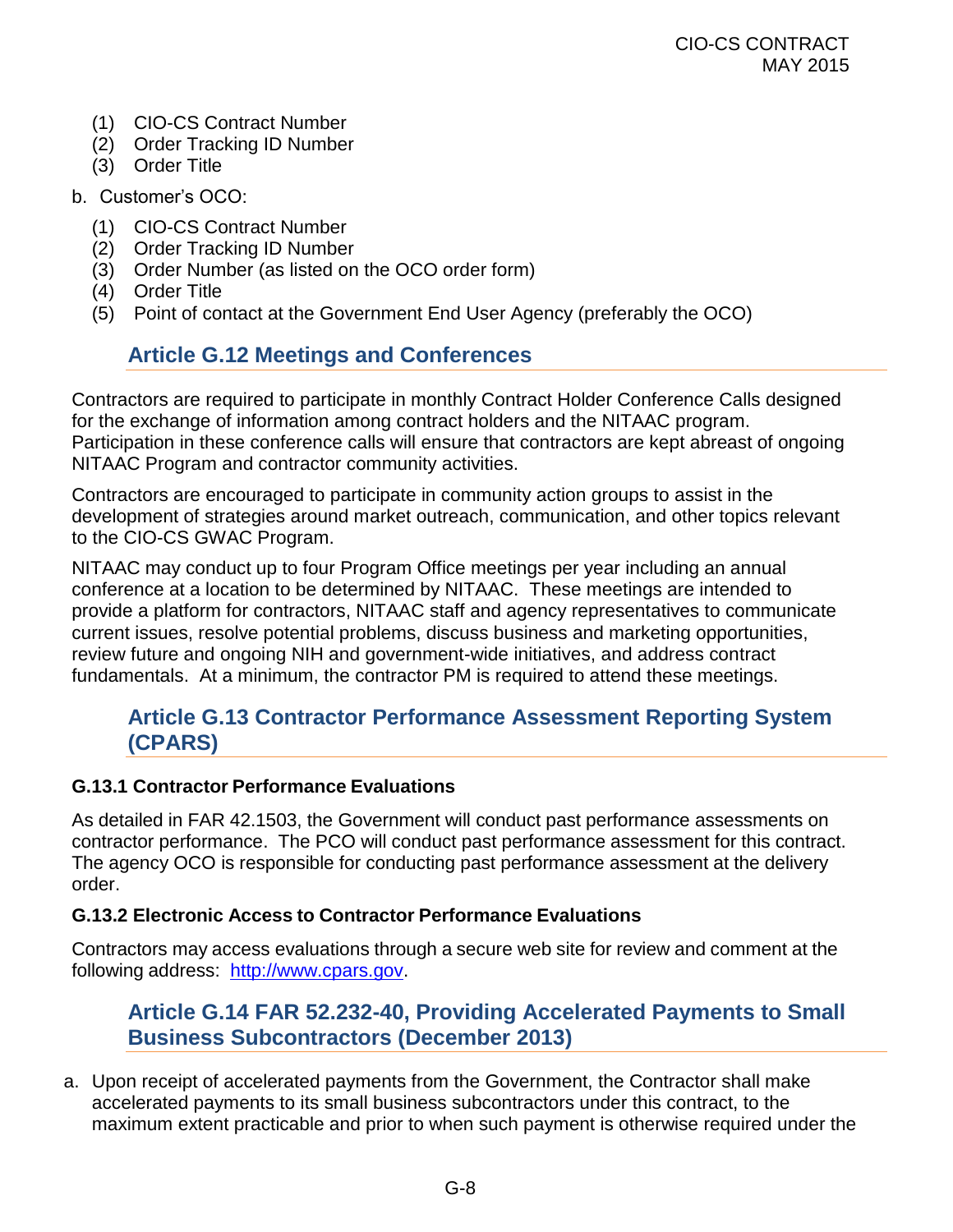applicable contract or subcontract, after receipt of a proper invoice and all other required documentation from the small business subcontractor.

- b. The acceleration of payments under this clause does not provide any new rights under the prompt Payment Act.
- c. Include the substance of this clause, including this paragraph c, in all subcontracts with small business concerns, including subcontracts with small business concerns for the acquisition of commercial items.

(End of clause)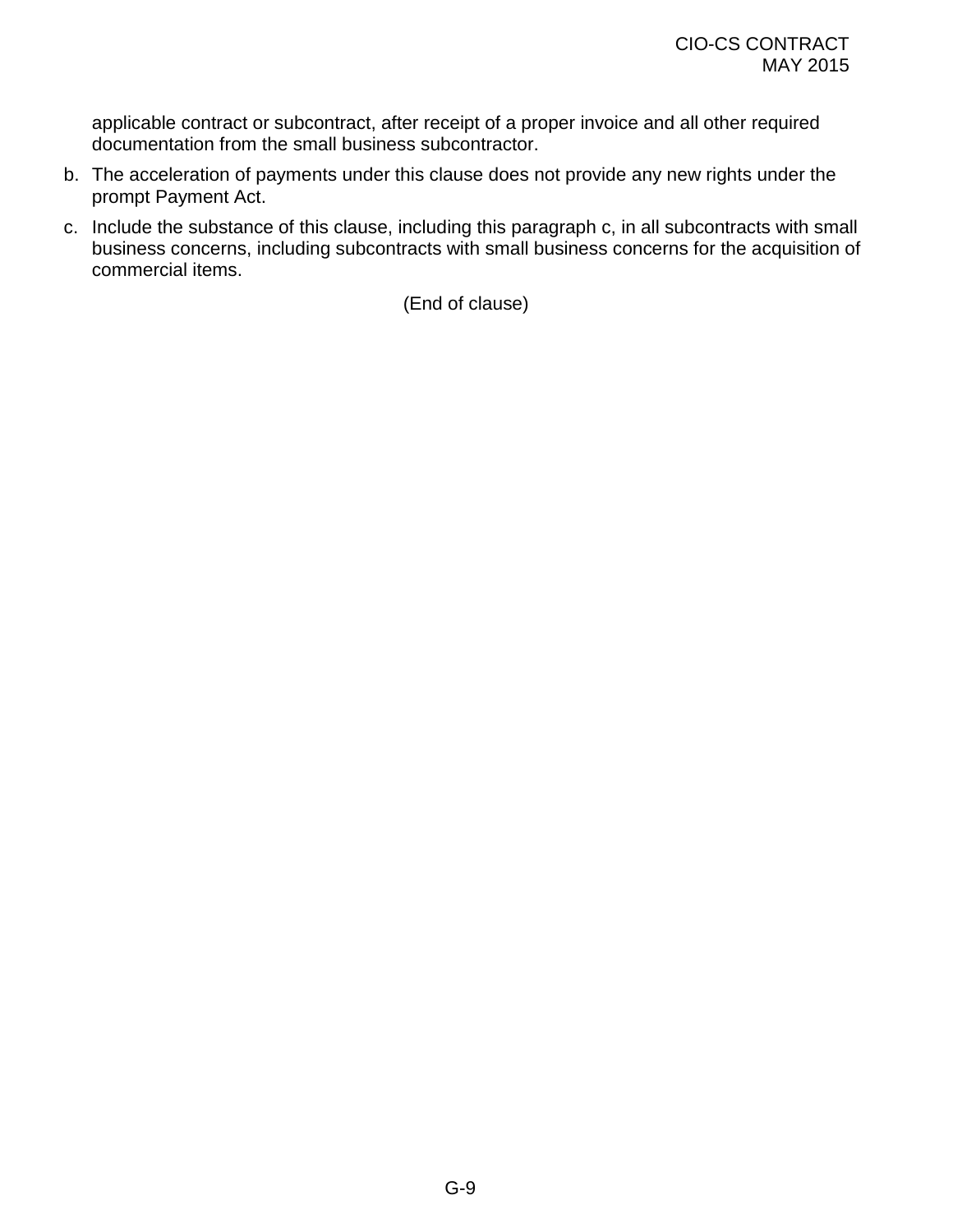# <span id="page-26-1"></span><span id="page-26-0"></span>**SECTION H: SPECIAL CONTRACT REQUIREMENTS**

# **Article H.1 Applicable Documents**

Typical standards used in delivery orders may be obtained from the applicable documents listed below. In the event of conflict between these documents and the contents of the rest of the respective delivery orders, the references in this section shall govern. The below listed documents are for contractors to ensure compliance with applicable standards.

- 1) OMB Circular A-130 a) <http://www.whitehouse.gov/omb/circulars/a130/a130trans4.html>
- 2) OMB Memorandum M-00-10 a) <http://www.whitehouse.gov/omb/memoranda/m00-10.html>
- 3) HHS-OCIO Policy for Information Systems Security and Privacy
	- a) Copies of HHS IT security and privacy policies
	- b) <http://www.hhs.gov/ocio/policy/index.html#Security>
- 4) Federal Risk and Authorization Management Program (FedRAMP)
	- a) Information concerning OMB-mandated FedRAMP security authorization for cloud services: [http://www.FedRAMP.gov](http://www.fedramp.gov/)
- 5) NIST Definition of Cloud Computing (NIST Special Publication 800-145) a) <http://csrc.nist.gov/publications/PubsSPs.html#800-145>
- 6) Defense Security Service Documents
	- a) Copies of security requirements may be obtained from the Defense Security Service:
	- b) [http://www.dss.mil](http://www.dss.mil/)

# **Article H.2 Organizational Conflict of Interest**

<span id="page-26-2"></span>The guidelines and procedures of FAR 9.5 will be used in identifying and resolving any issues of organizational conflict of interest at either the GWAC level or the delivery order level.

In the event that a delivery order requires activity that would create an actual or potential conflict of interest, the Contractor shall:

- a. Immediately notify the OCO of the actual or potential conflict, submit a plan for mitigation, and not commence work on any delivery order that involves a potential or actual conflict of interest until specifically notified by the OCO to proceed; or,
- b. Identify the conflict and recommend to the OCO an alternate delivery approach which would avoid the conflict;

The OCO (or PCO as applicable at the GWAC level) will review the information provided by the Contractor and make a determination whether to proceed with the delivery order, notwithstanding a conflict of interest, and as applicable, process a request for waiver pursuant to FAR 9.503.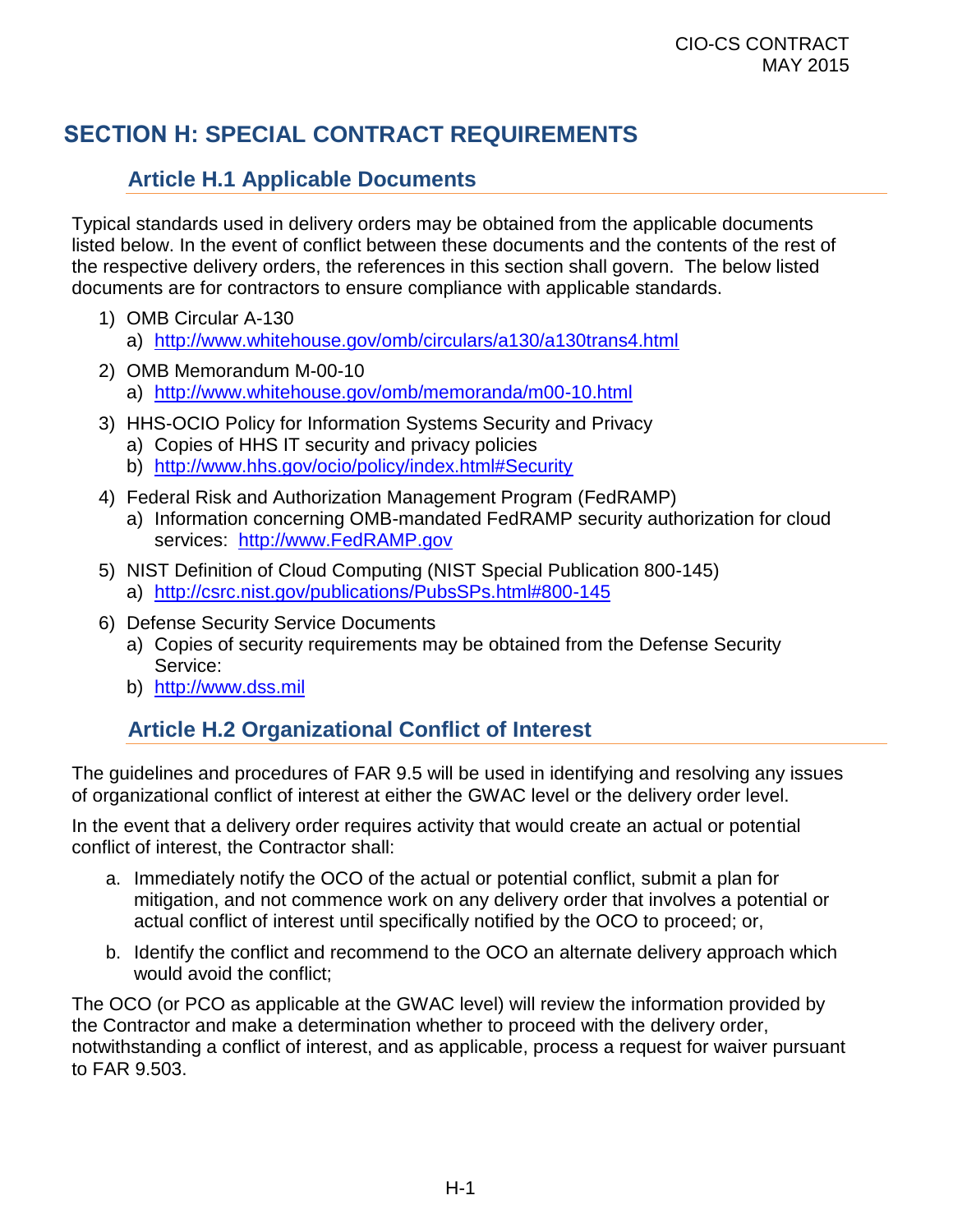# **Article H.3 Subcontracting Provisions**

#### <span id="page-27-0"></span>**(Applicable to Other Than Small Business Only)**

#### <span id="page-27-1"></span>**H.3.1 Small Business Subcontracting Plan**

- a. The Contractor Small Business Subcontracting Plan is attached hereto and made a part of this contract.
- b. The failure of any contractor or subcontractor to comply in good faith with FAR Clause 52.219-8, entitled "Utilization of Small Business Concerns" incorporated in this contract and the attached Subcontracting Plan, will be a material breach of such contract or subcontract and subject to the remedies reserved to the Government under FAR Clause 52.219-16 entitled, "Liquidated Damages-Subcontracting Plan."

#### <span id="page-27-2"></span>**H.3.2 Subcontracting Reports**

In accordance with FAR Clause 52.219-9, the Contractor shall submit the following Subcontracting Reports electronically via the Electronic Subcontracting Reporting System (eSRS) at [http://www.esrs.gov.](http://www.esrs.gov/)

a. Individual Subcontract Reports (ISR)

Regardless of the effective date of this contract, the ISRs (formerly SF-294) shall be due on the following dates for the entire life of this contract:

April 30th October 30th Expiration Date of Contract

ISRs shall be submitted under Agency ID 7529 (NATIONAL INSTITUTES OF HEALTH).

**\*\*Note:** ISRs are not required for Commercial Plans.

b. Summary Subcontract Report (SSR)

Regardless of the effective date of this contract, the SSR shall be submitted annually on the following date for the entire life of this contract:

October 30th

The SSR for Plan Type Individual is the former SF-295. For Individual or Master Plans, the SSRs shall be submitted under Agency ID 7500 (DEPARTMENT OF HEALTH AND HUMAN SERVICES) as the approving agency.

The SSR for Commercial Plan is filed by Prime Contractors with an approved Commercial Subcontracting Plan. Commercial plans shall be submitted under the Agency ID of the residing Contracting Officer who approved the Commercial Plan as well as Agency ID 7500 (DEPARTMENT OF HEALTH AND HUMAN SERVICES).

For both the Individual and Summary Subcontract Reports (ISRs & SSRs), the NITAAC Customer Support Center shall be included for notification purposes through the following email address:

Email: [NITAACsupport@nih.gov](mailto:NITAACsupport@nih.gov)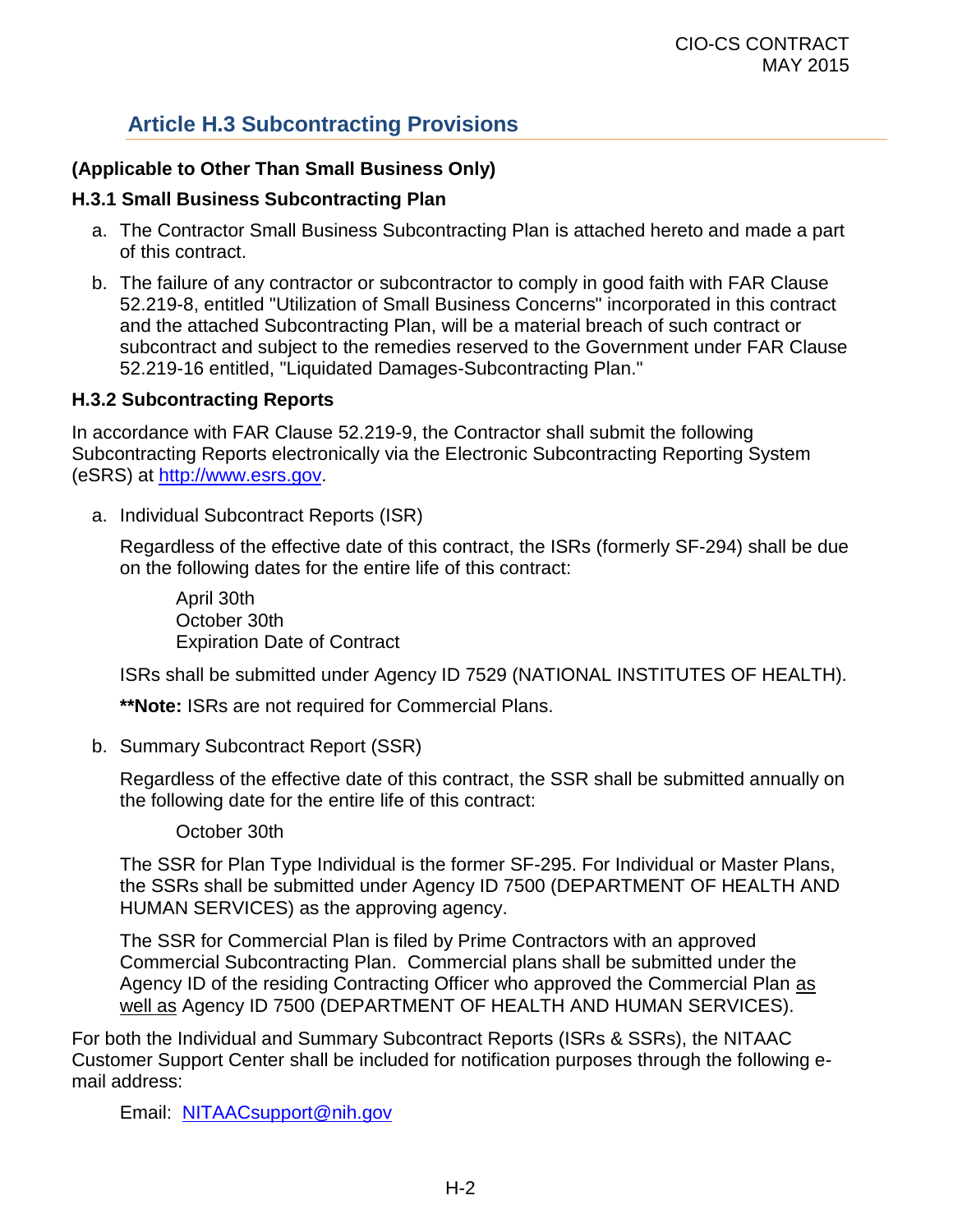# **Article H.4 Acknowledgement of Federal Funding**

#### <span id="page-28-0"></span>**(Applicable to delivery orders funded by the NIH appropriated funds.)**

The Contractor shall clearly state, when issuing statements, press releases, requests for proposals, bid solicitations and other documents describing projects or programs funded in whole or in part with Federal money: (1) the percentage of the total costs of the program or project which will be financed with Federal money; (2) the dollar amount of Federal funds for the project or program; and (3) the percentage and dollar amount of the total costs of the project or program that will be financed by non-governmental sources.

# **Article H.5 Needle Distribution**

#### <span id="page-28-1"></span>**(Applicable to delivery orders funded by the NIH appropriated funds.)**

<span id="page-28-2"></span>The Contractor shall not use contract funds to carry out any program of distributing sterile needles or syringes for the hypodermic injection of any illegal drug.

# **Article H.6 Certification of Filing and Payment of Taxes (Section 518)**

#### **(Applicable to delivery orders funded by the NIH appropriated funds.)**

The contractor must be in compliance with Section 518 of The Consolidated and Further Continuing Appropriations Act, 2015 Pub. L 113-235, Division E, Sections 744 and 745.

None of the funds appropriated or otherwise made available by this act may be used to enter into a contract in an amount greater than \$5,000,000 or to award a grant in excess of such amount unless the prospective contractor or grantee certifies in writing to the agency awarding the contract or grant that, to the best of its knowledge and belief, the contractor or grantee has filed all Federal tax returns required during the three years preceding the certification, has not been convicted of a criminal offense under the Internal Revenue Code of 1986, and has not, more than 90 days prior to certification, been notified of any unpaid Federal tax assessment for which the liability remains unsatisfied, unless the assessment is the subject of an installment agreement or offer in compromise that has been approved by the Internal Revenue Service and is not in default, or the assessment is the subject of a nonfrivolous administrative or judicial proceeding.

# **Article H.7 Information and Physical Access Security**

#### <span id="page-28-4"></span><span id="page-28-3"></span>**H.7.1 Security**

For systems used at the NIH, the Contractor shall agree to establish and follow any additional security precautions considered by the NIH to be necessary to ensure proper and confidential handling of data and information. For such systems, a written agreement between the NIH and the Contractor shall be reached before data and information otherwise exempt from public disclosure may be disclosed to the Contractor. The Contractor must include these requirements in any subcontract awarded under the prime contact.

#### <span id="page-28-5"></span>**H.7.2 Physical Security**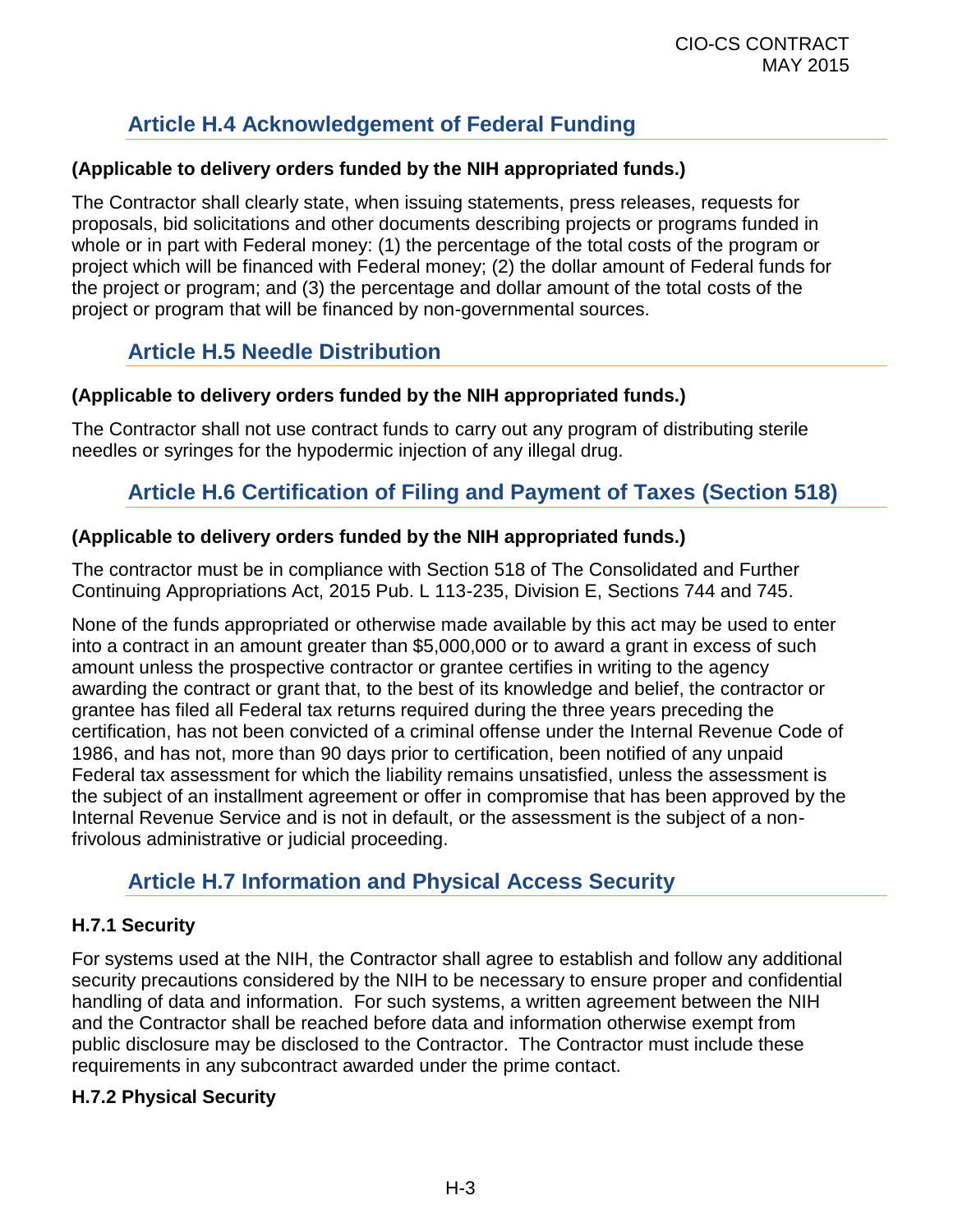Individual delivery orders will specify contractor rights of entry to and exit from government facilities as required for performance of work under this contract. Contractor employees shall comply with all applicable directives and policies regarding conduct of personnel and operation of the facility. The Government reserves the right to require Contractor personnel to "sign-in" upon entry to and "sign-out" upon exit from any government facility.

The Contractor shall secure and protect all Contractor-owned and Contractor employeeowned personal property and equipment brought into government facilities during performance of work under this contract. The Government shall not be held liable for loss of or damage to Contractor-owned or Contractor employee-owned personal property or equipment brought into government facilities. The Contractor shall remove any Contractorowned or Contractor employee-owned personal property deemed inappropriate by the Government, for any reason, from the government facility in which it is found.

Delivery orders will provide any restrictions regarding the need for contractor employees to be United States citizens, legal residents of the United States, or aliens authorized temporary employment in the United States before they can be employed under this contract. The delivery order will also provide instructions for any requirements for non-disclosure agreements such as the "Commitment to Protect Non-Public Information – Contractor Employee Agreement" form available at

<https://ocio.nih.gov/aboutus/publicinfosecurity/acquisition/Documents/Nondisclosure.pdf>

The Contractor will be held liable for any inappropriate disclosure of information/data by its employees or via any system used by the Contractor. Should the Contractor become aware of the need for additional safeguards, it must notify the COR immediately.

#### <span id="page-29-0"></span>**H.7.3 Additional Considerations for HHS Delivery Orders**

*(The following Paragraph A of this Article is not applicable to this contract, but is applicable to any HHS delivery order issued under this contract where it has been determined that: (a) contractor personnel may require access to HHS-controlled facilities and/or information systems, including sensitive data/information, in order to perform the contract/order SOW/PWS, and/or; (b) the Homeland Security Presidential Directive's (HSPD-12) more stringent access procedures are expected to apply, because access will be routine and of long-term duration, or is routine and of short-term duration, but greater access controls are deemed necessary.)*

#### **A. HHS-Controlled Facilities and Information Systems Security**

- a. To perform the work specified herein, Contractor personnel are expected to have routine (1) physical access to an HHS-controlled facility; (2) physical access to an HHS-controlled information system; (3) access to sensitive HHS data or information, whether in an HHS-controlled information system or in hard copy; or (4) any combination of circumstances (1) through (3).
- b. To gain routine physical access to an HHS-controlled information system, and/or access to sensitive data or information, the Contractor and its employees shall comply with Homeland Security Presidential Directive (HSPD)-12, Policy for a Common Identification Standard for Federal Employees and Contractors; Office of Management and Budget Memorandum (M-05– 24); and Federal Information Processing Standards Publication (FIPS PUB) Number 201; and with the personal identity verification and investigations procedures contained in the following documents: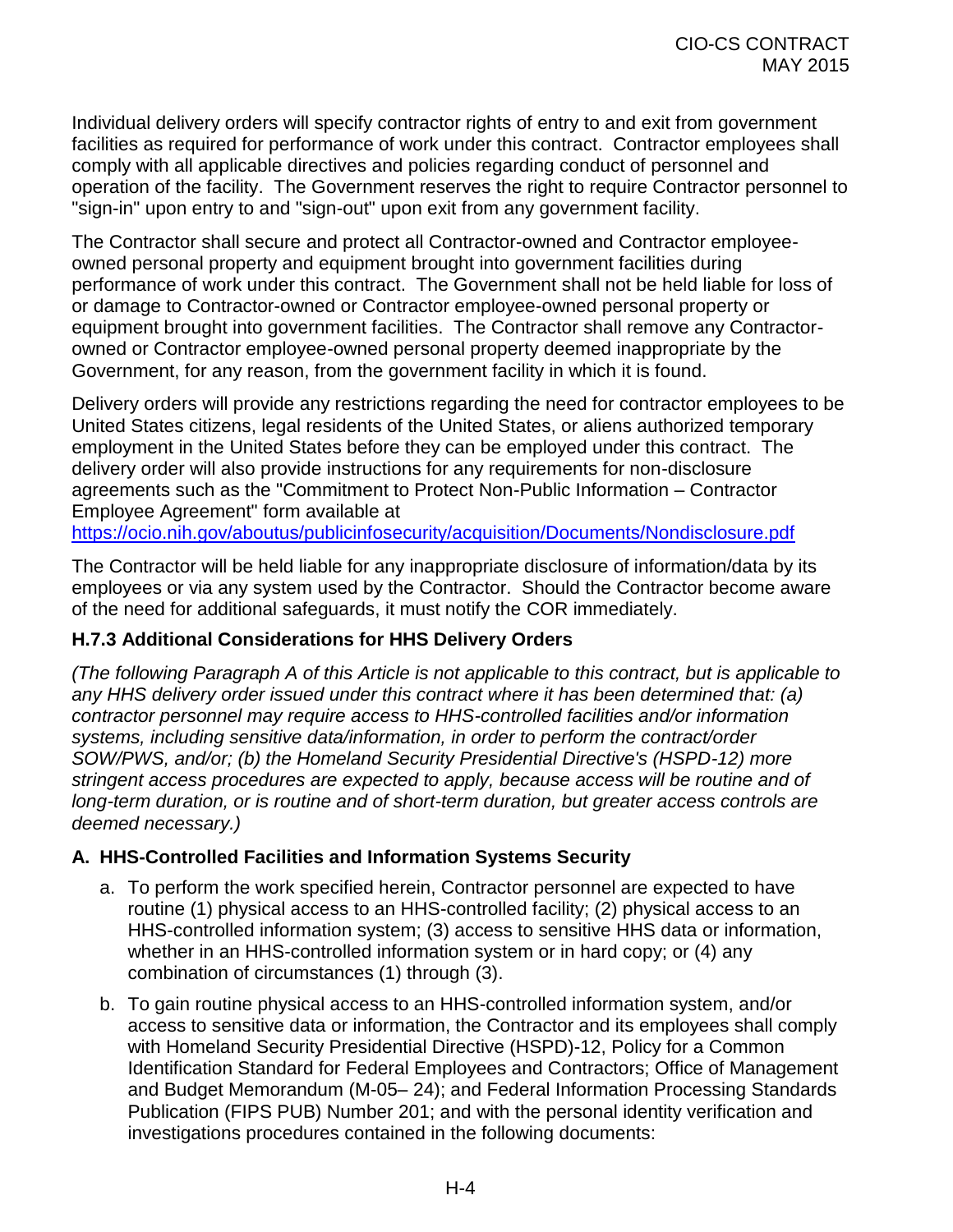- 1. HHS-OCIO Information Systems Security and Privacy Policy [\(http://www.hhs.gov/ocio/policy/#Security\)](http://www.hhs.gov/ocio/policy/#Security)
- 2. HHS HSPD-12 Policy Document, v. 2.0 [\(http://www.whitehouse.gov/sites/default/files/omb/assets/omb/memoranda/fy200](http://www.whitehouse.gov/sites/default/files/omb/assets/omb/memoranda/fy2005/m05-24.pdf) [5/m05-24.pdf\)](http://www.whitehouse.gov/sites/default/files/omb/assets/omb/memoranda/fy2005/m05-24.pdf)
- 3. Information regarding background checks/badges [\(http://www.ors.od.nih.gov/ser/dpsac/Pages/Home.aspx\)](http://www.ors.od.nih.gov/ser/dpsac/Pages/Home.aspx)
- c. Position Sensitivity Levels:

This contract will entail the following position sensitivity levels:

[ ] **Level 6: Public Trust – High Risk.** Contractor/subcontractor employees assigned to Level 6 positions shall undergo a Suitability Determination and Background Investigation (MBI).

[ ] **Level 5: Public Trust – Moderate Risk.** Contractor/subcontractor employees assigned to Level 5 positions with no previous investigation and approval shall undergo a Suitability Determination and a Minimum Background Investigation (MBI), or a Limited Background Investigation (LBI).

[ ] **Level 1: Non-Sensitive.** Contractor/subcontractor employees assigned to Level 1 positions shall undergo a Suitability Determination and National Check and Inquiry Investigation (NACI).

d. The personnel investigation procedures for Contractor personnel require that the Contractor prepare and submit background check/investigation forms based on the type of investigation required. The minimum Government investigation for a nonsensitive position is a National Agency Check and Inquiries (NACI) with fingerprinting. More restricted positions – i.e., those above non-sensitive, require more extensive documentation and investigation.

The Contractor shall submit a roster, by name, position, e-mail address, phone number and responsibility, of all staff (including subcontractor staff) working under the contract who will develop, have the ability to access and/or maintain a Federal Information System(s). The roster shall be submitted to the Contracting Officer's Representative (COR), with a copy to the Contracting Officer, within 14 calendar days after the effective date of the contract. The Contracting Officer shall notify the Contractor of the appropriate level of suitability investigations to be performed. An electronic template, "Roster of Employees Requiring Suitability Investigations," is available for contractor use at:

[https://ocio.nih.gov/aboutus/publicinfosecurity/acquisition/Documents/SuitabilityRoster\\_](https://ocio.nih.gov/aboutus/publicinfosecurity/acquisition/Documents/SuitabilityRoster_10-15-12.xlsx) [10-15-12.xlsx.](https://ocio.nih.gov/aboutus/publicinfosecurity/acquisition/Documents/SuitabilityRoster_10-15-12.xlsx)

Upon receipt of the Government's notification of applicable Suitability Investigations required, the Contractor shall complete and submit the required forms within 30 days of the notification.

The Contractor shall notify the Contracting Officer in advance when any new personnel, who are subject to a background check/investigation, will work under the contract and if they have previously been the subject of national agency checks or background investigations.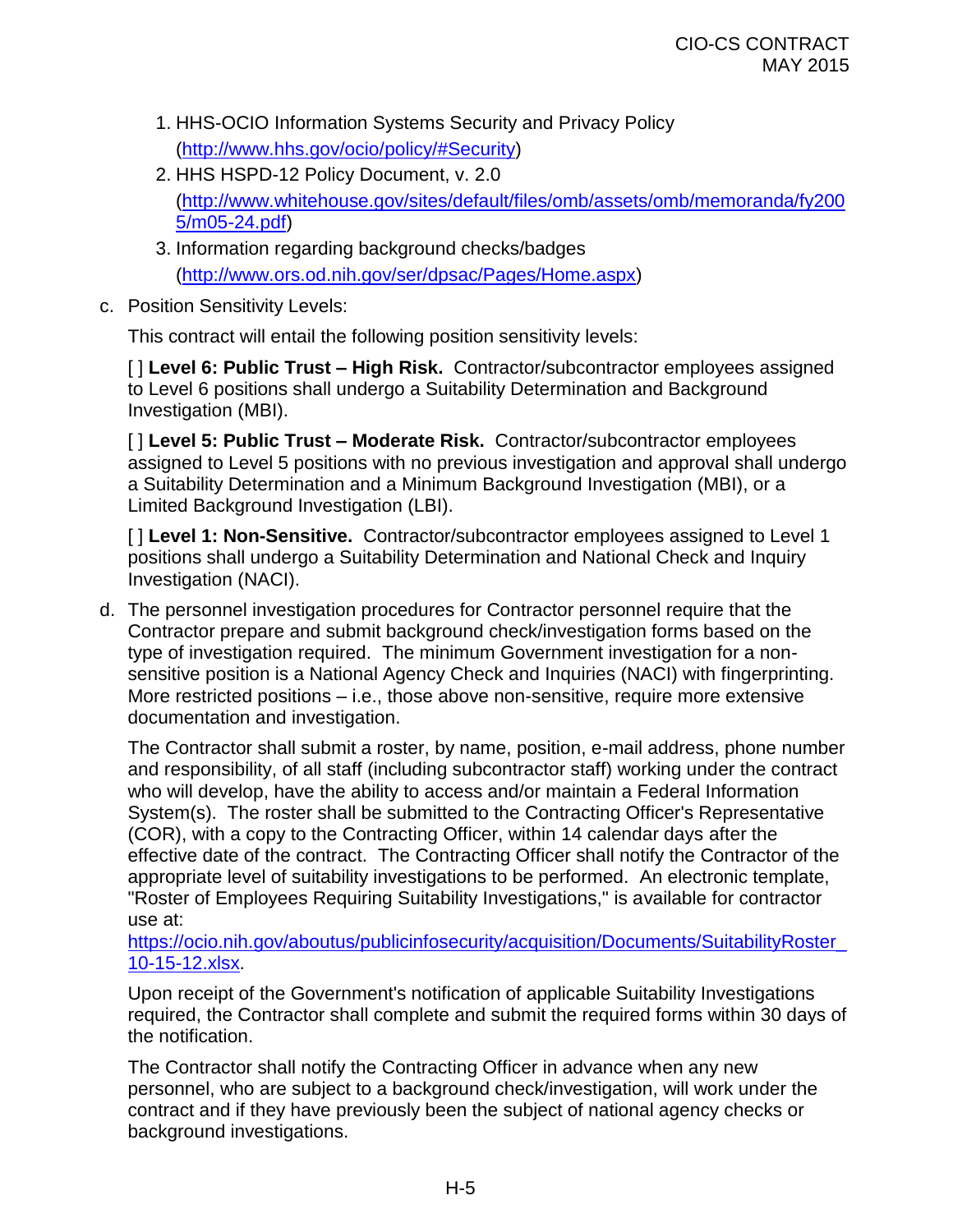All contractor and subcontractor employees shall comply with the conditions established for their designated position sensitivity level prior to performing any work under this contract.

Contractors may begin work after the fingerprint check has been completed.

- e. Investigations are expensive and may delay performance, regardless of the outcome of the investigation. Delays associated with rejections and consequent re-investigations may not be excusable in accordance with the FAR clause, Excusable Delays – see FAR 52.249-14. Accordingly, the Contractor shall ensure that any additional employees whose names it submits for work under this contract have a reasonable chance for approval.
- f. Typically, the Government investigates personnel at no cost to the Contractor. However, multiple investigations for the same position may, at the Contracting Officer's discretion, justify reduction(s) in the contract price of no more that the cost of the additional investigation(s).
- g. The Contractor shall include language similar to this "HHS Controlled Facilities and Information Systems Security" language in all subcontracts that require subcontractor personnel to have the same frequency and duration of (1) physical access to an HHScontrolled facility; (2) logical access to an HHS-controlled information system; (3) access to sensitive HHS data/information, whether in an HHS-controlled information system or in hard copy; or (4) any combination of circumstances (1) through (3).
- h. The Contractor shall direct inquiries, including requests for forms and assistance, to the Contracting Officer or designee.
- i. Within 7 calendar days after the Government's final acceptance of the work under this contract, or upon termination of the contract, the Contractor shall return all identification badges to the Contracting Officer or designee.

*(The following Paragraph B of this Article is not applicable to this contract, but is applicable to any HHS delivery order issued under this contract that involves the operation or acquisition of an information technology system)*

#### **B. Standard for Security Configurations, HHSAR 352.239-70, (January 2010)**

a. The Contractor shall configure its computers that contain HHS data with the applicable Federal Desktop Core Configuration (FDCC) (see [http://nvd.nist.gov/fdcc/index.cfm\)](http://nvd.nist.gov/fdcc/index.cfm) and ensure that its computers have and maintain the latest operating system patch level and anti-virus software level.

**Note:** FDCC is applicable to all computing systems using Windows XPTM and Windows VistaTM, including desktops and laptops – regardless of function – but not including servers.

- b. The Contractor shall apply approved security configurations to information technology (IT) that is used to process information on behalf of HHS. The following security configuration requirements apply: [Insert the IC/ISSO approved contract-specific configuration, or if there are no contract-specific configurations, insert: "FDCC"]
- c. The Contractor shall ensure IT applications operated on behalf of HHS are fully functional and operate correctly on systems configured in accordance with the above configuration requirements. The Contractor shall use Security Content Automation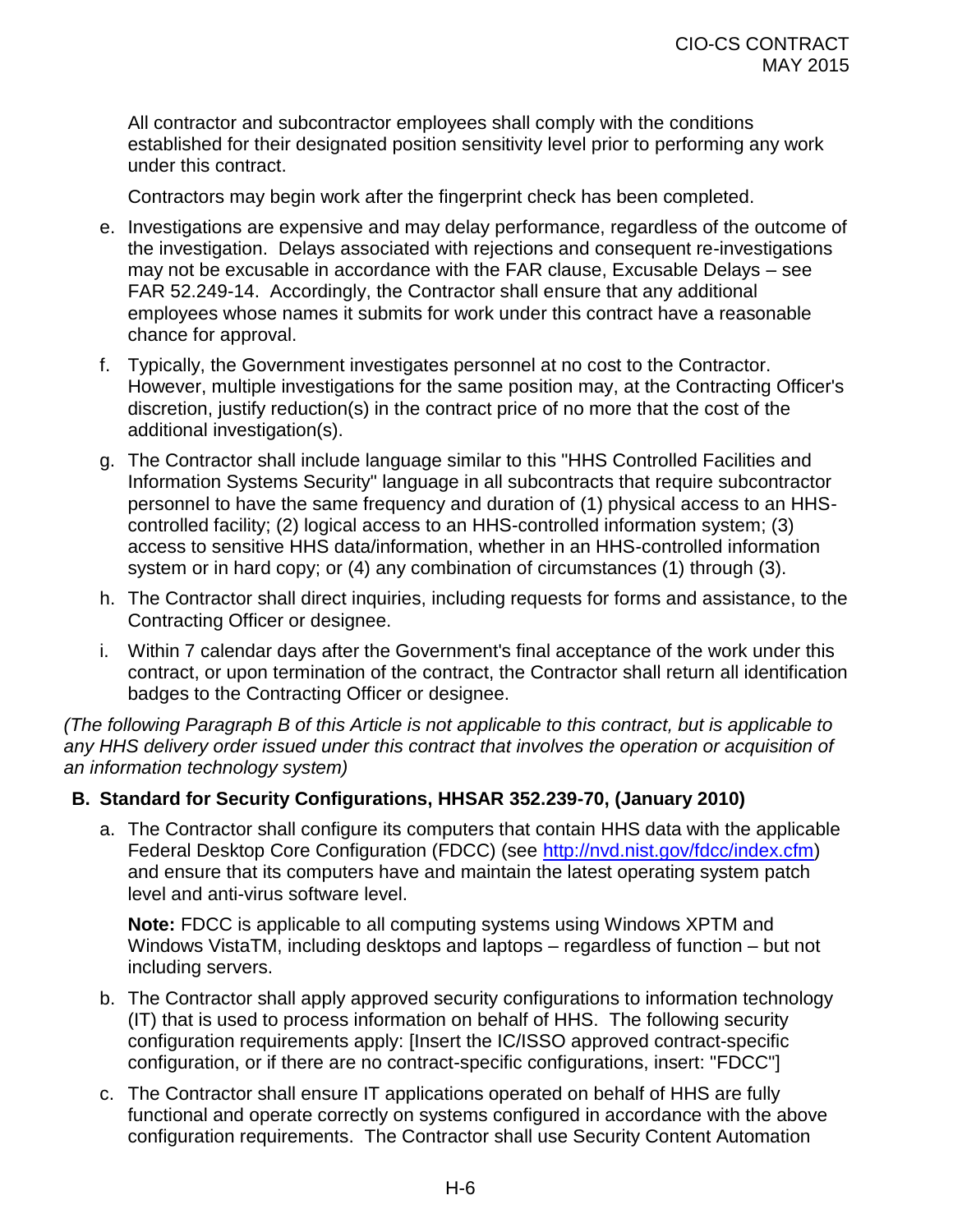Protocol (SCAP)-validated tools with FDCC Scanner capability to ensure its products operate correctly with FDCC configurations and do not alter FDCC settings – see [http://scap.nist.gov/validation.](http://scap.nist.gov/validation) The Contractor shall test applicable product versions with all relevant and current updates and patches installed. The Contractor shall ensure currently supported versions of information technology products met the latest FDCC major version and subsequent major versions.

- d. The Contractor shall ensure IT applications designed for end users run in the standard user context without requiring elevated administrative privileges.
- e. The Contractor shall ensure hardware and software installation, operation, maintenance, update, and patching will not alter the configuration settings or requirements specified above.
- f. The Contractor shall (1) include Federal Information Processing Standard (FIPS) 201 compliant [\(http://csrc.nist.gov/publications/fips/fips201-1/FIPS-201-1-chng1.pdf\)](http://csrc.nist.gov/publications/fips/fips201-1/FIPS-201-1-chng1.pdf), Homeland Security Presidential Directive 12 (HSPD-12) card readers with the purchase of servers, desktops, and laptops; and (2) comply with FAR Subpart 4.13, Personal Identity Verification.
- g. The Contractor shall ensure that its subcontractors (at all tiers) which perform work under this contract comply with the requirements contained in this clause.

*(The following Paragraph C of this Article is not applicable to this contract, but is applicable to any HHS delivery order issued under this contract that involves the acquisition or lease of, or the requirement to use, desktop or laptop computers, mobile devices, or portable media to store or process HHS sensitive information that the COR categorizes as moderate or high under Federal Information Processing Standard (FIPS) 199, Standards for Security Categorization of Federal Information and Information Systems, dated February 2004.)*

#### **C. Standard for Encryption language, HHSAR 352.239-71, (January 2010)**

- a. The Contractor shall use Federal Information processing Standard (FIPS) 140-2 compliant encryption (Security) Requirements for Cryptographic Module, as amended) to protect all instances of HHS sensitive information during storage and transmission. (Note: The Government has determined that HHS information under this contract is considered "sensitive" in accordance with FIPS 199, Standards for Security Categorization of Federal Information and Information Systems, dated February 2004).
- b. The Contractor shall verify that the selected encryption product has been validated under the Cryptographic Module Validation Program (see [http://csrc.nist.gov/cryptval/\)](http://csrc.nist.gov/cryptval/) to confirm compliance with FIPS 140-2 (as amended). The Contractor shall provide a written copy of the validation documentation to the Contracting Officer and the Contracting Officer's Technical Representative.
- c. The Contractor shall use the Key Management Key (see FIPS 201, Chapter 4, as amended) on the HHS personal identification verification (PIV) card; or alternatively, the Contractor shall establish and use a key recovery mechanism to ensure the ability for authorized personnel to decrypt and recover all encrypted information (see [http://csrc.nist.gov/drivers/documents/ombencryption-guidance.pdf\)](http://csrc.nist.gov/drivers/documents/ombencryption-guidance.pdf). The Contractor shall notify the Contracting Officer and the Contracting Officer's Technical Representative of personnel authorized to decrypt and recover all encrypted information.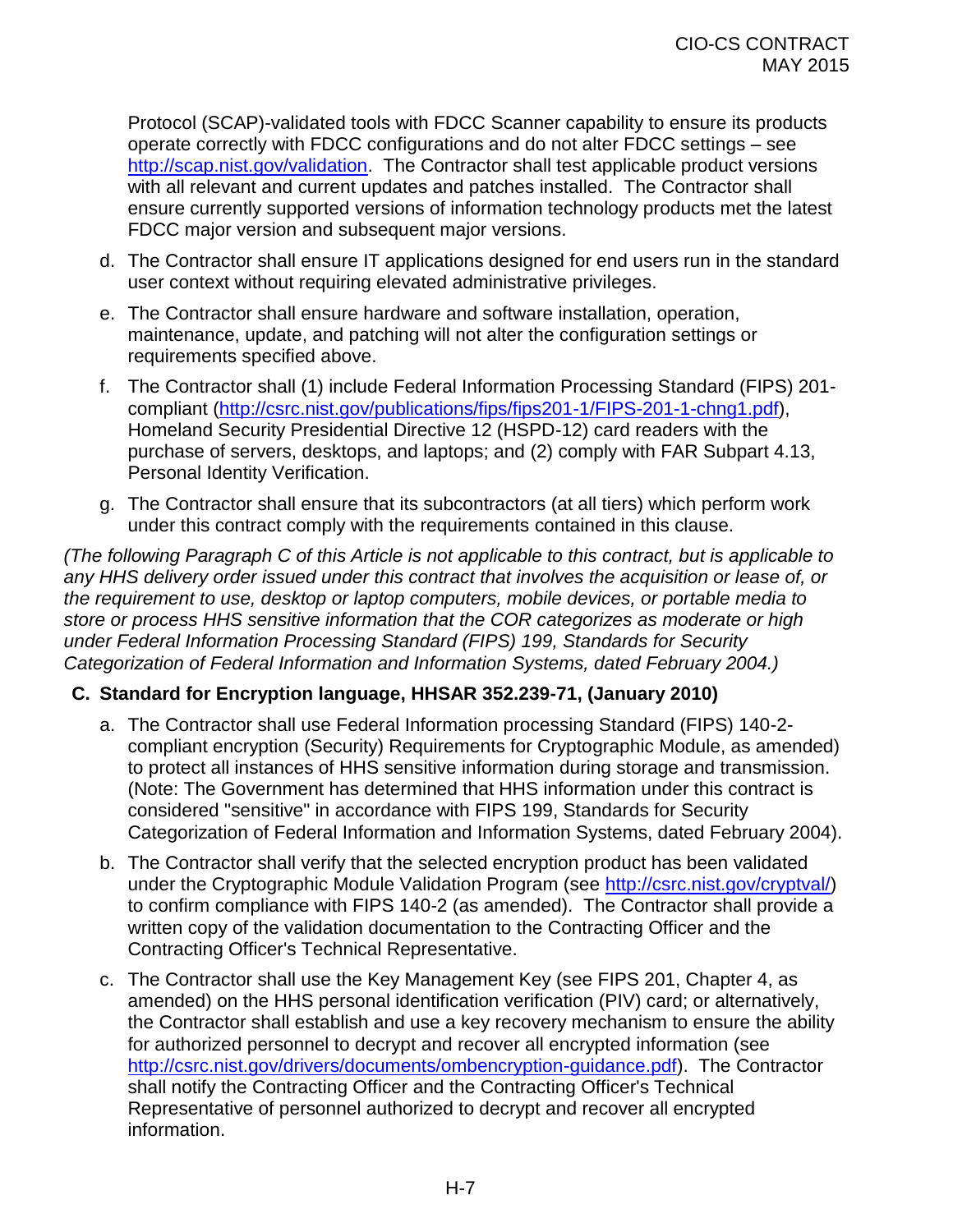- d. The Contractor shall securely generate and manage encryption keys to prevent unauthorized decryption of information in accordance with FIPS 140-2 (as amended).
- e. The Contractor shall securely generate and manage encryption keys to prevent unauthorized decryption of information in accordance with FIPS 140-2 (as amended). The Contractor shall ensure that this standard is incorporated into the Contractor's property management/control system or establish a separate procedure to account for all laptop computers, desktop computers, and other mobile devices and portable media that store or process sensitive HHS information.
- f. The Contractor shall ensure that its subcontractors (all tiers) which perform work under this contract comply with the requirements contained in this clause.

*(The following Paragraph D of this Article is not applicable to this contract, but is applicable to any HHS delivery order issued under this contract that involves contractor access to Federal Information or Federal Information Systems.)*

- **D. Security Requirements For Federal Information Technology Resources, HHSAR 352.239-72, (January 2010)**
	- a. **Applicability.** This clause applies whether the entire contract or order (hereafter "contract"), or portion thereof, includes information technology resources or services in which the Contractor has physical or logical (electronic) access to, or operates a Department of Health and Human Services (HHS) system containing, information that directly supports HHS' mission. The term "information technology (IT)", as used in this clause, includes computers, ancillary equipment (including imaging peripherals, input, output, and storage devices necessary for security and surveillance), peripheral equipment designed to be controlled by the central processing unit of a computer, software, firmware and similar procedures, services (including support services) and related resources. This clause does not apply to national security systems as defined in FISMA.
	- b. **Contractor responsibilities.** The Contractor is responsible for the following:
		- 1. Protecting Federal information and Federal information systems in order to ensure their –
			- a. Integrity, which means guarding against improper information modification or destruction, and includes ensuring information non-repudiation and authenticity;
			- b. Confidentiality, which means preserving authorized restrictions on access and disclosure, including means for protecting personal privacy and proprietary information; and
			- c. Availability, which means ensuring timely and reliable access to and use of information.
		- 2. Providing security of any Contractor systems, and information contained therein, connected to an HHS network or operated by the Contractor, regardless of location, on behalf of HHS.
		- 3. Adopting, and implementing, at a minimum, the policies, procedures, controls and standards of the HHS Information Security Program to ensure the integrity, confidentiality, and availability of Federal information and Federal information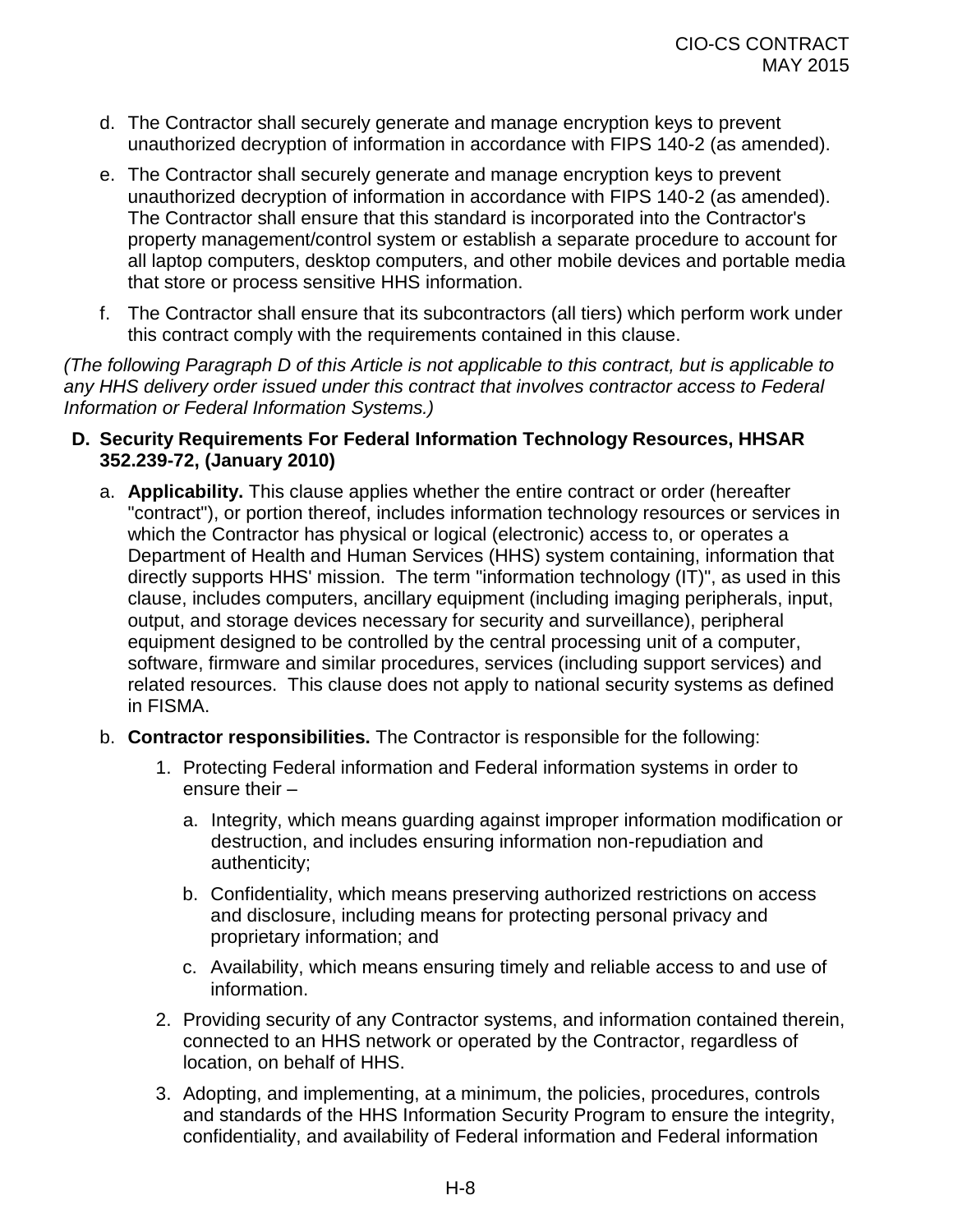systems for which the Contractor is responsible under this contract or to which it may otherwise have access under this contract. The HHS Information Security Program is outlined in the HHS Information Security Program Policy, which is available on the HHS Office of the Chief Information Officer's (OCIO) Web site.

- c. **Contractor security deliverables.** In accordance with the timeframes specified, the Contractor shall prepare and submit the following security documents to the Contracting Officer for review, comment, and acceptance:
	- 1. **IT Security Plan (IT-SP)** due within 30 days after contract award. The IT-SP shall be consistent with, and further detail the approach to, IT security contained in the Contractor's bid or proposal that resulted in the award of this contract. The IT-SP shall describe the processes and procedures that the Contractor will follow to ensure appropriate security of IT resources that are developed, processed, or used under this contract. If the IT-SP only applies to a portion of the contract, the Contractor shall specify those parts of the contract to which the IT-SP applies.
		- a. The Contractor's IT-SP shall comply with applicable Federal laws that include, but are not limited to, the Federal Information Security Management Act (FISMA) of 2002 (Title III of the E-Government Act of 2002, Public Law 107-347), and the following Federal and HHS policies and procedures:
			- i. Office of Management and Budget (OMB) Circular A-130, Management of Federal Information Resources, Appendix III, Security of Federal Automation Information Resources.
			- ii. National Institutes of Standards and Technology (NIST) Special Publication (SP) 800-18, Guide for Developing Security Plans for Information Systems, in form and content, and with any pertinent contract Statement of Work/Performance Work Statement (SOW/PWS) requirements. The IT-SP shall identify and document appropriate IT security controls consistent with the sensitivity of the information and the requirements of Federal Information Processing Standard (FIPS) 200, Recommend Security Controls for Federal Information Systems. The Contractor shall review and update the IT-SP in accordance with NIST SP 800-26, Security Self-Assessment Guide for Information Technology Systems and FIPS 200, on an annual basis.
			- iii. HHS-OCIO Information Systems Security and Privacy Policy.
	- 2. **IT Risk Assessment (IT-RA)** due within 30 days after contract award. The IT-RA shall be consistent, in form and content, with NIST SP 800-30, Risk Management Guide for Information Technology Systems, and any additions or augmentations described in the HHS-OCIO Information Systems Security and Privacy Policy. After resolution of any comments provided by the Government on the draft IT-RA, the Contracting Officer shall accept the IT-RA and incorporate the Contractor's final version into the contract for Contractor implementation and maintenance. The Contractor shall update the IT-RA on an annual basis.
	- 3. **FIPS 199 Standards for Security Categorization of Federal Information and Information Systems Assessment (FIPS 199 Assessment)** – due within 30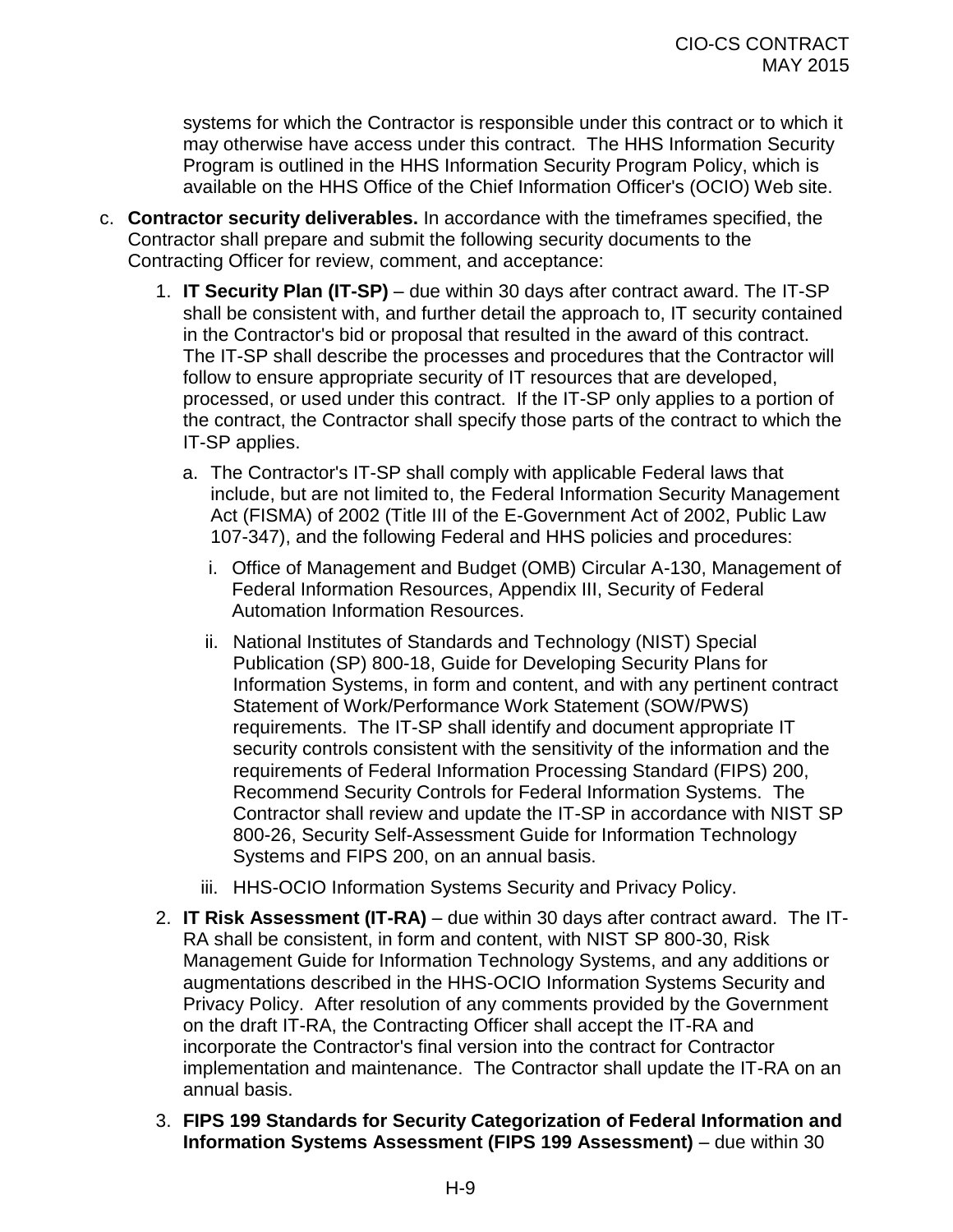days after contract award. The FIPS 199 Assessment shall be consistent with the cited NIST standard. After resolution of any comments by the Government on the draft FIPS 199 Assessment, the Contracting Officer shall accept the FIPS 199 Assessment and incorporate the Contractor's final version into the contract.

- 4. **IT Security Certification and Accreditation (IT-SC&A)** due within 3 months after contract award. The Contractor shall submit written proof to the Contracting Officer that an IT-SC&A was performed for applicable information systems – see paragraph (a) of this clause. The Contractor shall perform the IT-SC&A in accordance with the HHS Chief Information Security Officer's Certification and Accreditation Checklist; NIST SP 800-37, Guide for the Security, Certification and Accreditation of Federal Information Systems; and NIST 800-53, Recommended Security Controls for Federal Information Systems. An authorized senior management official shall sign the draft IT-SC&A and provided it to the Contracting Officer for review, comment, and acceptance.
	- a. After resolution of any comments provided by the Government on the draft IT SC&A, the Contracting Officer shall accept the IT-SC&A and incorporate the Contractor's final version into the contract as a compliance requirement.
	- b. The Contractor shall also perform an annual security control assessment and provide to the Contracting Officer verification that the IT-SC&A remains valid. Evidence of a valid system accreditation includes written results of:
		- i. Annual testing of the system contingency plan; and
		- ii. The performance of security control testing and evaluation.
- d. **Personal identity verification.** The Contractor shall identify its employees with access to systems operated by the Contractor for HHS or connected to HHS systems and networks. The Contracting Officer's Representative (COR) shall identify, for those identified employees, position sensitivity levels that are commensurate with the responsibilities and risks associated with their assigned positions. The Contractor shall comply with the HSPD-12 requirements contained in "HHS-Controlled Facilities and Information Systems Security" requirements specified in the SOW/PWS of this contract.
- e. **Contractor and subcontractor employee training.** The Contractor shall ensure that its employees, and those of its subcontractors, performing under this contract complete HHS-furnished initial and refresher security and privacy education and awareness training before being granted access to systems operated by the Contractor on behalf of HHS or access to HHS systems and networks. The Contractor shall provide documentation to the COR evidencing that Contractor employees have completed the required training.
- f. **Government access for IT inspection.** The Contractor shall afford the Government access to the Contractor's and subcontractors' facilities, installations, operations, documentation, databases, and personnel used in performance of this contract to the extent required to carry out a program of IT inspection (to include vulnerability testing), investigation, and audit to safeguard against threats and hazards to the integrity, confidentiality, and availability, of HHS data or to the protection of information systems operated on behalf of HHS.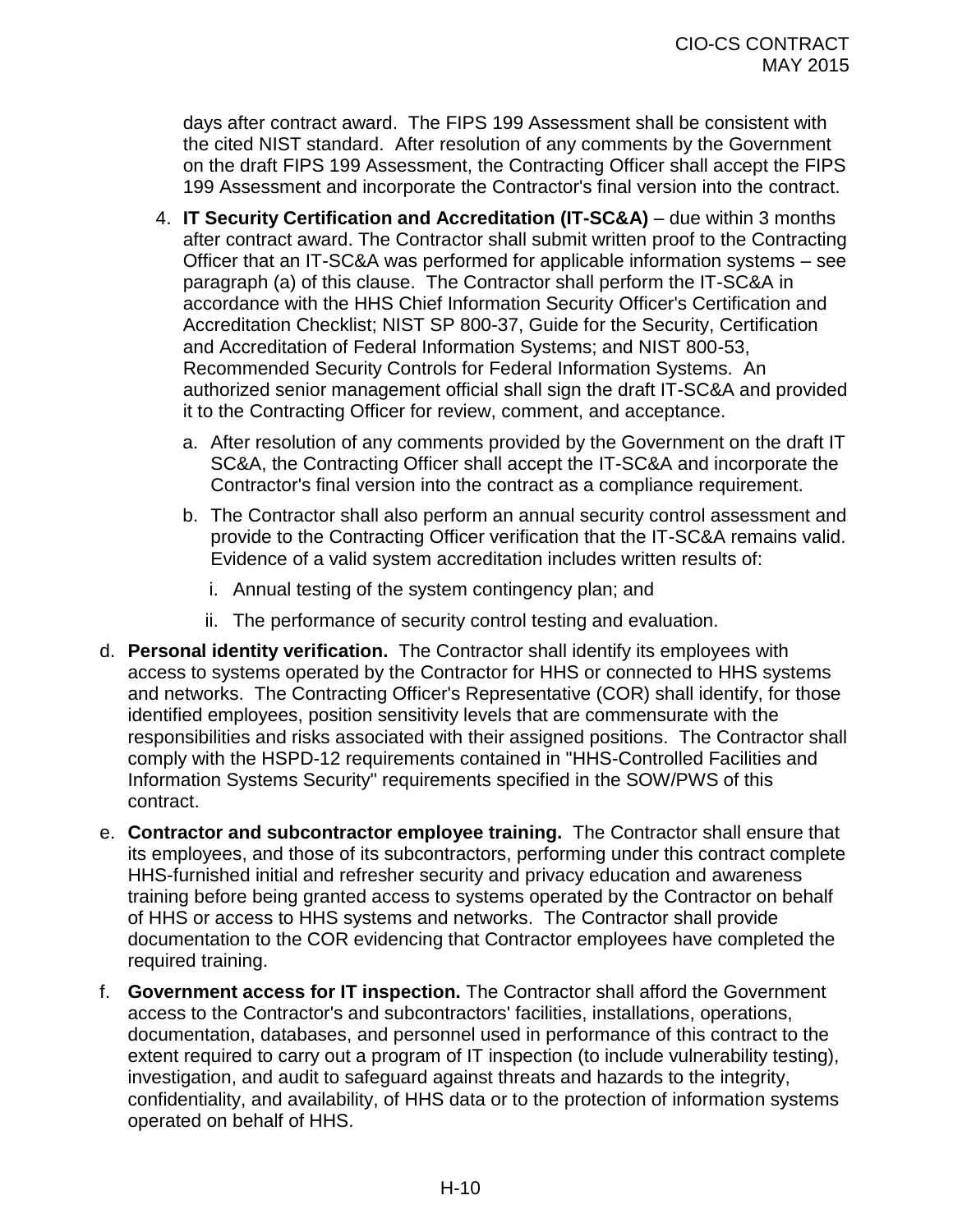- g. **Subcontracts.** The Contractor shall incorporate the substance of this clause in all subcontracts that require protection of Federal information and Federal information systems as described in paragraph (a) of this clause, including those subcontracts that  $$ 
	- a. Have physical or electronic access to HHS' computer systems, networks, or IT infrastructure; or
	- b. Use information systems to generate, store, process, or exchange data with HHS or on behalf of HHS, regardless of whether the data resides on a HHS or the Contractor's information system.
- h. **Contractor employment notice.** The Contractor shall immediately notify the Contracting Officer when an employee either begins or terminates employment (or is no longer assigned to the HHS project under this contract), if that employee has, or had, access to HHS information systems or data.
- i. **Document information.** The Contractor shall contact the Contracting Officer for any documents, information, or forms necessary to comply with the requirements of this clause.
- j. **Contractor responsibilities upon physical completion of the contract.** The Contractor shall return all HHS information and IT resources provided to the Contractor during contract performance and certify that all HHS information has been purged from Contractor-owned systems used in contract performance.
- k. **Failure to comply.** Failure on the part of the Contractor or its subcontractors to comply with the terms of this clause shall be grounds for the Contracting Officer to terminate this contract.

#### (End of clause)

**Note:** The NIST Special Publication SP-800-26 cited in subparagraph c.1.a.(ii) of this clause has been superseded by NIST SP 800-53A, "Guide for Assessing the Security Controls in Federal Information Systems and Organizations" for use for the assessment of security control effectiveness. See<http://csrc.nist.gov/publications/PubsSPs.html> to access NIST Special Publications (800 Series).

*(The following Paragraph E is not applicable to this contract; however, it may be applicable to any HHS delivery order issued under this contract that includes the Clause at HHSAR 352.239-72, Security Requirements for Federal Information Technology Resources.)*

#### **E. Additional NIH Requirements**

*(Include subparagraph 1 below if the delivery order requires the contractor to: 1) develop; 2) have the ability to access; or 3) host and/or maintain a Federal Information System).*

#### **1. SECURITY CATEGORIZATION OF FEDERAL INFORMATION AND INFORMATION SYSTEMS (FIPS 199 Assessment)**

a. Information Type:

[] Administrative, Management and Support Information: [ ] Mission Based Information:

b. Security Categories and Levels:

Confidentiality Level: [ ] Low [ ] Moderate [ ] High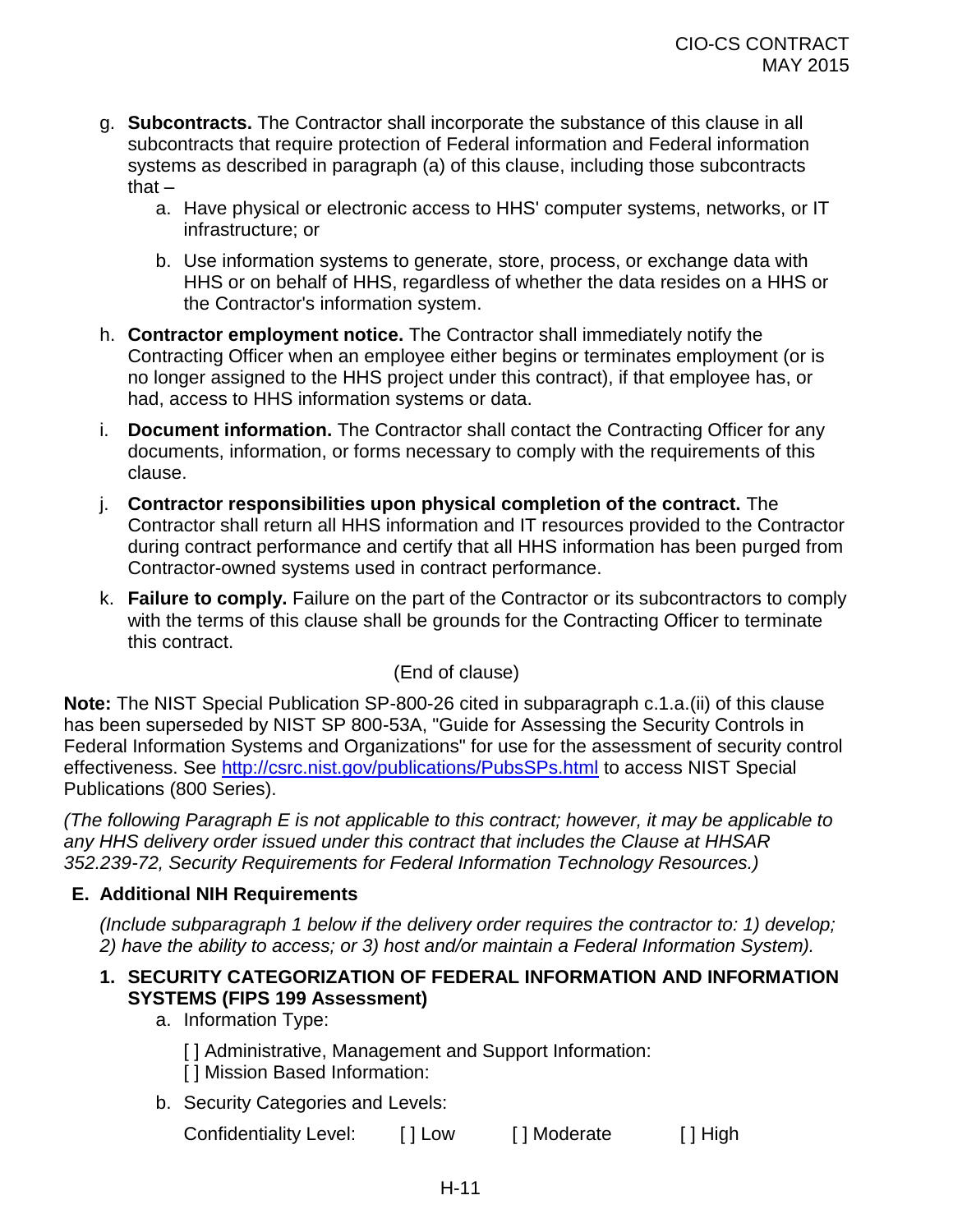| Integrity Level:           | [ ] Low | [ ] Moderate | [] High |
|----------------------------|---------|--------------|---------|
| <b>Availability Level:</b> | [ Low   | [ ] Moderate | [] High |

**Overall Level:** [ ] **Low** [ ] **Moderate** [ ] **High**

c. In accordance with HHSAR Clause 352.239-72, the contractor shall submit a FIPS 199 Assessment within 30 days after contract award. Any differences between the contractor's assessment and the information contained herein will be resolved, and if required, the contract will be modified to incorporate the final FIPS 199 Assessment.

*(Include subparagraph 2 below if the delivery order issued under this contract includes the Clause at HHSAR 352.239-72, Security Requirements for Federal Information Technology Resources.)*

#### **2. INFORMATION SECURITY TRAINING**

In addition to any training covered under paragraph (e) of HHSAR 352.239-72, the contractor shall comply with the below training:

- a. Mandatory Training
	- 1. All Contractor employees having access to (1) Federal information or a Federal information system or (2) sensitive data/information as defined at HHSAR 304.1300(a)(4), shall complete the NIH Computer Security Awareness Training course at<http://irtsectraining.nih.gov/> before performing any work under this contract. Thereafter, Contractor employees having access to the information identified above shall complete an annual NIHspecified refresher course during the life of this contract. The Contractor shall also ensure subcontractor compliance with this training requirement.
	- 2. The Contractor shall maintain a listing by name and title of each Contractor/Subcontractor employee working on this contract and having access of the kind in paragraph 1.a(1) above, who has completed the NIH required training. Any additional security training completed by the Contractor/Subcontractor staff shall be included on this listing. The list shall be provided to the COR and/or Contracting Officer upon request.
- b. Role-based Training

HHS requires role-based training when responsibilities associated with a given role or position, could, upon execution, have the potential to adversely impact the security posture of one or more HHS systems. Read further guidance about "NIH Information Security Awareness and Training Policy," at: [https://ocio.nih.gov/InfoSecurity/Policy/Documents/Final-](https://ocio.nih.gov/InfoSecurity/Policy/Documents/Final-InfoSecAwarenessTrainPol.doc)[InfoSecAwarenessTrainPol.doc.](https://ocio.nih.gov/InfoSecurity/Policy/Documents/Final-InfoSecAwarenessTrainPol.doc)

The Contractor shall maintain a list of all information security training completed by each contractor/subcontractor employee working under this contract. The list shall be provided to the COR and/or Contracting Officer upon request.

c. Rules of Behavior

The Contractor shall ensure that all employees, including subcontractor employees, comply with the NIH Information Technology General Rules of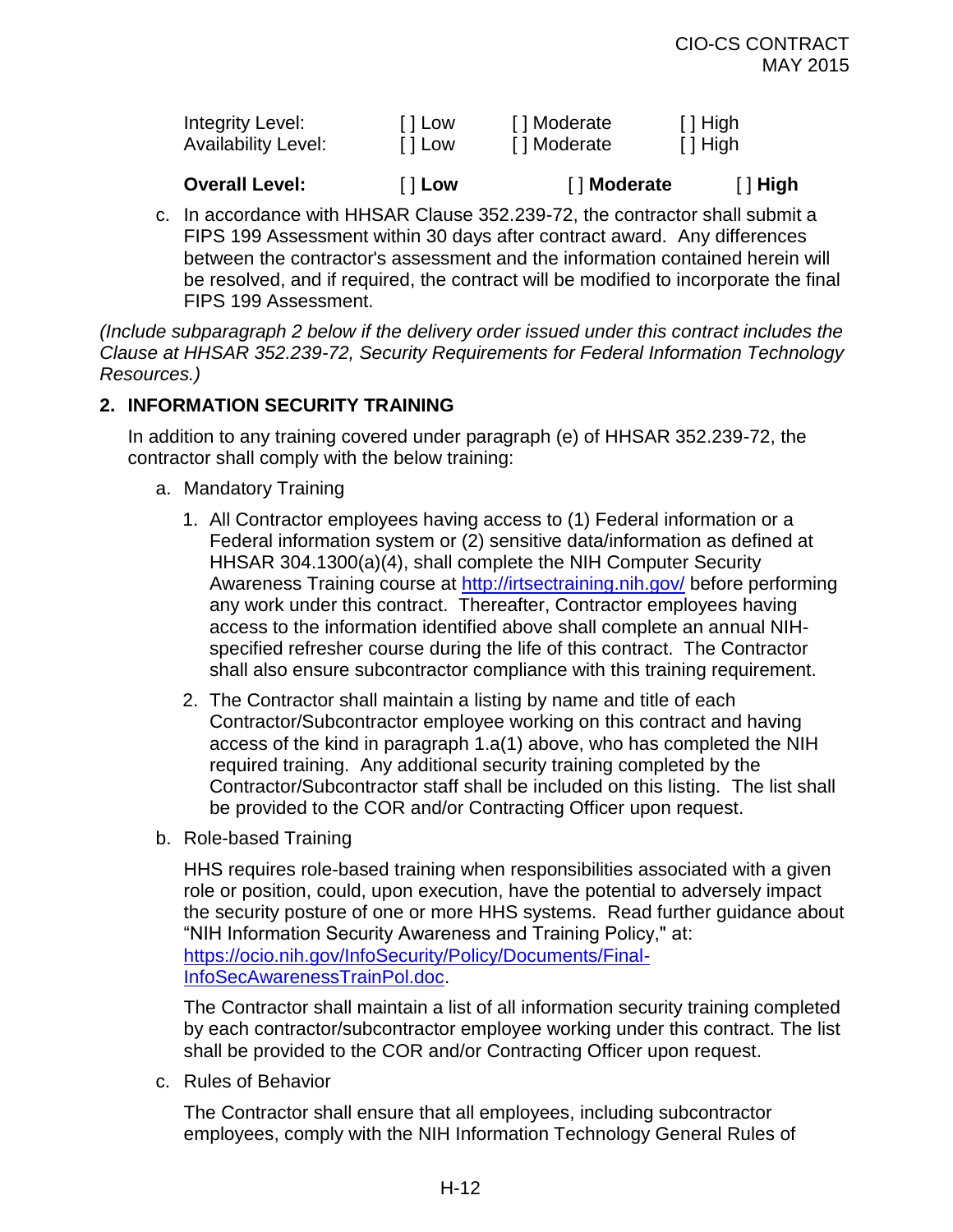Behavior [\(https://ocio.nih.gov/InfoSecurity/training/Pages/nihitrob.aspx\)](https://ocio.nih.gov/InfoSecurity/training/Pages/nihitrob.aspx), which are contained in the NIH Information Security Awareness Training Course [http://irtsectraining.nih.gov.](http://irtsectraining.nih.gov/)

*(Include subparagraph 3 below if the delivery order includes the Clause at HHSAR 352.239-72, Security Requirements for Federal Information Technology Resources.)*

#### **3. INFORMATION SECURITY RESPONSIBILITIES**

In addition to any personnel security responsibilities covered under HHSAR 352.239- 72, the contractor shall comply with the below personnel security responsibilities:

- a. In accordance with Paragraph (h) of HHSAR 352.239-72, the Contractor shall notify the Contracting officer and the COR **within five working days** before a new employee assumes a position that requires access to HHS information systems or data, or when an employee with such access stops working on this contract. The Government will initiate a background investigation on new employees assuming a position that requires access to HHS information systems or data, and will stop pending background investigations for employees that no longer work under the contract or no longer have such access.
- b. **New contractor employees who have or will have access to HHS information systems or data:** The Contractor shall provide the COR with the name, position title, e– mail address, and phone number of all new contract employees working under the contract and provide the name, position title and position sensitivity level held by the former incumbent. If an employee is filling a new position, the Contractor shall provide a position description and the Government will determine the appropriate position sensitivity level.
- c. **Departing contractor employees:** The Contractor shall provide the COR with the name, position title, and position sensitivity level held by or pending for departing employees. The Contractor shall perform and document the actions identified in the Contractor Employee Separation Checklist [\(https://ocio.nih.gov/aboutus/publicinfosecurity/acquisition/Documents/Emp-sep](https://ocio.nih.gov/aboutus/publicinfosecurity/acquisition/Documents/Emp-sep-checklist.pdf)[checklist.pdf](https://ocio.nih.gov/aboutus/publicinfosecurity/acquisition/Documents/Emp-sep-checklist.pdf) ) when a Contractor/subcontractor employee terminates work under this contract. All documentation shall be made available to the COR upon request.
- d. **Commitment to Protect Non-Public Departmental Information and Data** The Contractor, and any subcontractors performing under this contract, shall not release, publish, or disclose non-public Departmental information to unauthorized personnel, and shall protect such information in accordance with provisions of the following laws and any other pertinent laws and regulations governing the confidentiality of such information:
	- 18 U.S.C. 641 (Criminal Code: Public Money, Property or Records)
	- 18 U.S.C. 1905 (Criminal Code: Disclosure of Confidential Information)
	- Public Law 96-511 (Paperwork Reduction Act)

Each employee, including subcontractors, having access to non-public Department information under this acquisition shall complete the "Commitment to Protect Non-Public Information – Contractor Employee Agreement" located at: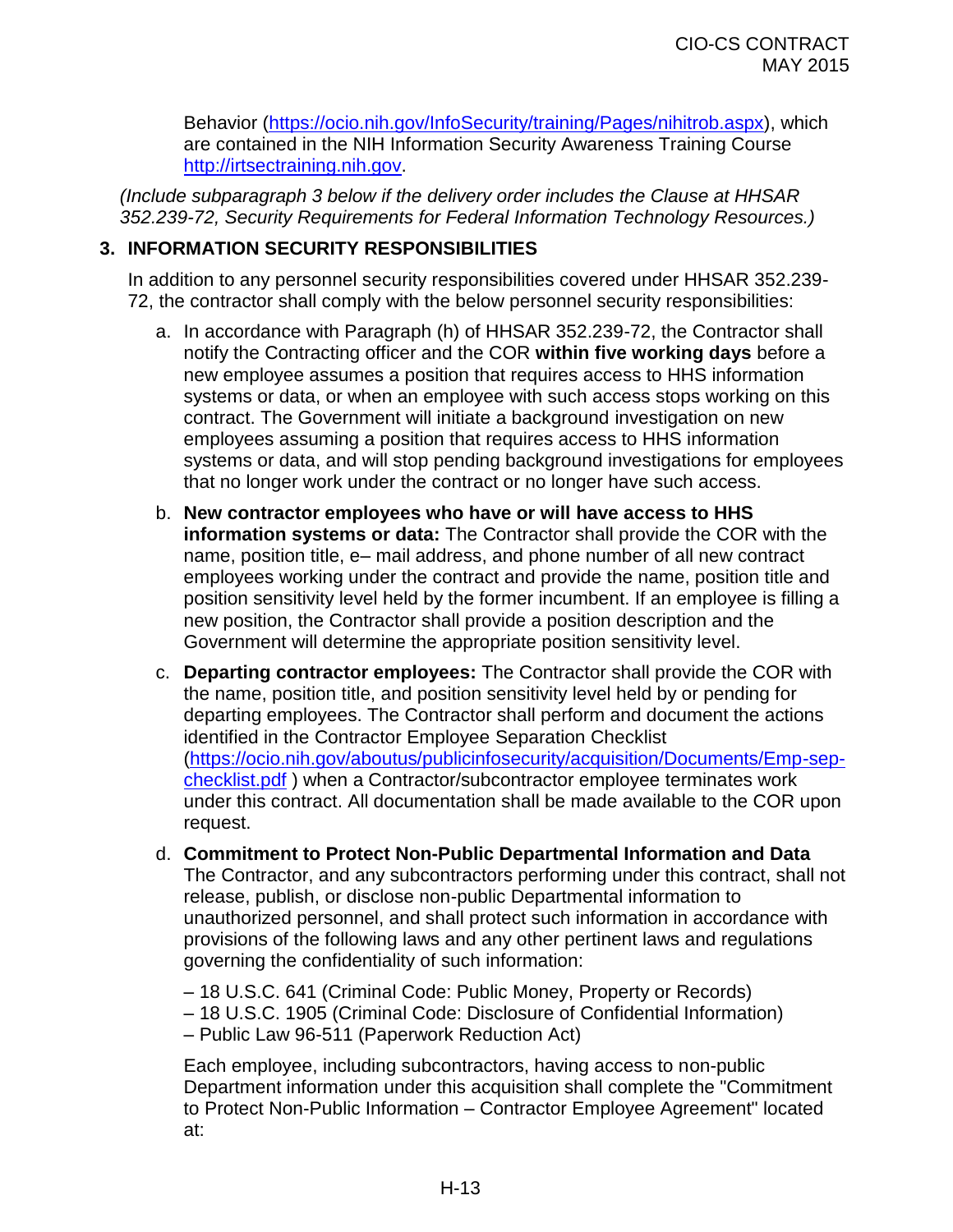[https://ocio.nih.gov/aboutus/publicinfosecurity/acquisition/Documents/Nondisclos](https://ocio.nih.gov/aboutus/publicinfosecurity/acquisition/Documents/Nondisclosure.pdf) [ure.pdf.](https://ocio.nih.gov/aboutus/publicinfosecurity/acquisition/Documents/Nondisclosure.pdf) A copy of each signed and witnessed Non-Disclosure agreement shall be submitted to the Project Officer/COR prior to performing any work under this acquisition.

*(Include subparagraph 4 below in HHS delivery orders when contractor/subcontractor personnel will have access to, or use of personally identifiable information (PII), including instances of remote access to or physical removal of such information beyond agency premises or control.)*

#### **4. LOSS AND/OR DISCLOSURE OF PERSONALLY IDENTIFIABLE INFORMATION (PII) – NOTIFICATION OF DATA BREACH**

The Contractor shall report all suspected or confirmed incidents involving the loss and/or disclosure of PII in electronic or physical form. Notification shall be made to the NIH Incident Response Team (IRT) via email [\(IRT@mail.nih.gov\)](mailto:IRT@mail.nih.gov) within one hour of discovering the incident. The Contractor shall follow up with IRT by completing and submitting one of the applicable two forms below within three (3) work days of incident discovery:

NIH PII Spillage Report at: [https://ocio.nih.gov/InfoSecurity/Policy/Documents/NIH\\_PII\\_Spillage\\_Proced.doc](https://ocio.nih.gov/InfoSecurity/Policy/Documents/NIH_PII_Spillage_Proced.doc)

NIH Lost or Stolen Assets Report at: [https://ocio.nih.gov/InfoSecurity/Policy/Documents/ISSO\\_Stolen\\_Device-](https://ocio.nih.gov/InfoSecurity/Policy/Documents/ISSO_Stolen_Device-Media_Handling_Procedures.doc)[Media\\_Handling\\_Procedures.doc](https://ocio.nih.gov/InfoSecurity/Policy/Documents/ISSO_Stolen_Device-Media_Handling_Procedures.doc)

*(Include subparagraph 5 below in delivery orders when the contractor/subcontractor will host NIH web pages or databases.)*

#### **5. VULNERABILITY SCANNING REQUIREMENTS**

This acquisition requires the Contractor to host an NIH webpage or database. The Contractor shall conduct periodic and special vulnerability scans, and install software/hardware patches and upgrades to protect automated federal information assets. The minimum requirement shall be to protect against vulnerabilities identified on the SANS Top-20 Internet Security Attack Targets list [\(http://www.sans.org/top20/?ref=3706#w1\)](http://www.sans.org/top20/?ref=3706#w1). The Contractor shall report the results of these scans to the Project Officer/COR on a monthly basis, with reports due 10 calendar days following the end of each reporting period. The Contractor shall ensure that all of its subcontractors (at all tiers), where applicable, comply with the above requirements.

# **Article H.8 Electronic and Information Technology Accessibility**

<span id="page-39-0"></span>*(This Article is not applicable to this contract, however it is applicable to any HHS delivery order issued under the contract that involves the development, acquisition, maintenance, or use electronic and information technology (EIT) products and services subject to Section 508 of the Rehabilitations Act of 1973 as amended, including EIT deliverables such as electronic documents and reports. Non HHS ordering activities will add their specific Electronic and Information Technology Accessibility provisions to individual delivery orders as applicable.)*

#### **HHSAR 352.239-73(b) (January 2010)**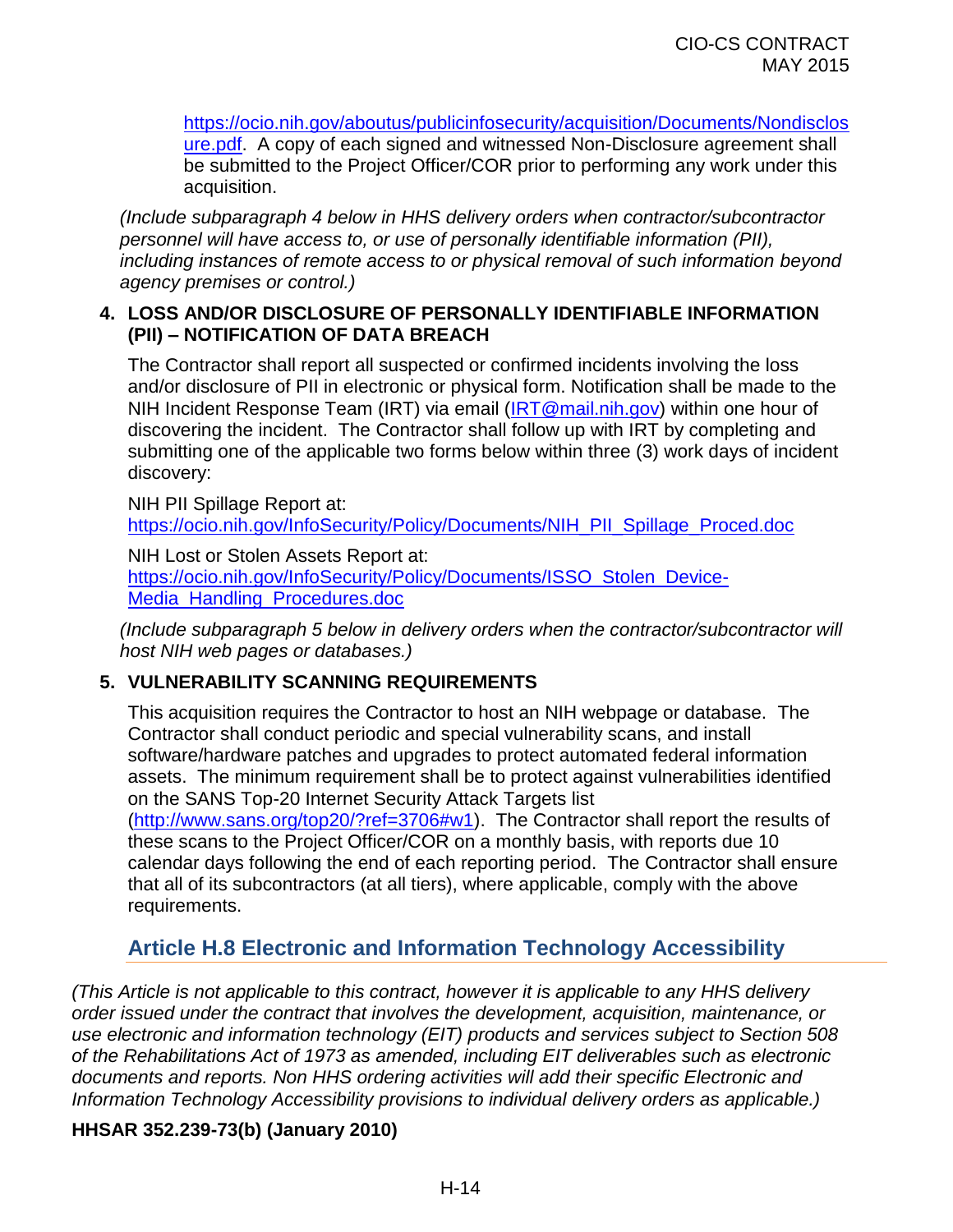- a. Pursuant to Section 508 of the Rehabilitation Act of 1973 (29 U.S.C. 794d), as amended by the Workforce Investment Act of 1998, all electronic and information technology (EIT) products and services developed, acquired, maintained, or used under this contract/order must comply with the "Electronic and Information Technology Accessibility Provisions" set forth by the Architectural and Transportation Barriers Compliance Board (also referred to as the "Access Board") in 36 CFR Part 1194. Information about Section 508 is available at http://www.section508.gov/. The complete text of Section 508 Final Provisions can be accessed at http://www.accessboard.gov/guidelines-and-standards/communications-and-it/about-the-section-508 standards/section-508-standards.
- b. The Section 508 accessibility standards applicable to this contract/order are identified in the Statement of Work/Specification/Performance Work Statement. The Contractor must provide a written Section 508 conformance certification due at the end of each contract/order exceeding \$150,000 when the contract/order duration is one year or less. If it is determined by the Government that EIT products and services provided by the Contractor do not conform to the described accessibility standards in the Product Assessment Template, remediation of the products or services to the level of conformance specified in the Contractor's Product Assessment Template will be the responsibility of the Contractor at its own expense.
- c. In the event of a modification(s) to this contract/order, which adds new EIT products or services or revises the type of, or specifications for, products or services the Contractor is to provide, including EIT deliverables such as electronic documents and reports, the Contracting Officer may require that the contractor submit a completed HHS Section 508 Product Assessment Template to assist the Government in determining that the EIT products or services support Section 508 accessibility standards. Instructions for documenting accessibility via the HHS Section 508 Product Assessment Template may be found under Section 508 policy on the HHS Office on Disability website (http://www.hhs.gov/od/).
- d. As prescribed in 339.201–70(c), the Contracting Officer shall add the following paragraph to the end of clause 352.239-73(b):

Prior to the Contracting Officer exercising an option for a subsequent performance period/additional quantity or adding funding for a subsequent performance period under this contract, as applicable, the Contractor must provide a Section 508 Annual Report to the Contracting Officer and Project Officer. Unless otherwise directed by the Contracting Officer in writing, the Contractor shall provide the cited report in accordance with the following schedule. Instructions for completing the report are available in the Section 508 policy on the HHS Office on Disability website under the heading Vendor Information and Documents. The Contractor's failure to submit a timely and properly completed report may jeopardize the Contracting Officer's exercising an option or adding funding, as applicable.

Schedule for Contractor Submission of Section 508 Annual Report

(to be completed by the OCO at time of contract/order award)

#### <span id="page-40-0"></span>**Article H.9 Task Order/Delivery Order Contract Ombudsman**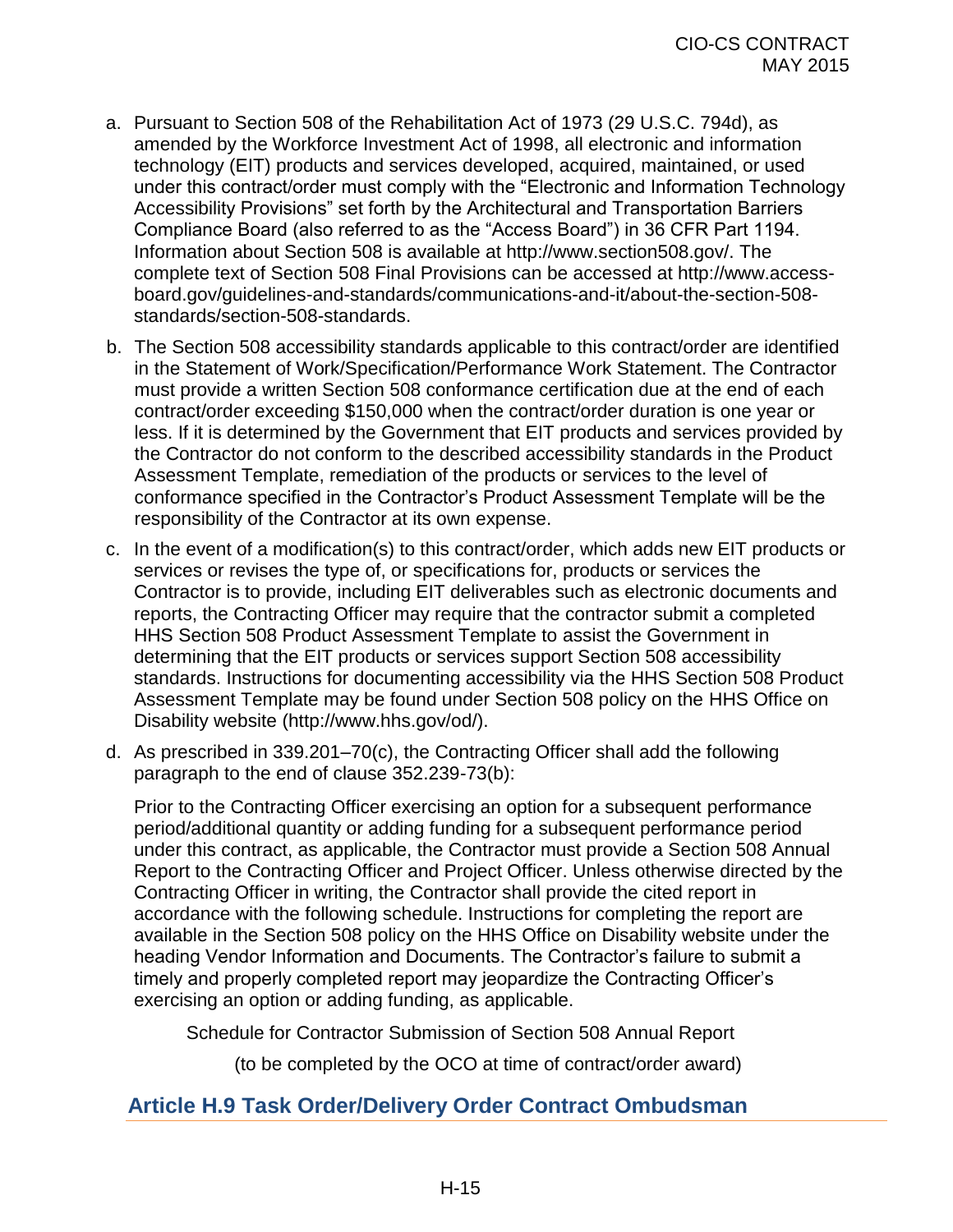In accordance with FAR 16.505(b)(5), the following individual has been designated as the NIH Ombudsman for delivery order contracts:

Dr. Richard G. Wyatt NIH Competition Advocate for Non R&D Contracts 1 Center Drive, 160, MSC 0151 Bethesda, MD 20892-0151 Phone: (301) 496-4920 FAX: (301) 402-4273 email: WyattRG@mail.nih.gov

# **Article H.10 Reporting Matters Involving Fraud, Waste and Abuse**

<span id="page-41-0"></span>Anyone who becomes aware of the existence or apparent existence of fraud, waste and abuse in the NIH funded programs is encouraged to report such matters to the HHS Inspector General's Office in writing or on the Inspector General's Hotline. The toll free number is 1- 800-HHS-TIPS (1-800-447-8477). All telephone calls will be handled confidentially. The email address is Htips@os.dhhs.gov and the mailing address is:

Office of Inspector General Department of Health and Human Services TIPS HOTLINE P.O. Box 23489 Washington, D.C. 20026

# **Article H.11 General Requirements Applicable to Delivery Orders**

#### <span id="page-41-2"></span><span id="page-41-1"></span>**H.11.1 FAR Clause 52.223-15, Energy Efficiency in Energy-Consuming Products (December 2007)**

(a) *Definition.* As used in this clause—

"Energy-efficient product"—

- (1) Means a product that—
	- (i) Meets Department of Energy and Environmental Protection Agency criteria for use of the Energy Star trademark label; or
	- (ii) Is in the upper 25 percent of efficiency for all similar products as designated by the Department of Energy's Federal Energy Management Program.
- (2) The term "product" does not include any energy-consuming product or system designed or procured for combat or combat-related missions [\(http://uscode.house.gov/\) 42 U.S.C.](http://uscode.house.gov/)  [8259b.](http://uscode.house.gov/)
- (b) The Contractor shall ensure that energy-consuming products are energy efficient products (i.e., ENERGY STAR® products or FEMP-designated products) at the time of contract award, for products that are—
	- (1) Delivered;
	- (2) Acquired by the Contractor for use in performing services at a Federally-controlled facility;
	- (3) Furnished by the Contractor for use by the Government; or
	- (4) Specified in the design of a building or work, or incorporated during its construction, renovation, or maintenance.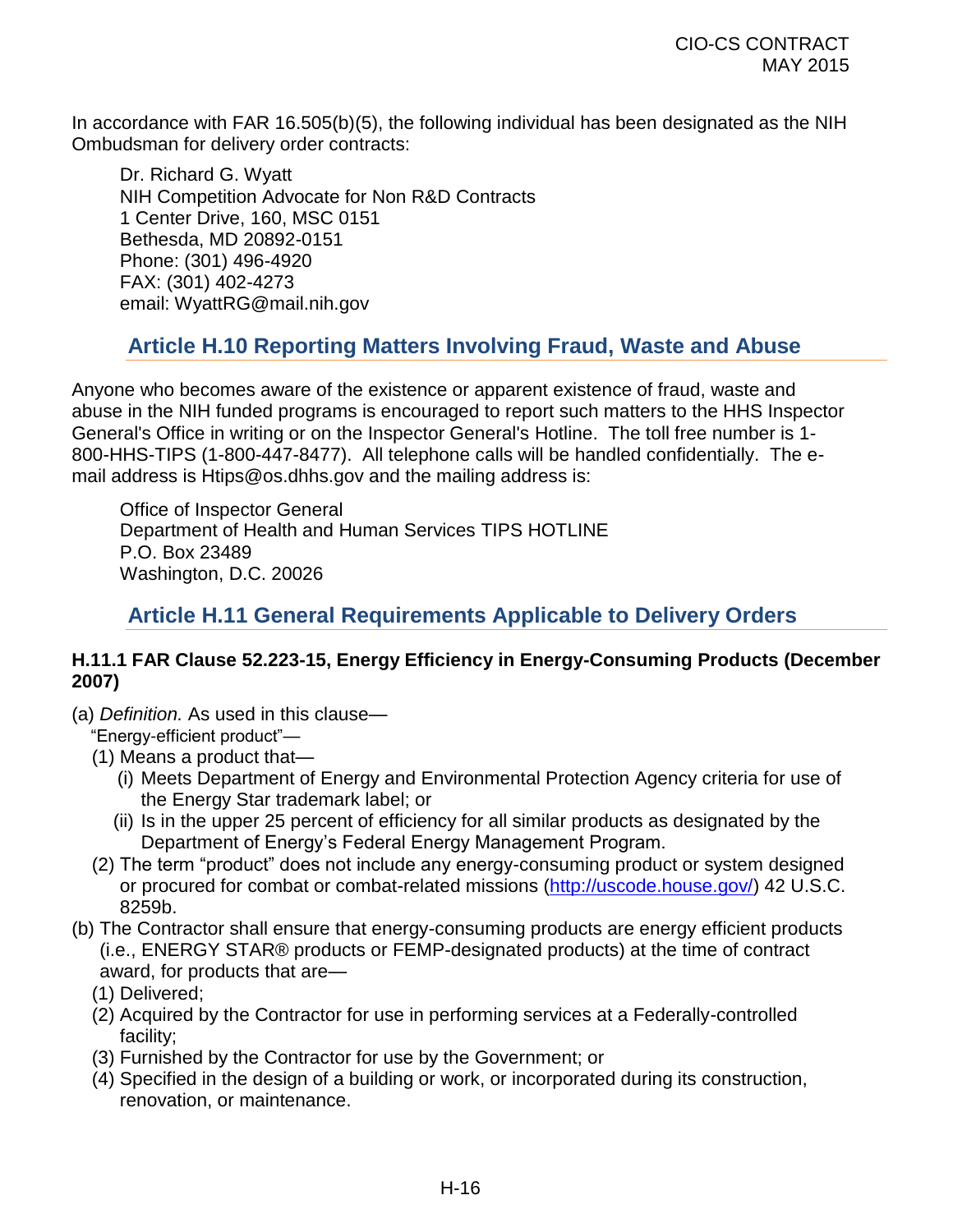- (c) The requirements of paragraph (b) apply to the Contractor (including any subcontractor) unless—
	- (1) The energy-consuming product is not listed in the ENERGY STAR® Program or FEMP; or
	- (2) Otherwise approved in writing by the Contracting Officer.
- (d) Information about these products is available for—
	- (1) ENERGY STAR® at [http://www.energystar.gov/products;](http://www.energystar.gov/products) and
	- (2) FEMP at [http://www1.eere.energy.gov/femp/procurement/eep\\_requirements.html](http://www1.eere.energy.gov/femp/procurement/eep_requirements.html)

#### (End of clause)

#### <span id="page-42-0"></span>**H.11.2 FAR Clause 52.223-16, Acquisition of EPEAT® -Registered Personal Computer Products (June 2014)**

(a) *Definitions*. As used in this clause—

"Computer" means a device that performs logical operations and processes data. Computers are composed of, at a minimum.

- (1) A central processing unit (CPU) to perform operations;
- (2) User input devices such as a keyboard, mouse, digitizer, or game controller; and
- (3) A computer display screen to output information. Computers include both stationary and portable units, including desktop computers, integrated desktop computers, notebook computers, thin clients, and workstations. Although computers must be capable of using input devices and computer displays, as noted in (2) and (3) above, computer systems do not need to include these devices on shipment to meet this definition. This definition does not include server computers, gaming consoles, mobile telephones, portable handheld calculators, portable digital assistants (PDAs), MP3 players, or any other mobile computing device with displays less than 4 inches, measured diagonally.

"Computer display" means a display screen and its associated electronics encased in a single housing or within the computer housing (e.g., notebook or integrated desktop computer) that is capable of displaying output information from a computer via one or more inputs such as a VGA, DVI, USB, DisplayPort, and/or IEEE 1394-2008TM, Standard for High Performance Serial Bus. Examples of computer display technologies are the cathode-ray tube (CRT) and liquid crystal display (LCD).

"Desktop computer" means a computer where the main unit is intended to be located in a permanent location, often on a desk or on the floor. Desktops are not designed for portability and utilize an external computer display, keyboard, and mouse. Desktops are designed for a broad range of home and office applications.

Integrated desktop computer means a desktop system in which the computer and computer display function as a single unit that receives its AC power through a single cable. Integrated desktop computers come in one of two possible forms:

- (1) A system where the computer display and computer are physically combined into a single unit; or
- (2) A system packaged as a single system where the computer display is separate but is connected to the main chassis by a DC power cord and both the computer and computer display are powered from a single power supply. As a subset of desktop computers, integrated desktop computers are typically designed to provide similar functionality as desktop systems.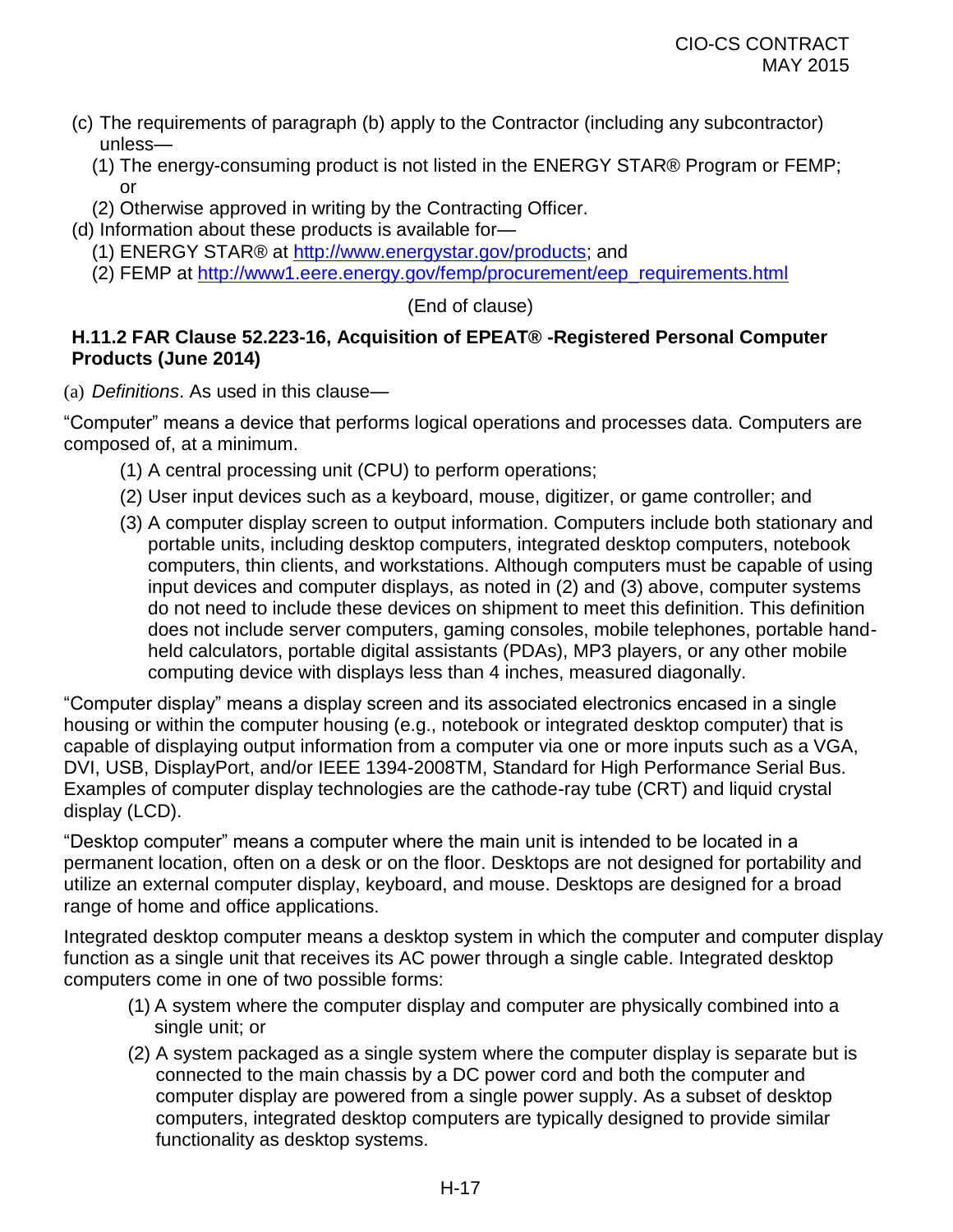"Notebook computer" means a computer designed specifically for portability and to be operated for extended periods of time either with or without a direct connection to an AC power source. Notebooks must utilize an integrated computer display and be capable of operation off of an integrated battery or other portable power source. In addition, most notebooks use an external power supply and have an integrated keyboard and pointing device. Notebook computers are typically designed to provide similar functionality to desktops, including operation of software similar in functionality to that used in desktops. Docking stations are considered accessories for notebook computers, not notebook computers. Tablet PCs, which may use touch-sensitive screens along with, or instead of, other input devices, are considered notebook computers.

"Personal computer product" means a computer, computer display, desktop computer, integrated desktop computer, or notebook computer.

- (b) Under this contract, the Contractor shall deliver, furnish for Government use, or furnish for Contractor use at a Federally controlled facility, only personal computer products that, at the time of submission of proposals and at the time of award, were EPEAT® bronze-registered or higher.
- (c) For information about EPEAT, see [www.epa.gov/epeat.](http://www.epa.gov/epeat)

(End of clause)

#### <span id="page-43-0"></span>**H.11.3 Warranties**

The Contractor shall extend, at a minimum, all warranties to be identical to those offered to the general public in customary commercial practices when those terms exceed any warranty requirements as delineated in applicable delivery orders. The Contractor may at its discretion offer, as separately priced, extended warranties for warranty coverage beyond the minimum OEM warranty period, and may offer terms including decreased (faster) response times and on-call, on-site support.

#### <span id="page-43-1"></span>**H.11.4 Leasing**

Delivery orders may require equipment leases of the following types: lease to ownership; lease with an option to purchase; and straight lease IT equipment. Leases may include integrated installation and warranty. If a delivery order contains a requirement for leased equipment, the Government will normally require the use of the equipment throughout the entire term of the lease identified (Lease Term). Specific requirements and acceptance criteria will be defined in applicable delivery orders.

# **Article H.12 Security Considerations**

<span id="page-43-2"></span>The work to be performed under specific delivery orders may require security clearances. In that event, the contractor will be advised of the requirements in the delivery order statement of work. The contractor shall follow the security requirements identified in the delivery order statement of work and other guidance that may be establish by the OCO. Only those contractors that meet the required security clearance levels on individual delivery orders are eligible to compete for such delivery orders.

Clearances may require Special Background Investigations, Sensitive Compartmented Information access or Special Access Programs, or agency-specific access. In such cases, the contractor is responsible for providing personnel with appropriate security clearances to ensure compliance with government security regulations, as specified on the individual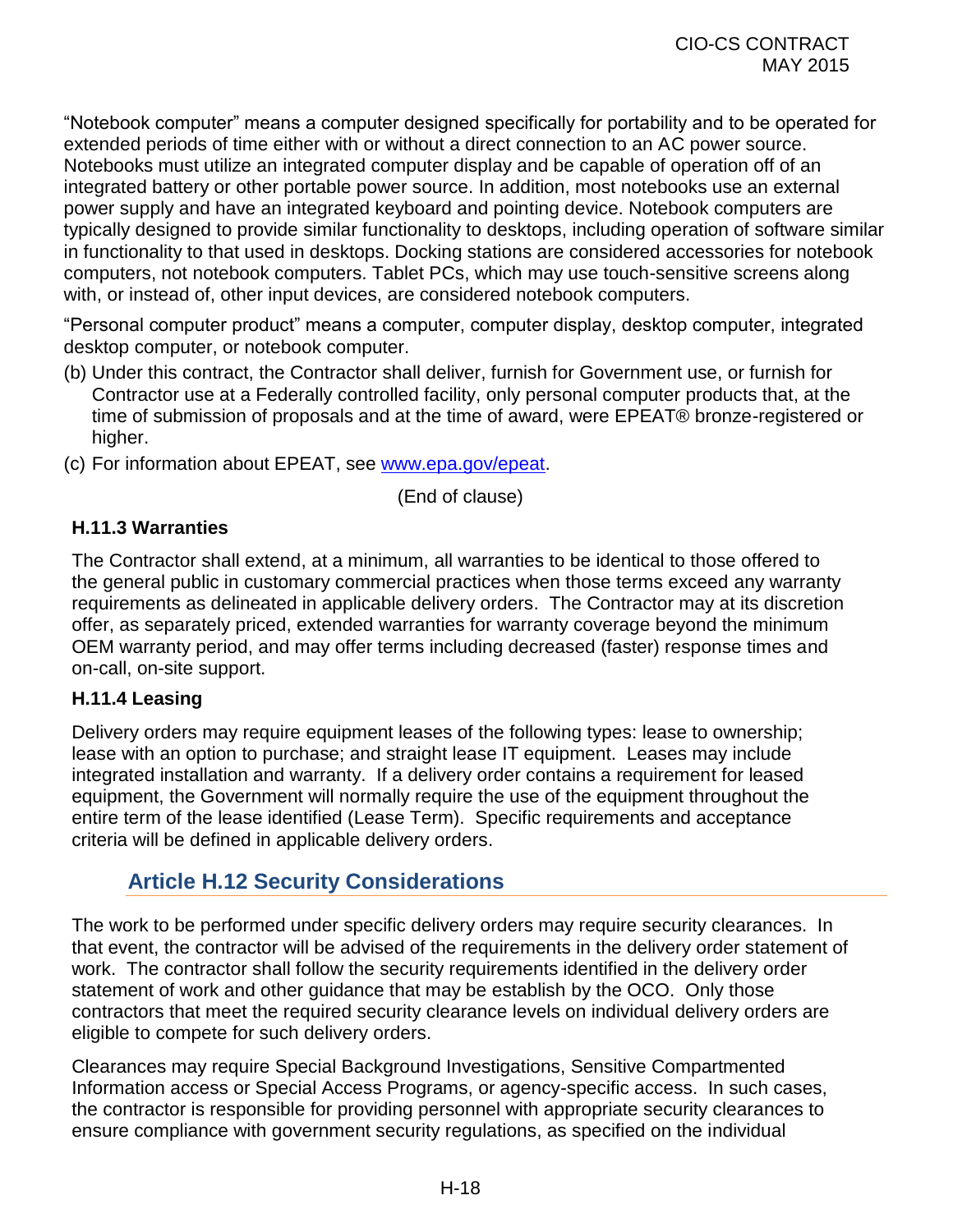delivery order. The Contractor shall fully cooperate on all security checks and investigations by furnishing requested information to verify the contractor employee's trustworthiness and suitability for the position. Delivery orders containing classified work will include a Contract Security Classification Specification, (DD Form 254 or agency equivalent). The DD Form 254 is available at the following site:

<span id="page-44-0"></span>[http://www.smdc.army.mil/Contracts/SETAC10/ATTACHMENT%2003%20-](http://www.smdc.army.mil/Contracts/SETAC10/ATTACHMENT%2003%20-%20DD%20254.pdf) [%20DD%20254.pdf.](http://www.smdc.army.mil/Contracts/SETAC10/ATTACHMENT%2003%20-%20DD%20254.pdf)

# **Article H.13 Technology Refreshment**

Technology Refreshment is the periodic replacement of commercial off-the-shelf IT commodities to avoid obsolescence and loss of OEM support; ensure reliability, availability, and improve capabilities; and remain current with government security requirements and industry IT standards.

Contractors are encouraged to introduce new IT commodities across applicable categories or update existing IT commodities in the contractor's Product List (Attachment J.8) through the technology refreshment process in e-GOS. New commodities can be offered at any time during contract performance and should be offered as soon as they become available commercially from an OEM.

The Contractor is responsible for keeping the Contractor Product List (Attachment J.8) current through Technology Refreshment, and shall ensure that new commodities offered are within scope of the CIO-CS contract.

Proposals for Technology Refreshment should contain the general pricing information required by Article B.4, Prices/Costs, and if replacing a currently offered commodity, include the technical documentation to substantiate that the replacement commodity provides equal to or greater functionality than the commodity it is replacing. For those items defined under the specific commodities groups listed below, the pricing proposed for the technology refreshment shall maintain, as a minimum, the same discount structure proposed initially in the Pricing Workbook for the respective category and commodity group. Contractors may also propose separate discounts for new technology and commodities defined under the respective category but not under any specific group.

The Government reserves the right to evaluate the new commodity and may require the contractor to demonstrate that the commodity offers a more economical and efficient means for the Government customer to meet its needs. The PCO and/or OCO have the sole discretion to determine whether to add the commodity to the contract.

| <b>Category and Group</b>                                         | <b>Discount Percentage (calculated from</b><br><b>Pricing Workbook)</b> |
|-------------------------------------------------------------------|-------------------------------------------------------------------------|
| Category 1, End User Hardware<br>Commodities - Group A (Laptops)  | See Attachment H.13                                                     |
| Category 1, End User Hardware<br>Commodities - Group B (Desktops) | See Attachment H.13                                                     |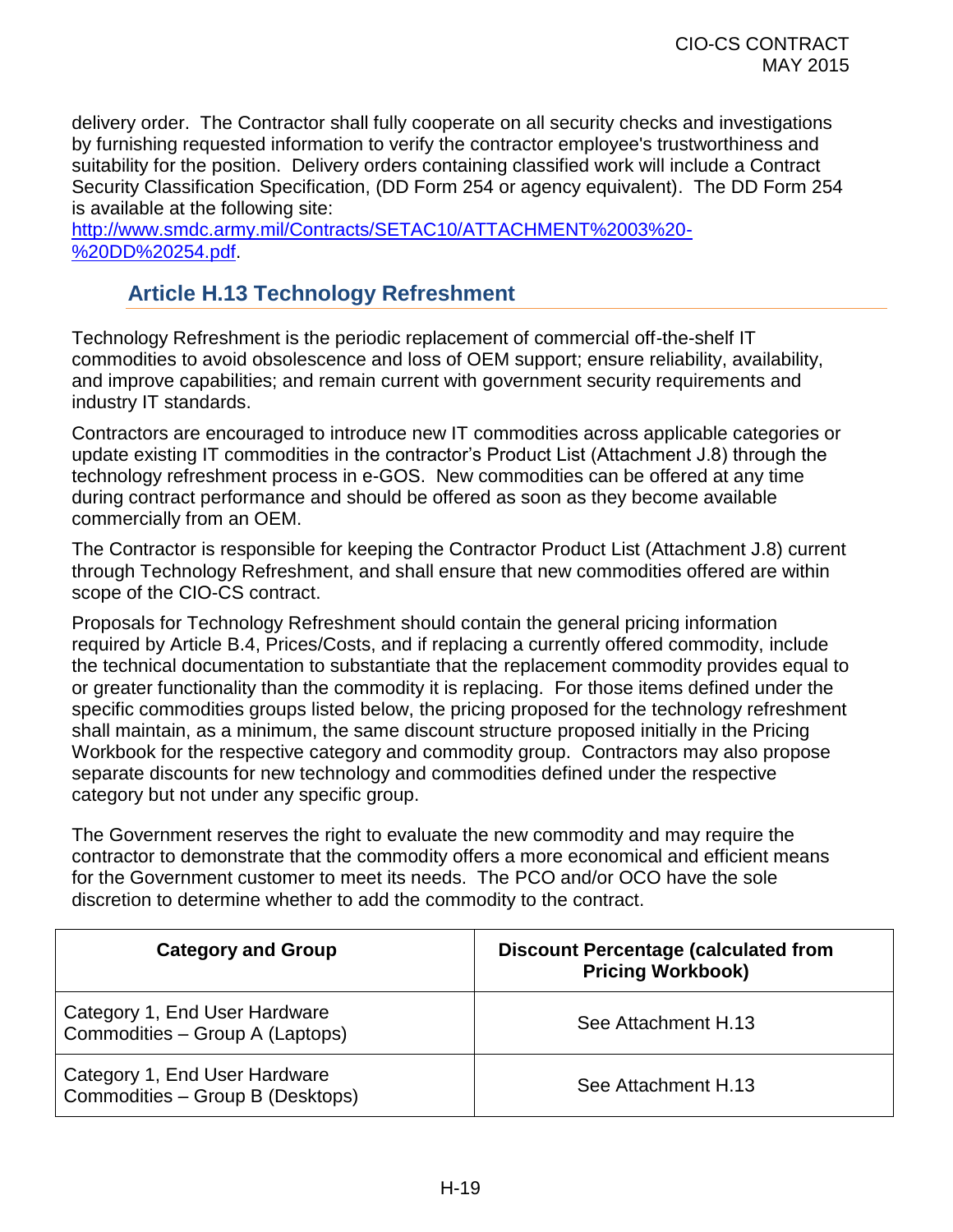| <b>Category and Group</b>                                                                                   | <b>Discount Percentage (calculated from</b><br><b>Pricing Workbook)</b> |
|-------------------------------------------------------------------------------------------------------------|-------------------------------------------------------------------------|
| Category 1, End User Hardware<br>Commodities - Group C (Printers)                                           | See Attachment H.13                                                     |
| Category 2, End User Software<br>Commodities - Group A (Operating<br>System)                                | See Attachment H.13                                                     |
| Category 2, End User Software<br>Commodities - Group B (Desktop<br><b>Collaboration Suite)</b>              | See Attachment H.13                                                     |
| Category 3, IT Security Software<br>Commodities - Group A (Anti-Virus<br>Software)                          | See Attachment H.13                                                     |
| Category 4, Enterprise Wide Software<br>Commodities - Group A (Enterprise<br>Database Management Systems)   | See Attachment H.13                                                     |
| Category 4, Enterprise Wide Software<br>Commodities - Group B (Enterprise<br>Performance Management Tools)  | See Attachment H.13                                                     |
| Category 5, Health and Biomedical<br>Research IT Capabilities - Group A<br>(Laboratory Information Systems) | See Attachment H.13                                                     |
| Category 6, On-Premise Infrastructure -<br>Group A (Enterprise Servers)                                     | See Attachment H.13                                                     |
| Category 7, Infrastructure and Platform as a<br>Service – Group A (Computing)                               | See Attachment H.13                                                     |
| Category 7, Infrastructure and Platform as a<br>Service – Group B (Enterprise Storage)                      | See Attachment H.13                                                     |
| Category 8, Telecommunications Plans -<br>Group A (Carrier Plans)                                           | See Attachment H.13                                                     |

# **Article H.14 Strategic Sourcing**

<span id="page-45-0"></span>OMB defines Strategic Sourcing as a collaborative and structured process of analyzing an organization's spend and using the information to make business decisions about acquiring commodities and services more efficiently and effectively. The Government may periodically conduct Strategic Sourcing competitions to secure tiered pricing based on volume purchases.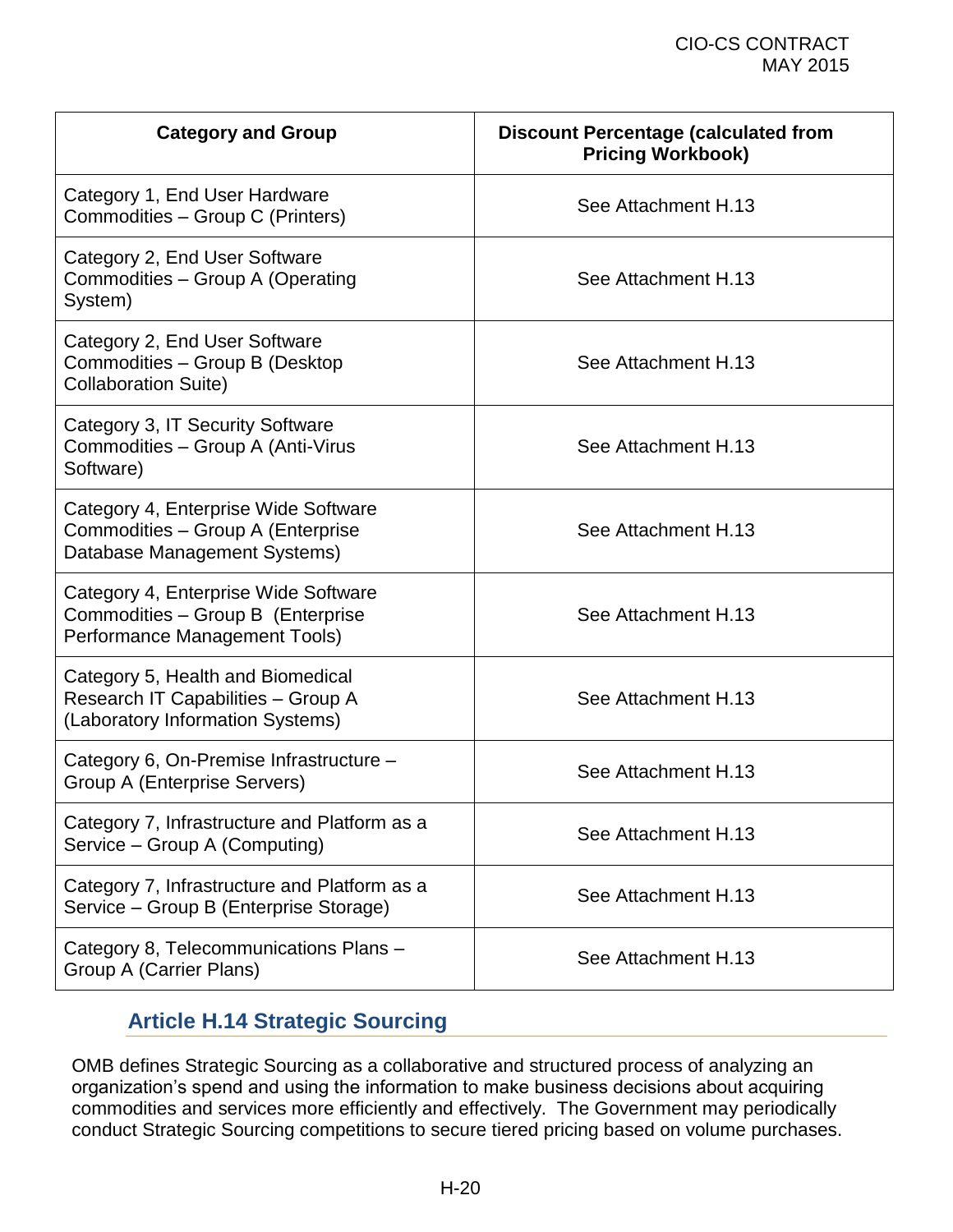The Government strategy will be to implement an approach that will provide federal agencies a subset of IT commodities and solutions. The following is a sample of some of the commodities that could be included:

- 1) Computers (includes Desktops and Laptops)
- 2) Printers and Toner Cartridges
- 3) Servers (includes Blade, Print Web and Application Servers)
- 4) End-user Software

If the PCO identifies a commodity suitable for strategic sourcing, the PCO will follow procedures similar to those described in Article H.15, "Ramp-on Procedure", except that the strategic sourcing competition will be limited to contractors that are already on the GWAC.

Contractors selected to offer commodities under Strategic Sourcing will be given a finite period of time, typically one year, after which the PCO may decide to declare a new Strategic Sourcing open season.

The Contractor shall offer a cumulative discount for each commodity provided under the strategic sourcing group. The cumulative discount will be based on the total number of units sold during a contract year. Should an order carry the contractor to the next tier, the entire order will be based on the pricing for the latest tier. Tiered pricing shall be updated on the Government website on a daily basis should there be any changes to the tier level. The Government shall be provided a monthly report on the number of sales on each commodity.

Considering that the GWAC promotes continuous technology refreshment to ensure that federal government customers can obtain the most current hardware and software offerings available in the market, such technology refreshment under the strategic sourcing initiative must be equal or greater technical functionality at the same or lower price as the existing product that is being refreshed.

The Government will create a special portal to create pricing transparency and streamline the ordering of these commodities. Contractors who are selected for the strategic sourcing group will be required to post their commodity specifications and pricing on the NITAAC website. Contractors shall provide the Government with pricing data (such as prices paid and number of units sold) through the e-GOS website in Government specified formats. The pricing data format required will be specified at a later date. Contractors selected under an individual strategic sourcing open season will be required to submit proposals on at least 50% of all RFQs under the specific strategic sourcing requirement on a yearly basis. Failure to do this may result in being ramped off the strategic sourcing component of the contract.

# **Article H.15 Ramp-on Procedure**

<span id="page-46-0"></span>Pursuant to FAR 16.504, the PCO will periodically review the total number of contractors to ensure adequate competition for delivery orders throughout the period of performance. Over time, the total number of contractors may fluctuate due to various reasons including industry consolidation, significant changes in the marketplace or advances in technology, general economic conditions, or other reasons.

If the PCO determines that it is in the best interest of the Government to open the GWAC to new contractors, the PCO has the discretion to announce an open season at any time during the effective period of the GWAC but no earlier than three years from date of award. The PCO may consider the rerepresentation process (see Article I.2, for FAR Clause 52.219-28,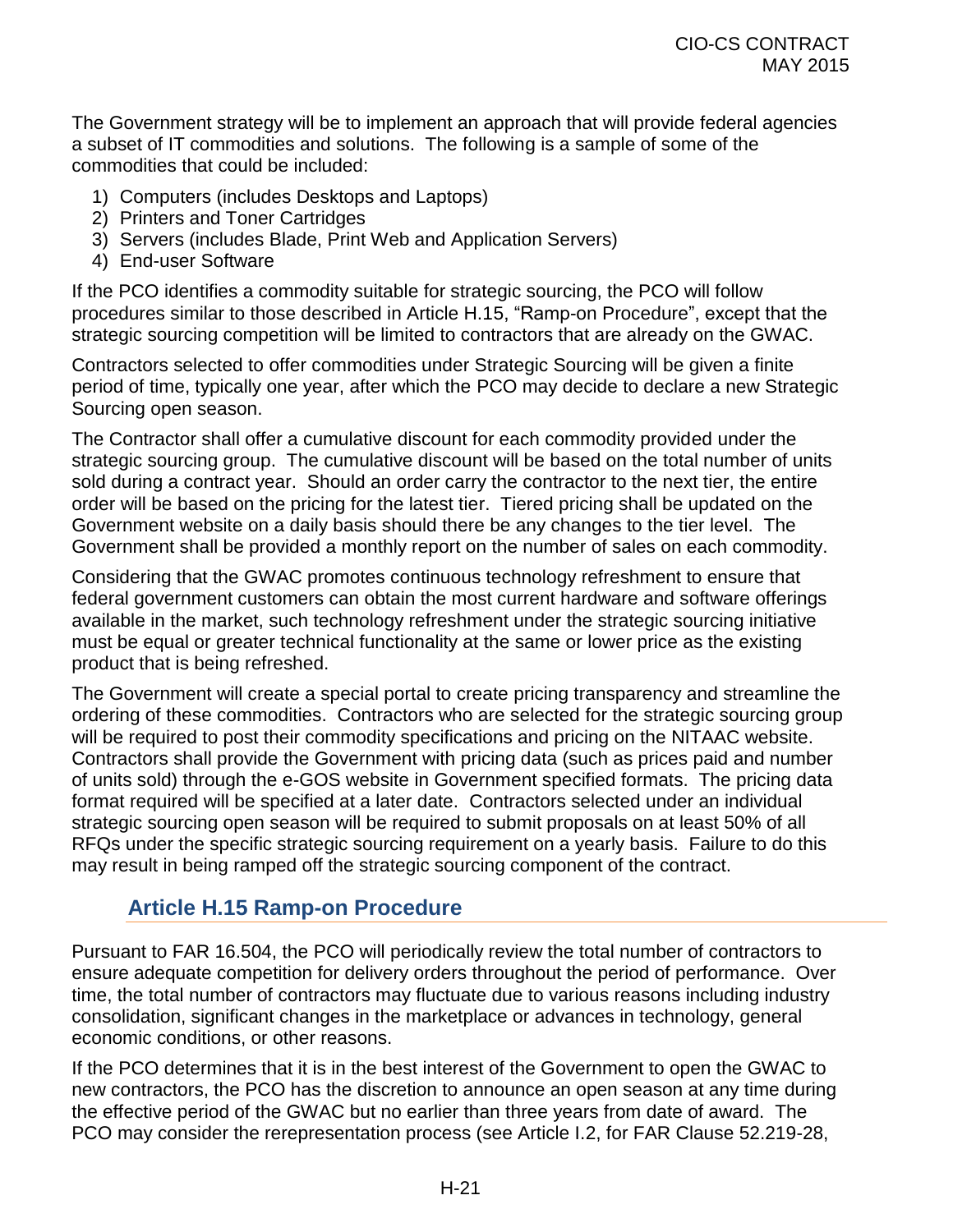Post-Award Small Business Program Rerepresentation (Jul 2013)) in making this decision to ensure that the contract maintains a sufficient pool of small business contractors throughout the life of the GWAC.

The PCO will announce this open season by publishing a notice in Federal Business Opportunities. The open season will be subject to applicable federal procurement laws and guidance at the time the open season is announced. The Open Season announcement will provide an estimate of the number of new awards that the PCO intends to make. Under the open season, the PCO will issue a solicitation. Any offeror meeting the eligibility requirements identified in the new "ramp on" solicitation may submit a proposal in response to the solicitation. However, the PCO has the discretion to award more or fewer contracts than the number anticipated in the solicitation depending upon the quality of the offers received.

Any resulting contracts awarded under this provision will be co-terminus with the existing term for all other CIO-CS contractors, including the option period (if applicable). Any contractor receiving a contract under this open season will be eligible to compete on future delivery orders with the same rights and obligations of any other CIO-CS contractor. Contracts awarded under this open season provision will share in the ceiling of the CIO-CS program and the overall ceiling of the basic contract will not be increased.

# **Article H.16 Ramp-off Procedure**

<span id="page-47-0"></span>If at any point during the 10-year period of performance (including the optional period) the contractor decides that it no longer wishes to participate in the contract, then the contractor may submit the request to the PCO requesting termination of their contract. If the PCO accepts the contractor's request, the PCO will "ramp off' the contractor using the provision under FAR 52.249-2, Termination for the Convenience of the Government. This provision is independent of any other action permitted under the contract terms and conditions. If a "ramped off" contractor is currently under contract to perform under any delivery order, the contractor will be required to continue to perform under the terms of the specific delivery order. **Note:** Contractors are expected to perform on delivery orders totaling a minimum of \$150,000 during the first year of the contract and \$150,000 each year thereafter. Failure to obtain this minimum number of orders may serve as grounds for the PCO to ramp the contractor off the contract as described in this Article or, if applicable, permit the contract to expire instead of exercising the contract optional period.

# **Article H.17 Privacy Act, HHSAR 352.224-70 (January 2006)**

#### <span id="page-47-1"></span>*(Applicable to delivery orders in which the contractor will be required to perform one or more of the following: (a) Design; (b) develop; or (c) operate an HHS system of records to accomplish an agency function in accordance with the Privacy Act of 1974 (Act) (5 U.S.C. 552a(m)(1)) and applicable agency regulations.)*

The term "system of records" means a group of any records under the control of any agency from which information is retrieved by the name of the individual or by some identifying number, symbol, or other identifying particular assigned to the individual. Violations of the Act by the Contractor and/or its employees may result in the imposition of criminal penalties (5 U.S.C. 552a (i)). The Contractor shall ensure that each of its employees knows the prescribed rules of conduct and that each employee is aware that he/she is subject to criminal penalties for violation of the Act to the same extent as Department of Health and Human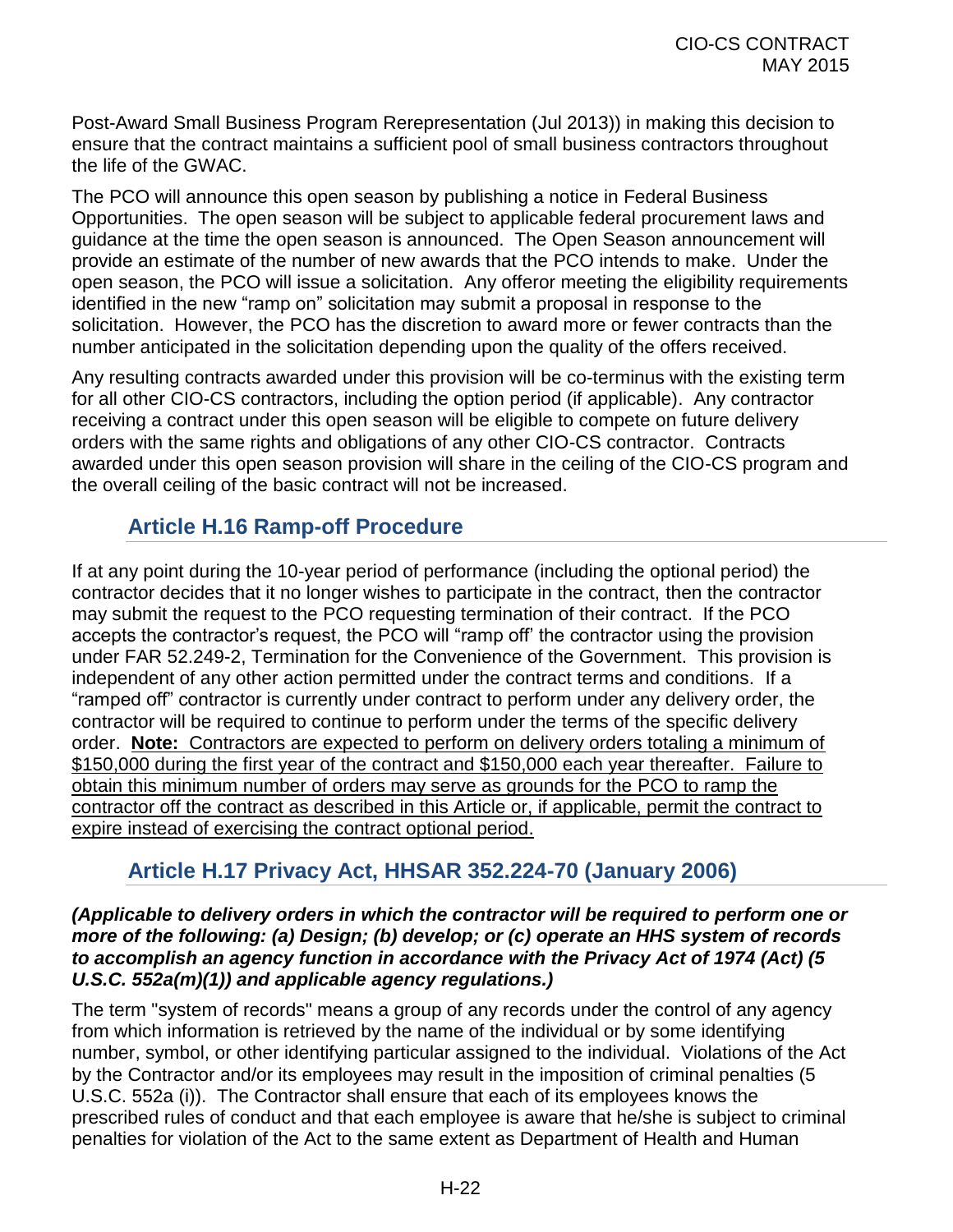Services employees. These provisions also apply to all subcontracts the Contractor awards under this contract which require the design, development or operation of the designated system(s) of records [5 U.S.C. 552a(m)(1)]. The contract work statement: (a) identifies the system(s) of records and the design, development, or operation work the Contractor is to perform; and (b) specifies the disposition to be made of such records upon completion of contract performance.

(End of clause)

45 CFR Part 5b contains additional information which includes the rules of conduct and other Privacy Act requirements and can be found at [DHHS Privacy Act Regulations:](http://www.hhs.gov/foia/privacy/index.html) [\(http://www.hhs.gov/foia/privacy/index.html\)](http://www.hhs.gov/foia/privacy/index.html).

# **Article H.18 Gun Control (Section 218)**

#### <span id="page-48-0"></span>**(Applicable to delivery orders funded by the NIH appropriated funds.)**

<span id="page-48-1"></span>None of the funds made available in this title may be used, in whole or in part, to advocate or promote gun control.

# **Article H.19 Restriction on Pornography on Computer Networks**

The Contractor shall not use contract funds to maintain or establish a computer network unless such network blocks the viewing, downloading, and exchanging of pornography.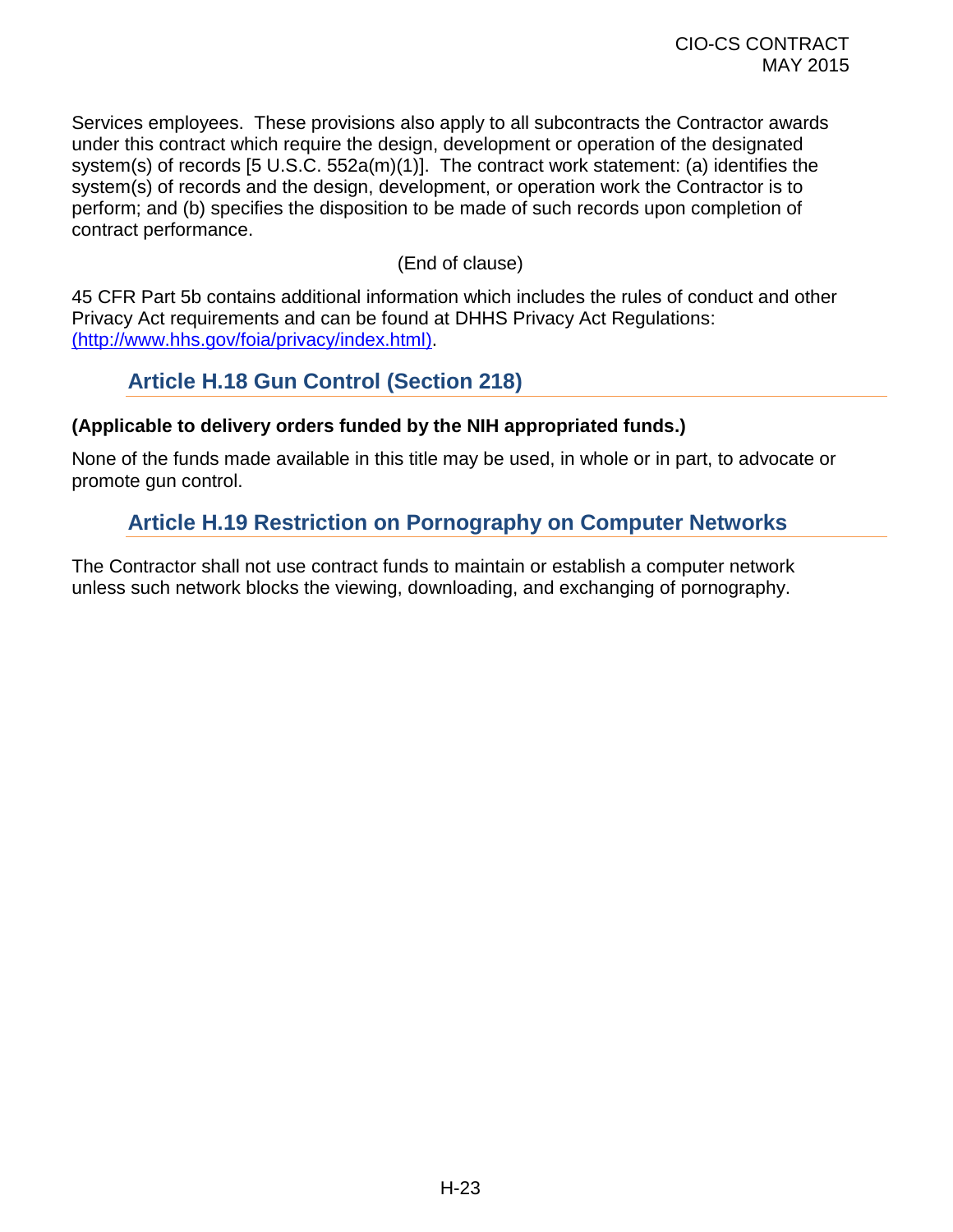# **PART II – CONTRACT CLAUSES**

# <span id="page-49-1"></span><span id="page-49-0"></span>**SECTION I: CONTRACT CLAUSES**

### **Article I.1 FAR 52.212-4, Contract Terms and Conditions – Commercial Items (December 2014)**

(a) *Inspection/Acceptance.* The Contractor shall only tender for acceptance those items that conform to the requirements of this contract. The Government reserves the right to inspect or test any supplies or services that have been tendered for acceptance. The Government may require repair or replacement of nonconforming supplies or reperformance of nonconforming services at no increase in contract price. If repair/replacement or reperformance will not correct the defects or is not possible, the government may seek an equitable price reduction or adequate consideration for acceptance of nonconforming supplies or services. The Government must exercise its post-acceptance rights --

(1) Within a reasonable time after the defect was discovered or should have been discovered; and

(2) Before any substantial change occurs in the condition of the item, unless the change is due to the defect in the item.

(b) *Assignment*. The Contractor or its assignee may assign its rights to receive payment due as a result of performance of this contract to a bank, trust company, or other financing institution, including any Federal lending agency in accordance with the Assignment of Claims Act (31 U.S.C.3727). However, when a third party makes payment (*e.g.,* use of the Governmentwide commercial purchase card), the Contractor may not assign its rights to receive payment under this contract.

(c) *Changes*. Changes in the terms and conditions of this contract may be made only by written agreement of the parties.

(d) *Disputes*. This contract is subject to 41 U.S.C. chapter 71,Contract Disputes. Failure of the parties to this contract to reach agreement on any request for equitable adjustment, claim, appeal or action arising under or relating to this contract shall be a dispute to be resolved in accordance with the clause at FAR 52.233-1, Disputes, which is incorporated herein by reference. The Contractor shall proceed diligently with performance of this contract, pending final resolution of any dispute arising under the contract.

(e) *Definitions*. The clause at FAR 52.202-1, Definitions, is incorporated herein by reference.

(f) *Excusable delays*. The Contractor shall be liable for default unless nonperformance is caused by an occurrence beyond the reasonable control of the Contractor and without its fault or negligence such as, acts of God or the public enemy, acts of the Government in either its sovereign or contractual capacity, fires, floods, epidemics, quarantine restrictions, strikes, unusually severe weather, and delays of common carriers. The Contractor shall notify the Contracting Officer in writing as soon as it is reasonably possible after the commencement of any excusable delay, setting forth the full particulars in connection therewith, shall remedy such occurrence with all reasonable dispatch, and shall promptly give written notice to the Contracting Officer of the cessation of such occurrence.

(g) *Invoice*.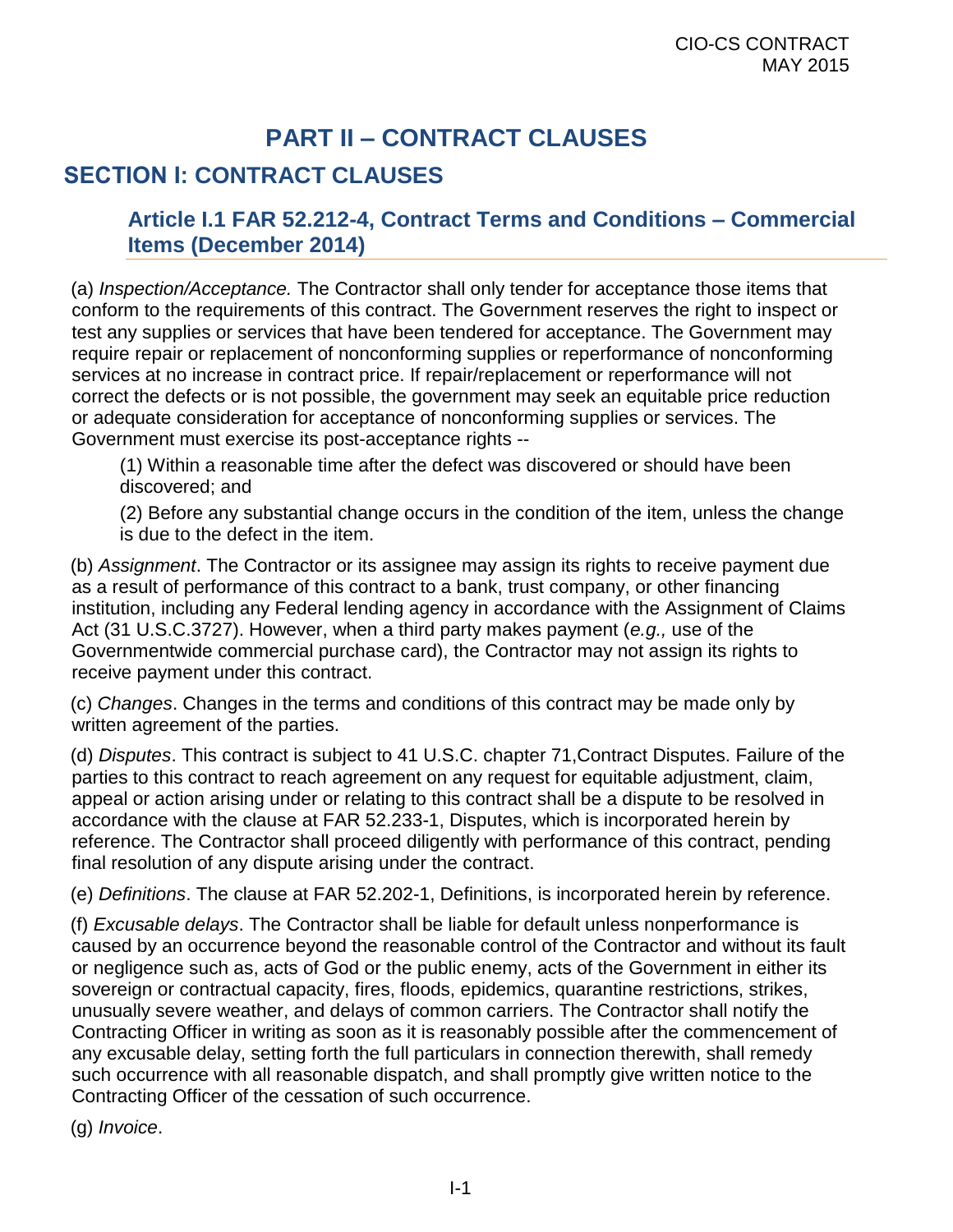(1) The Contractor shall submit an original invoice and three copies (or electronic invoice, if authorized) to the address designated in the contract to receive invoices. An invoice must include --

(i) Name and address of the Contractor;

(ii) Invoice date and number;

(iii) Contract number, contract line item number and, if applicable, the order number;

(iv) Description, quantity, unit of measure, unit price and extended price of the items delivered;

(v) Shipping number and date of shipment, including the bill of lading number and weight of shipment if shipped on Government bill of lading;

(vi) Terms of any discount for prompt payment offered;

(vii) Name and address of official to whom payment is to be sent;

(viii) Name, title, and phone number of person to notify in event of defective invoice; and

(ix) Taxpayer Identification Number (TIN). The Contractor shall include its TIN on the invoice only if required elsewhere in this contract.

(x) Electronic funds transfer (EFT) banking information.

(A) The Contractor shall include EFT banking information on the invoice only if required elsewhere in this contract.

(B) If EFT banking information is not required to be on the invoice, in order for the invoice to be a proper invoice, the Contractor shall have submitted correct EFT banking information in accordance with the applicable solicitation provision, contract clause (*e.g.*, 52.232-33, Payment by Electronic Funds Transfer— System for Award Management, or 52.232-34, Payment by Electronic Funds Transfer—Other Than System for Award Management), or applicable agency procedures.

(C) EFT banking information is not required if the Government waived the requirement to pay by EFT.

(2) Invoices will be handled in accordance with the Prompt Payment Act (31 U.S.C. 3903) and Office of Management and Budget (OMB) prompt payment regulations at 5 CFR part 1315.

(h) *Patent indemnity*. The Contractor shall indemnify the Government and its officers, employees and agents against liability, including costs, for actual or alleged direct or contributory infringement of, or inducement to infringe, any United States or foreign patent, trademark or copyright, arising out of the performance of this contract, provided the Contractor is reasonably notified of such claims and proceedings.

(i) Payment.

(1) Items accepted. Payment shall be made for items accepted by the Government that have been delivered to the delivery destinations set forth in this contract.

(2) Prompt Payment. The Government will make payment in accordance with the Prompt Payment Act (31 U.S.C. 3903) and prompt payment regulations at 5 CFR Part 1315.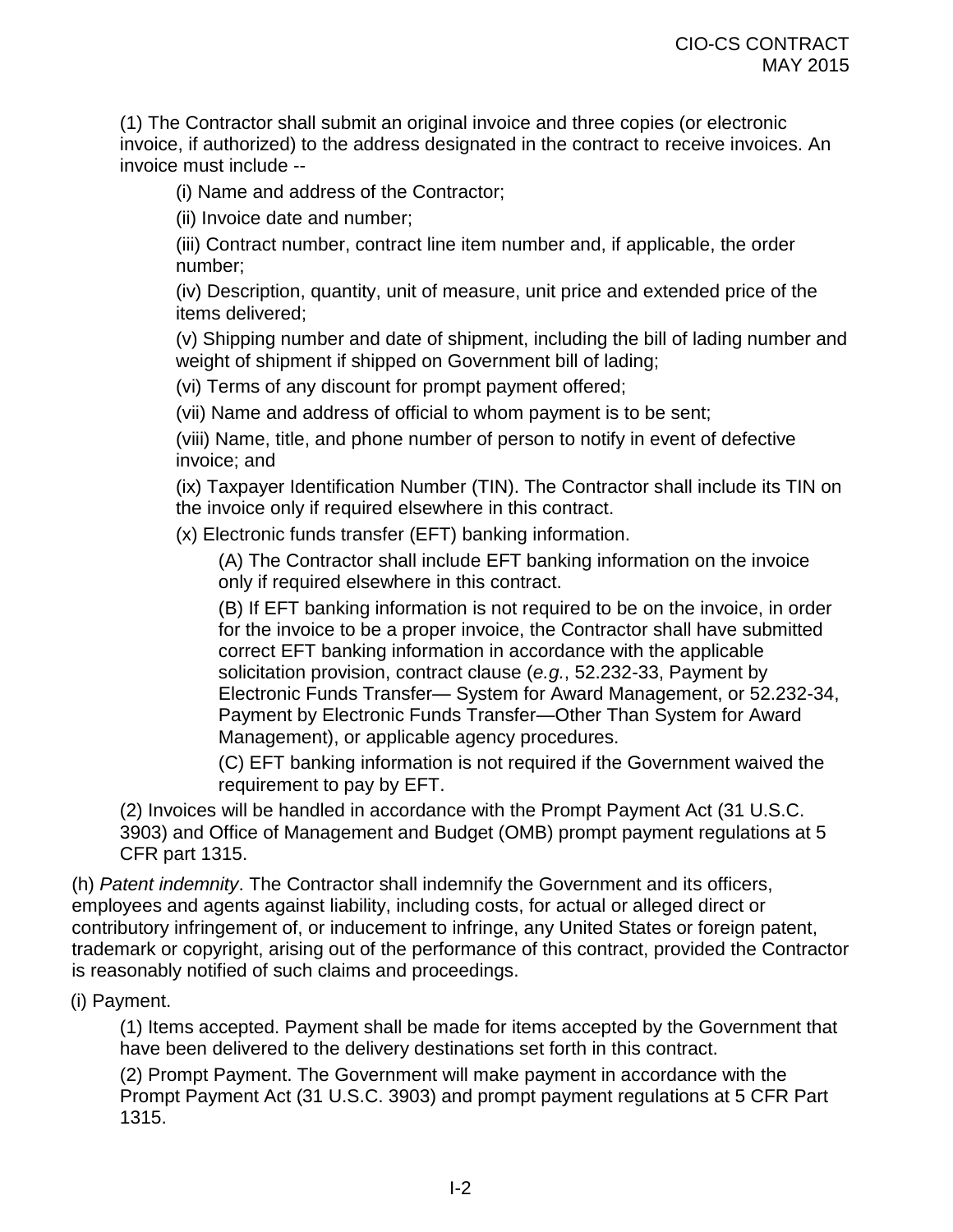(3) Electronic Funds Transfer (EFT). If the Government makes payment by EFT, see 52.212-5(b) for the appropriate EFT clause.

(4) *Discount*. In connection with any discount offered for early payment, time shall be computed from the date of the invoice. For the purpose of computing the discount earned, payment shall be considered to have been made on the date which appears on the payment check or the specified payment date if an electronic funds transfer payment is made.

(5) *Overpayments*. If the Contractor becomes aware of a duplicate contract financing or invoice payment or that the Government has otherwise overpaid on a contract financing or invoice payment, the Contractor shall—

(i) Remit the overpayment amount to the payment office cited in the contract along with a description of the overpayment including the-

(A) Circumstances of the overpayment (*e.g.,* duplicate payment, erroneous payment, liquidation errors, date(s) of overpayment);

(B) Affected contract number and delivery order number, if applicable;

(C) Affected contract line item or subline item, if applicable; and

(D) Contractor point of contact.

(ii) Provide a copy of the remittance and supporting documentation to the Contracting Officer.

(6) Interest.

(i) All amounts that become payable by the Contractor to the Government under this contract shall bear simple interest from the date due until paid unless paid within 30 days of becoming due. The interest rate shall be the interest rate established by the Secretary of the Treasury as provided in 41 U.S.C. 7109, which is applicable to the period in which the amount becomes due, as provided in  $(i)(6)(v)$  of this clause, and then at the rate applicable for each six-month period at fixed by the Secretary until the amount is paid.

(ii) The Government may issue a demand for payment to the Contractor upon finding a debt is due under the contract.

(iii) Final decisions. The Contracting Officer will issue a final decision as required by 33.211 if—

(A) The Contracting Officer and the Contractor are unable to reach agreement on the existence or amount of a debt within 30 days;

(B) The Contractor fails to liquidate a debt previously demanded by the Contracting Officer within the timeline specified in the demand for payment unless the amounts were not repaid because the Contractor has requested an installment payment agreement; or

(C) The Contractor requests a deferment of collection on a debt previously demanded by the Contracting Officer (see 32.607-2).

(iv) If a demand for payment was previously issued for the debt, the demand for payment included in the final decision shall identify the same due date as the original demand for payment.

(v) Amounts shall be due at the earliest of the following dates:

(A) The date fixed under this contract.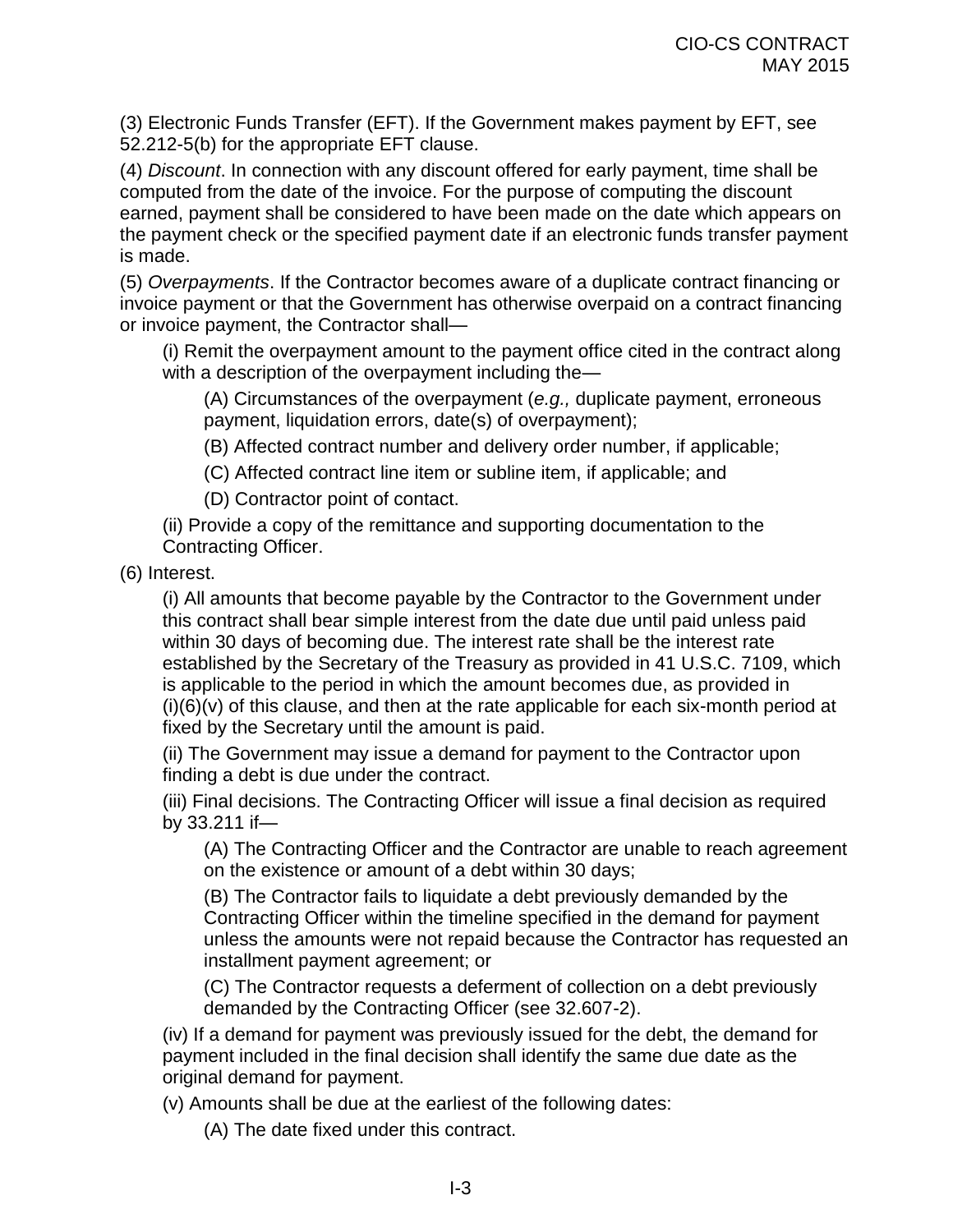(B) The date of the first written demand for payment, including any demand for payment resulting from a default termination.

(vi) The interest charge shall be computed for the actual number of calendar days involved beginning on the due date and ending on—

(A) The date on which the designated office receives payment from the Contractor;

(B) The date of issuance of a Government check to the Contractor from which an amount otherwise payable has been withheld as a credit against the contract debt; or

(C) The date on which an amount withheld and applied to the contract debt would otherwise have become payable to the Contractor.

(vii) The interest charge made under this clause may be reduced under the procedures prescribed in 32.608-2 of the Federal Acquisition Regulation in effect on the date of this contract.

(j) *Risk of loss*. Unless the contract specifically provides otherwise, risk of loss or damage to the supplies provided under this contract shall remain with the Contractor until, and shall pass to the Government upon:

(1) Delivery of the supplies to a carrier, if transportation is f.o.b. origin; or

(2) Delivery of the supplies to the Government at the destination specified in the contract, if transportation is f.o.b. destination.

(k) *Taxes*. The contract price includes all applicable Federal, State, and local taxes and duties.

(l) *Termination for the Government's convenience*. The Government reserves the right to terminate this contract, or any part hereof, for its sole convenience. In the event of such termination, the Contractor shall immediately stop all work hereunder and shall immediately cause any and all of its suppliers and subcontractors to cease work. Subject to the terms of this contract, the Contractor shall be paid a percentage of the contract price reflecting the percentage of the work performed prior to the notice of termination, plus reasonable charges the Contractor can demonstrate to the satisfaction of the Government using its standard record keeping system, have resulted from the termination. The Contractor shall not be required to comply with the cost accounting standards or contract cost principles for this purpose. This paragraph does not give the Government any right to audit the Contractor's records. The Contractor shall not be paid for any work performed or costs incurred which reasonably could have been avoided.

(m) *Termination for cause*. The Government may terminate this contract, or any part hereof, for cause in the event of any default by the Contractor, or if the Contractor fails to comply with any contract terms and conditions, or fails to provide the Government, upon request, with adequate assurances of future performance. In the event of termination for cause, the Government shall not be liable to the Contractor for any amount for supplies or services not accepted, and the Contractor shall be liable to the Government for any and all rights and remedies provided by law. If it is determined that the Government improperly terminated this contract for default, such termination shall be deemed a termination for convenience.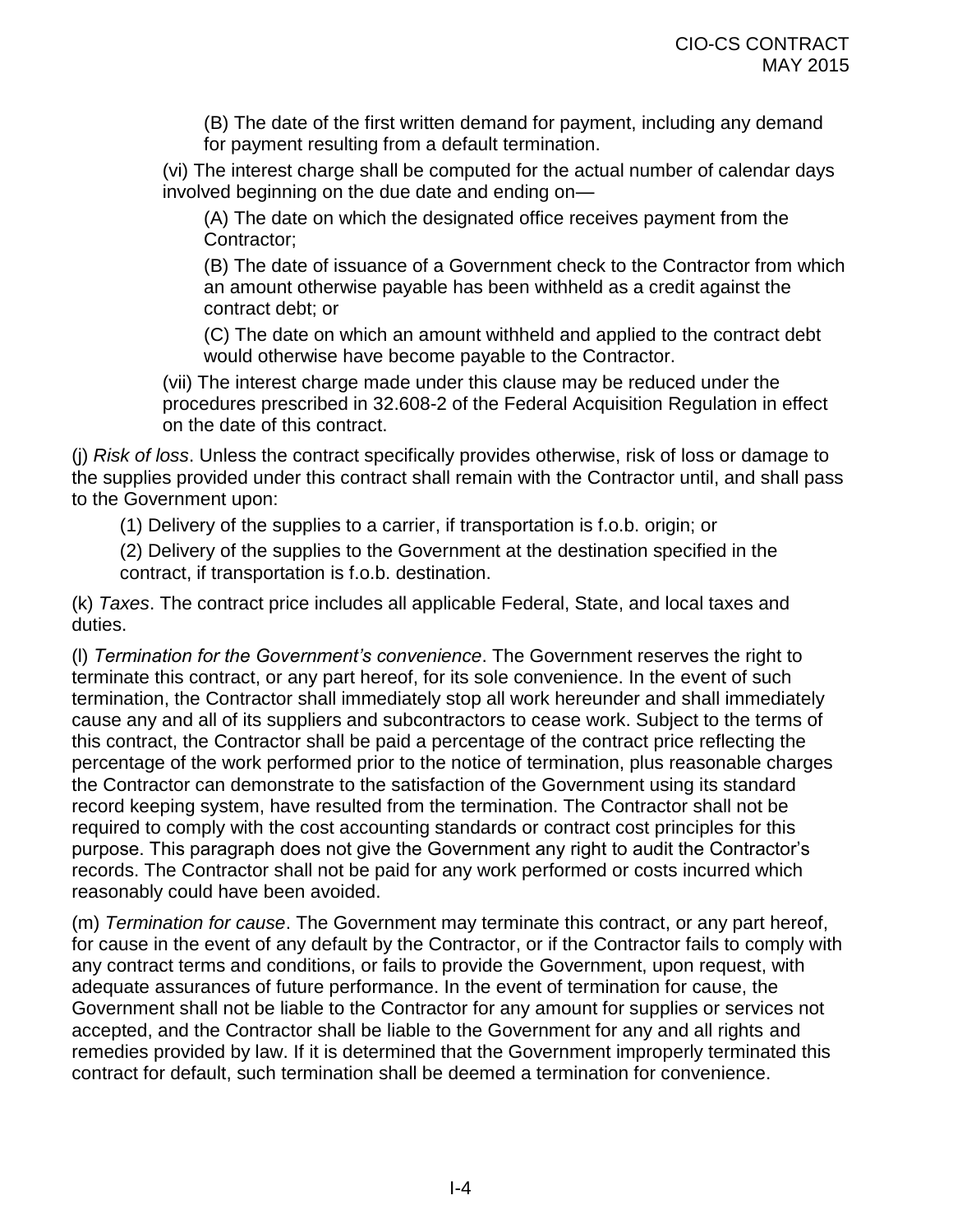(n) *Title*. Unless specified elsewhere in this contract, title to items furnished under this contract shall pass to the Government upon acceptance, regardless of when or where the Government takes physical possession.

(o) *Warranty*. The Contractor warrants and implies that the items delivered hereunder are merchantable and fit for use for the particular purpose described in this contract.

(p) *Limitation of liability*. Except as otherwise provided by an express warranty, the Contractor will not be liable to the Government for consequential damages resulting from any defect or deficiencies in accepted items.

(q) *Other compliances*. The Contractor shall comply with all applicable Federal, State and local laws, executive orders, rules and regulations applicable to its performance under this contract.

(r) *Compliance with laws unique to Government contracts.* The Contractor agrees to comply with 31 U.S.C. 1352 relating to limitations on the use of appropriated funds to influence certain Federal contracts; 18 U.S.C. 431 relating to officials not to benefit; 40 U.S.C. chapter 37, Contract Work Hours and Safety Standards; 41 U.S.C. chapter 87, Kickbacks; 41 U.S.C. 4712 and 10 U.S.C. 2409 relating to whistleblower protections; 49 U.S.C. 40118, Fly American; and 41 U.S.C. chapter 21 relating to procurement integrity.

(s) *Order of precedence*. Any inconsistencies in this solicitation or contract shall be resolved by giving precedence in the following order:

(1) The schedule of supplies/services.

(2) The Assignments, Disputes, Payments, Invoice, Other Compliances, Compliance with Laws Unique to Government Contracts, and Unauthorized Obligations paragraphs of this clause.

(3) The clause at 52.212-5.

(4) Addenda to this solicitation or contract, including any license agreements for computer software.

- (5) Solicitation provisions if this is a solicitation.
- (6) Other paragraphs of this clause.
- (7) The Standard Form 1449.
- (8) Other documents, exhibits, and attachments.
- (9) The specification.

#### (t) System for Award Management (SAM).

(1) Unless exempted by an addendum to this contract, the Contractor is responsible during performance and through final payment of any contract for the accuracy and completeness of the data within the SAM database, and for any liability resulting from the Government's reliance on inaccurate or incomplete data. To remain registered in the SAM database after the initial registration, the Contractor is required to review and update on an annual basis from the date of initial registration or subsequent updates its information in the SAM database to ensure it is current, accurate and complete. Updating information in the SAM does not alter the terms and conditions of this contract and is not a substitute for a properly executed contractual document.

(2)(i) If a Contractor has legally changed its business name, "doing business as" name, or division name (whichever is shown on the contract), or has transferred the assets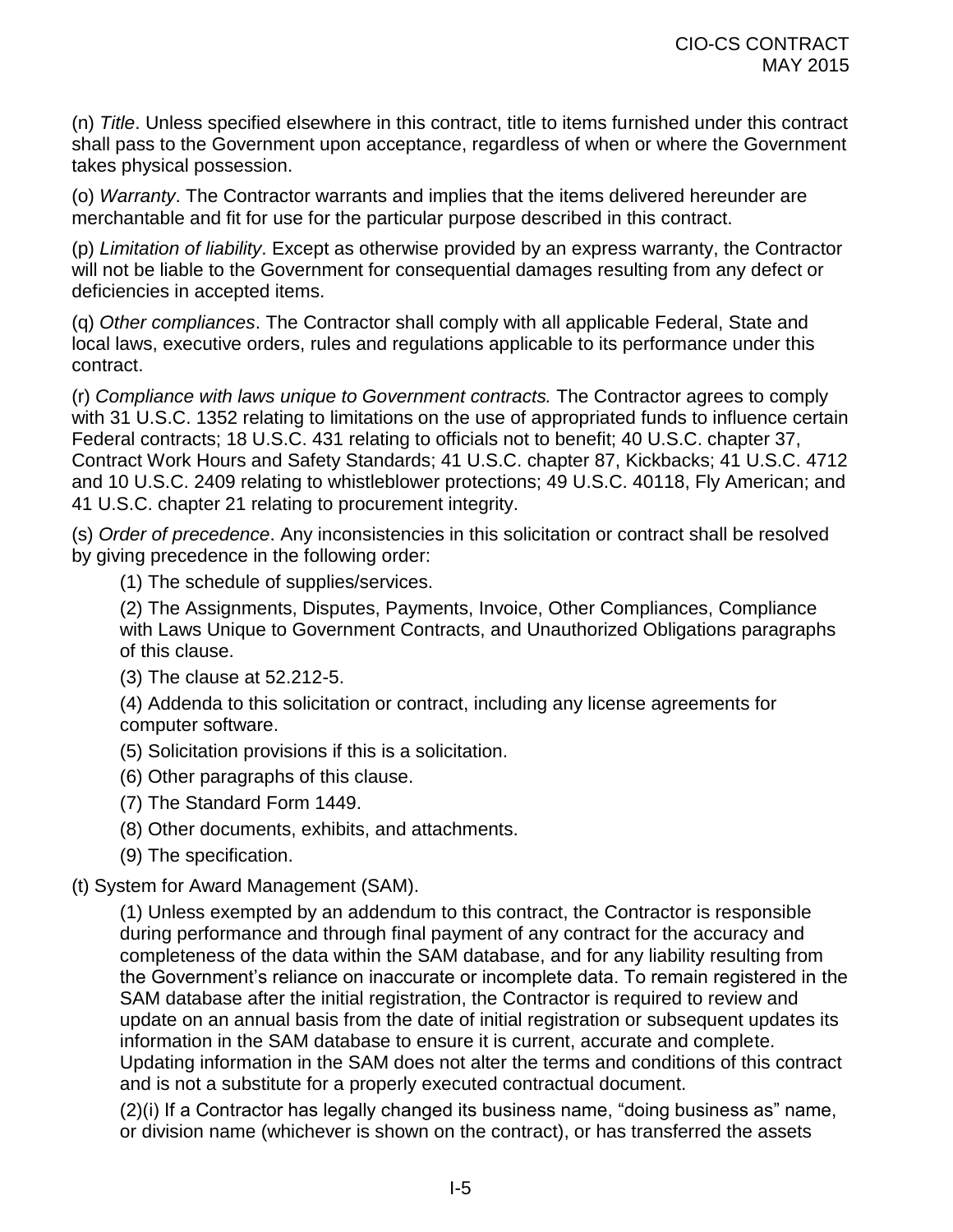used in performing the contract, but has not completed the necessary requirements regarding novation and change-of-name agreements in Subpart 42.12, the Contractor shall provide the responsible Contracting Officer a minimum of one business day's written notification of its intention to (A) Change the name in the SAM database; (B) Comply with the requirements of Subpart 42.12 of the FAR; (C) Agree in writing to the timeline and procedures specified by the responsible Contracting Officer. The Contractor must provide with the notification sufficient documentation to support the legally changed name.

(ii) If the Contractor fails to comply with the requirements of paragraph  $(t)(2)(i)$  of this clause, or fails to perform the agreement at paragraph  $(t)(2)(i)(C)$  of this clause, and, in the absence of a properly executed novation or change-of-name agreement, the SAM information that shows the Contractor to be other than the Contractor indicated in the contract will be considered to be incorrect information within the meaning of the "Suspension of Payment" paragraph of the electronic funds transfer (EFT) clause of this contract.

(3) The Contractor shall not change the name or address for EFT payments or manual payments, as appropriate, in the SAM record to reflect an assignee for the purpose of assignment of claims (see FAR Subpart 32.8, Assignment of Claims). Assignees shall be separately registered in the SAM database. Information provided to the Contractor's SAM record that indicates payments, including those made by EFT, to an ultimate recipient other than that Contractor will be considered to be incorrect information within the meaning of the "Suspension of payment" paragraph of the EFT clause of this contract.

(4) Offerors and Contractors may obtain information on registration and annual confirmation requirements via SAM accessed through [https://www.acquisition.gov.](https://www.acquisition.gov/)

#### (u) Unauthorized Obligations.

(1) Except as stated in paragraph (u)(2) of this clause, when any supply or service acquired under this contract is subject to any End Use License Agreement (EULA), Terms of Service (TOS), or similar legal instrument or agreement, that includes any clause requiring the Government to indemnify the Contractor or any person or entity for damages, costs, fees, or any other loss or liability that would create an Anti-Deficiency Act violation (31 U.S.C. 1341), the following shall govern:

(i) Any such clause is unenforceable against the Government.

(ii) Neither the Government nor any Government authorized end user shall be deemed to have agreed to such clause by virtue of it appearing in the EULA, TOS, or similar legal instrument or agreement. If the EULA, TOS, or similar legal instrument or agreement is invoked through an "I agree" click box or other comparable mechanism (e.g., "click-wrap" or "browse-wrap" agreements), execution does not bind the Government or any Government authorized end user to such clause.

(iii) Any such clause is deemed to be stricken from the EULA, TOS, or similar legal instrument or agreement.

(2) Paragraph (u)(1) of this clause does not apply to indemnification by the Government that is expressly authorized by statute and specifically authorized under applicable agency regulations and procedures.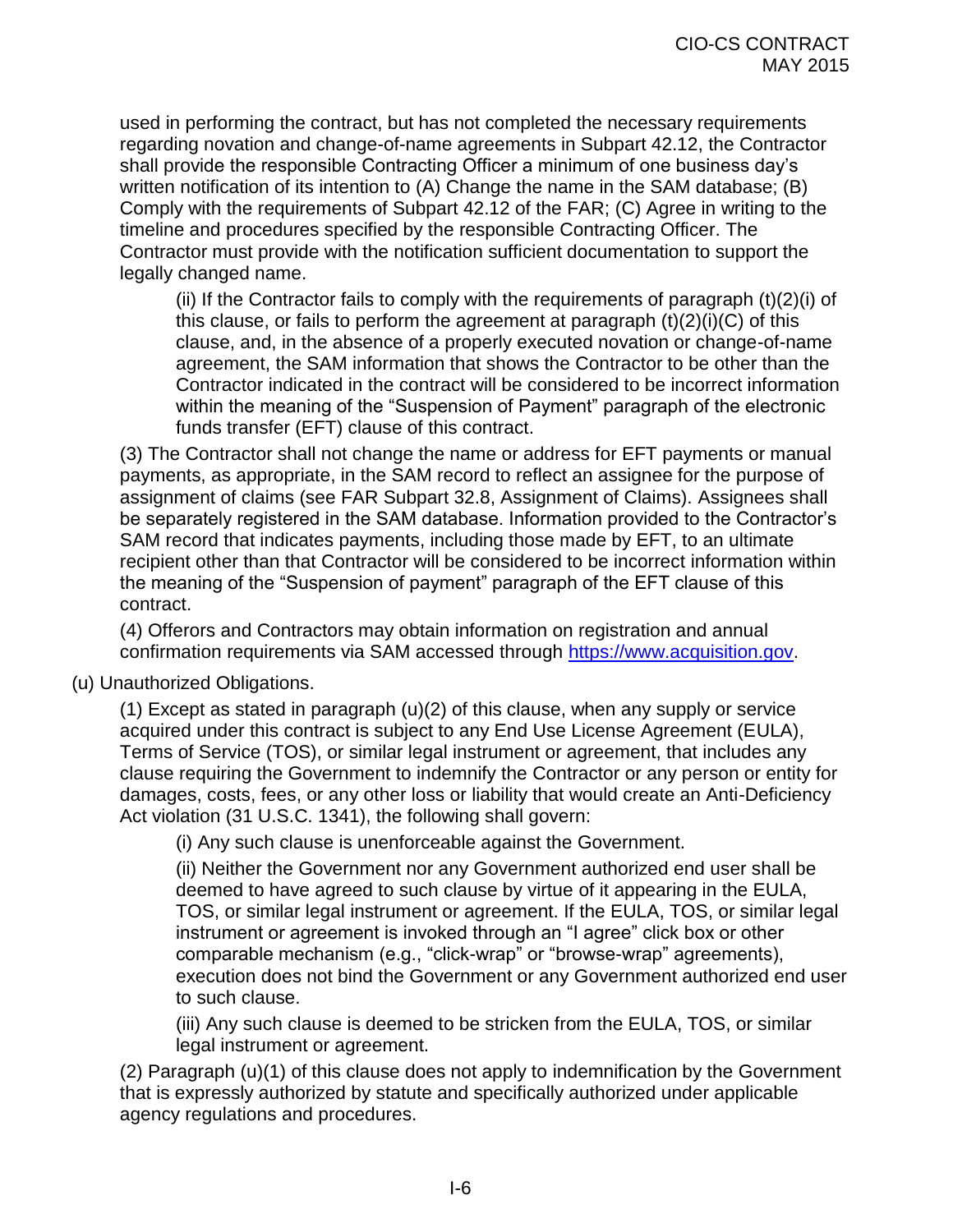(v) Incorporation by reference. The Contractor's representations and certifications, including those completed electronically via the System for Award Management (SAM), are incorporated by reference into the contract.

(End of clause)

# <span id="page-55-0"></span>**Article I.2 FAR 52.212-5, Contract Terms and Conditions Required to Implement Statutes or Executive Orders – Commercial Items (March 2015)**

(a) The Contractor shall comply with the following Federal Acquisition Regulation (FAR) clauses, which are incorporated in this contract by reference, to implement provisions of law or Executive orders applicable to acquisitions of commercial items:

(1) 52.209-10, Prohibition on Contracting with Inverted Domestic Corporations (Dec 2014)

(2) 52.233-3, Protest After Award (AUG 1996) (31 U.S.C. 3553).

(3) 52.233-4, Applicable Law for Breach of Contract Claim (OCT 2004) (Public Laws 108-77, 108-78 (19 U.S.C. 3805 note)).

(b) The Contractor shall comply with the FAR clauses in this paragraph (b) that the contracting officer has indicated as being incorporated in this contract by reference to implement provisions of law or Executive orders applicable to acquisitions of commercial items:

- $X_{-}$  (1) 52.203-6, Restrictions on Subcontractor Sales to the Government (Sept 2006), with Alternate I (Oct 1995) (41 U.S.C. 4704 and 10 U.S.C. 2402).
- $X(2)$  52.203-13, Contractor Code of Business Ethics and Conduct (Apr 2010) (41 U.S.C. 3509).
- \_\_\_ (3) 52.203-15, Whistleblower Protections under the American Recovery and Reinvestment Act of 2009 (Jun 2010) (Section 1553 of Pub L. 111-5) (Applies to contracts funded by the American Recovery and Reinvestment Act of 2009).
- $X(4)$  52.204-10, Reporting Executive compensation and First-Tier Subcontract Awards (Jul 2013) (Pub. L. 109-282) (31 U.S.C. 6101 note).
- $\sqrt{5}$  [Reserved]
- \_\_\_ (6) 52.204-14, Service Contract Reporting Requirements (Jan 2014) (Pub. L. 111-117, section 743 of Div. C).
- \_\_\_ (7) 52.204-15, Service Contract Reporting Requirements for Indefinite-Delivery Contracts (Jan 2014) (Pub. L. 111-117, section 743 of Div. C).
- $X(8)$  52.209-6, Protecting the Government's Interest When Subcontracting with Contractors Debarred, Suspended, or Proposed for Debarment (Aug 2013) (31 U.S.C. 6101 note).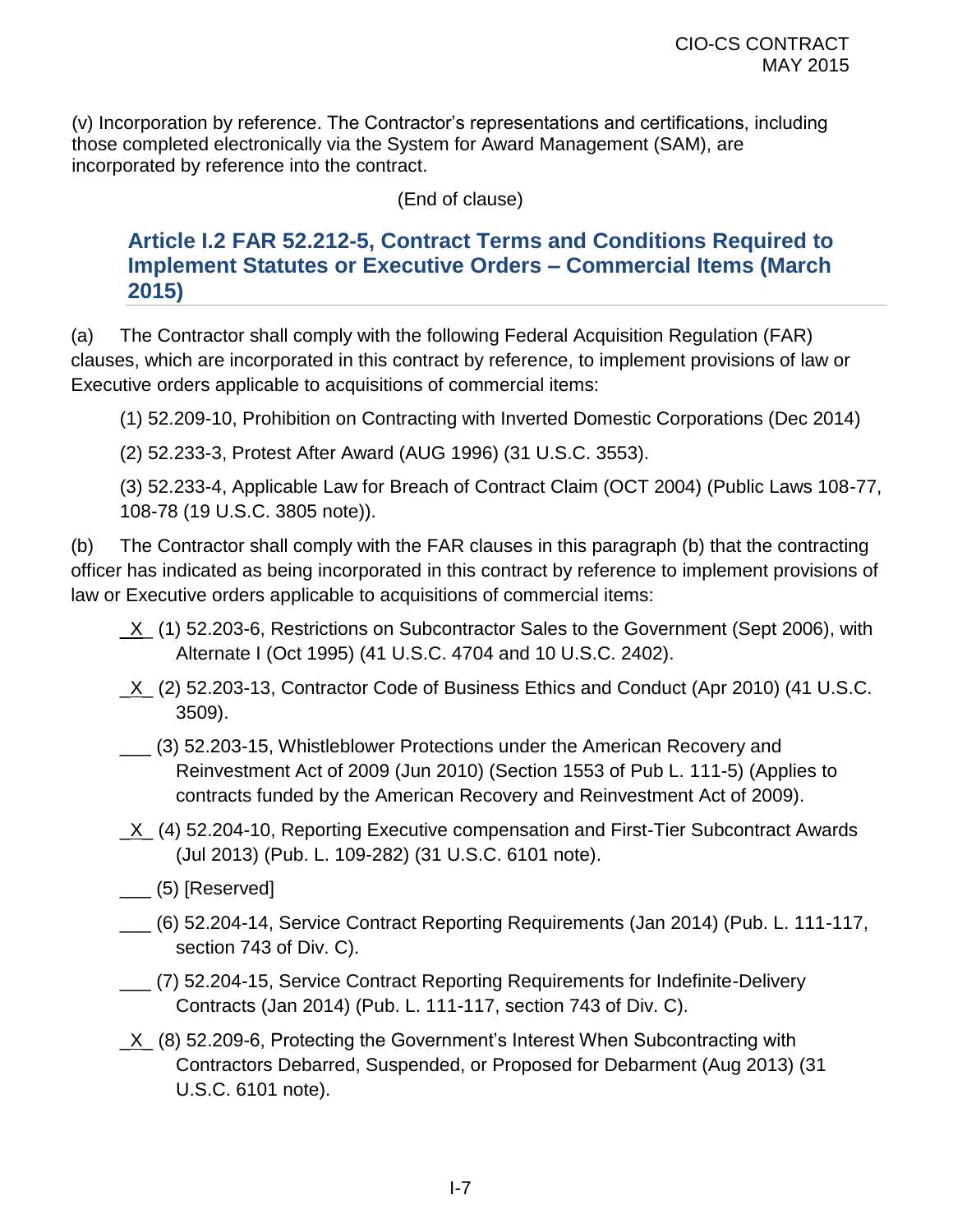- \_X\_ (9) 52.209-9, Updates of Publicly Available Information Regarding Responsibility Matters (Jul 2013) (41 U.S.C. 2313).
- $\sqrt{10}$  [Reserved]
- \_\_\_ (11) (i) 52.219-3, Notice of HUBZone Set-Aside or Sole-Source Award (Nov 2011) (15 U.S.C. 657a).
- \_\_\_ (ii) Alternate I (Nov 2011) of 52.219-3.
- \_X\_ (12) (i) 52.219-4, Notice of Price Evaluation Preference for HUBZone Small Business Concerns (Oct 2014) (if the offeror elects to waive the preference, it shall so indicate in its offer)(15 U.S.C. 657a).
- \_\_\_ (ii) Alternate I (Jan 2011) of 52.219-4.
- \_\_\_ (13) [Reserved]
- \_\_\_ (14) (i) 52.219-6, Notice of Total Small Business Aside (Nov 2011) (15 U.S.C. 644).
- \_\_\_ (ii) Alternate I (Nov 2011).
- \_\_\_ (iii) Alternate II (Nov 2011).
- \_\_\_ (15) (i) 52.219-7, Notice of Partial Small Business Set-Aside (June 2003) (15 U.S.C. 644).
- \_\_\_ (ii) Alternate I (Oct 1995) of 52.219-7.
- \_\_\_ (iii) Alternate II (Mar 2004) of 52.219-7.
- $X(16)$  52.219-8, Utilization of Small Business Concerns (Oct 2014) (15 U.S.C. 637(d)(2) and (3)).
- $X$  (17) (i) 52.219-9, Small Business Subcontracting Plan (Oct 2014) (15 U.S.C. 637  $(d)(4)$ ).
- \_\_\_ (ii) Alternate I (Oct 2001) of 52.219-9.
- \_X\_ (iii) Alternate II (Oct 2001) of 52.219-9.
- \_\_\_ (iv) Alternate III (Oct 2014) of 52.219-9.
- $X(18)$  52.219-13, Notice of Set-Aside of Orders (Nov 2011) (15 U.S.C. 644(r)).
- \_\_\_ (19) 52.219-14, Limitations on Subcontracting (Nov 2011) (15 U.S.C. 637(a)(14)).
- \_X\_ (20) 52.219-16, Liquidated Damages—Subcontracting Plan (Jan 1999) (15 U.S.C.  $637(d)(4)(F)(i)$ .
- \_\_\_ (21) 52.219-27, Notice of Service-Disabled Veteran-Owned Small Business Set-Aside (Nov 2011) (15 U.S.C. 657f).
- \_X\_ (22) 52.219-28, Post Award Small Business Program Rerepresentation (Jul 2013) (15 U.S.C. 632(a)(2)).
- \_\_\_ (23) 52.219-29, Notice of Set-Aside for Economically Disadvantaged Women-Owned Small Business (EDWOSB) Concerns (Jul 2013) (15 U.S.C. 637(m)).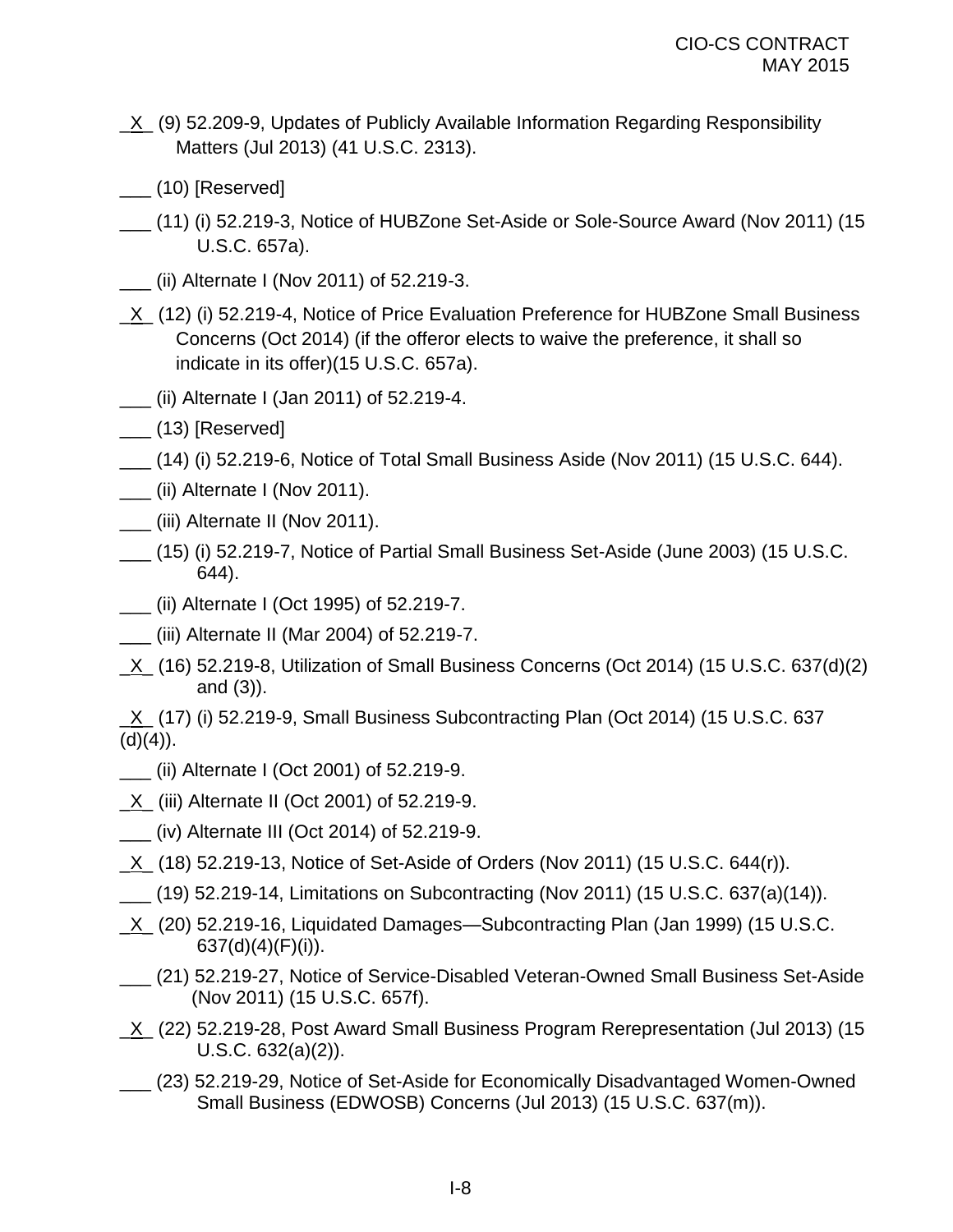- \_\_\_ (24) 52.219-30, Notice of Set-Aside for Women-Owned Small Business (WOSB) Concerns Eligible Under the WOSB Program (Jul 2013) (15 U.S.C. 637(m)).
- \_X\_ (25) 52.222-3, Convict Labor (June 2003) (E.O. 11755).
- \_X\_ (26) 52.222-19, Child Labor—Cooperation with Authorities and Remedies (Jan 2014) (E.O. 13126).
- \_X\_ (27) 52.222-21, Prohibition of Segregated Facilities (Feb 1999).
- $X(28)$  52.222-26, Equal Opportunity (Mar 2007) (E.O. 11246).
- \_X\_ (29) 52.222-35, Equal Opportunity for Veterans (Jul 2014) (38 U.S.C. 4212).
- \_X\_ (30) 52.222-36, Equal Opportunity for Workers with Disabilities (Jul 2014) (29 U.S.C. 793).
- \_X\_ (31) 52.222-37, Employment Reports on Veterans (Jul 2014) (38 U.S.C. 4212).
- \_X\_ (32) 52.222-40, Notification of Employee Rights Under the National Labor Relations Act (Dec 2010) (E.O. 13496).

 $X_{-}$  (33)(i) 52.222-50, Combating Trafficking in Persons (Mar 2015) (22 U.S.C. chapter 78 and E.O. 13627).

- \_\_ (ii) Alternate I (Mar 2015) of 52.222-50 (22 U.S.C. chapter 78 and E.O. 13627).
- \_\_\_ (34) 52.222-54, Employment Eligibility Verification (Aug 2013). (Executive Order 12989). (Not applicable to the acquisition of commercially available off-the-shelf items or certain other types of commercial items as prescribed in 22.1803.)
- \_\_\_ (35) (i) 52.223-9, Estimate of Percentage of Recovered Material Content for EPA- Designated Items (May 2008) (42 U.S.C. 6962(c)(3)(A)(ii)). (Not applicable to the acquisition of commercially available off-the-shelf items.)
- $\_$  (ii) Alternate I (May 2008) of 52.223-9 (42 U.S.C. 6962(i)(2)(C)). (Not applicable to the acquisition of commercially available off-the-shelf items.)
- $X$  (36) (i) 52.223-13, Acquisition of EPEAT<sup>®</sup> -Registered Imaging Equipment (Jun 2014) (E.O.s 13423 and 13514
- \_\_\_ (ii) Alternate I (Jun 2014) of 52.223-13.
- $X$  (37) (i) 52.223-14, Acquisition of EPEAT® -Registered Television (Jun 2014) (E.O.s 13423 and 13514).
- \_\_\_ (ii) Alternate I (Jun 2014) of 52.223-14.
- \_X\_ (38) 52.223-15, Energy Efficiency in Energy-Consuming Products (Dec 2007) (42 U.S.C. 8259b).
- \_X\_ (39) (i) 52.223-16, Acquisition of EPEAT® -Registered Personal Computer Products (Jun 2014) (E.O.s 13423 and 13514).
- \_\_\_ (ii) Alternate I (Jun 2014) of 52.223-16.
- $X$  (40) 52.223-18, Encouraging Contractor Policies to Ban Text Messaging while Driving (Aug 2011) (E.O. 13513).
	- \_\_\_ (41) 52.225-1, Buy American--Supplies (May 2014) (41 U.S.C. chapter 83).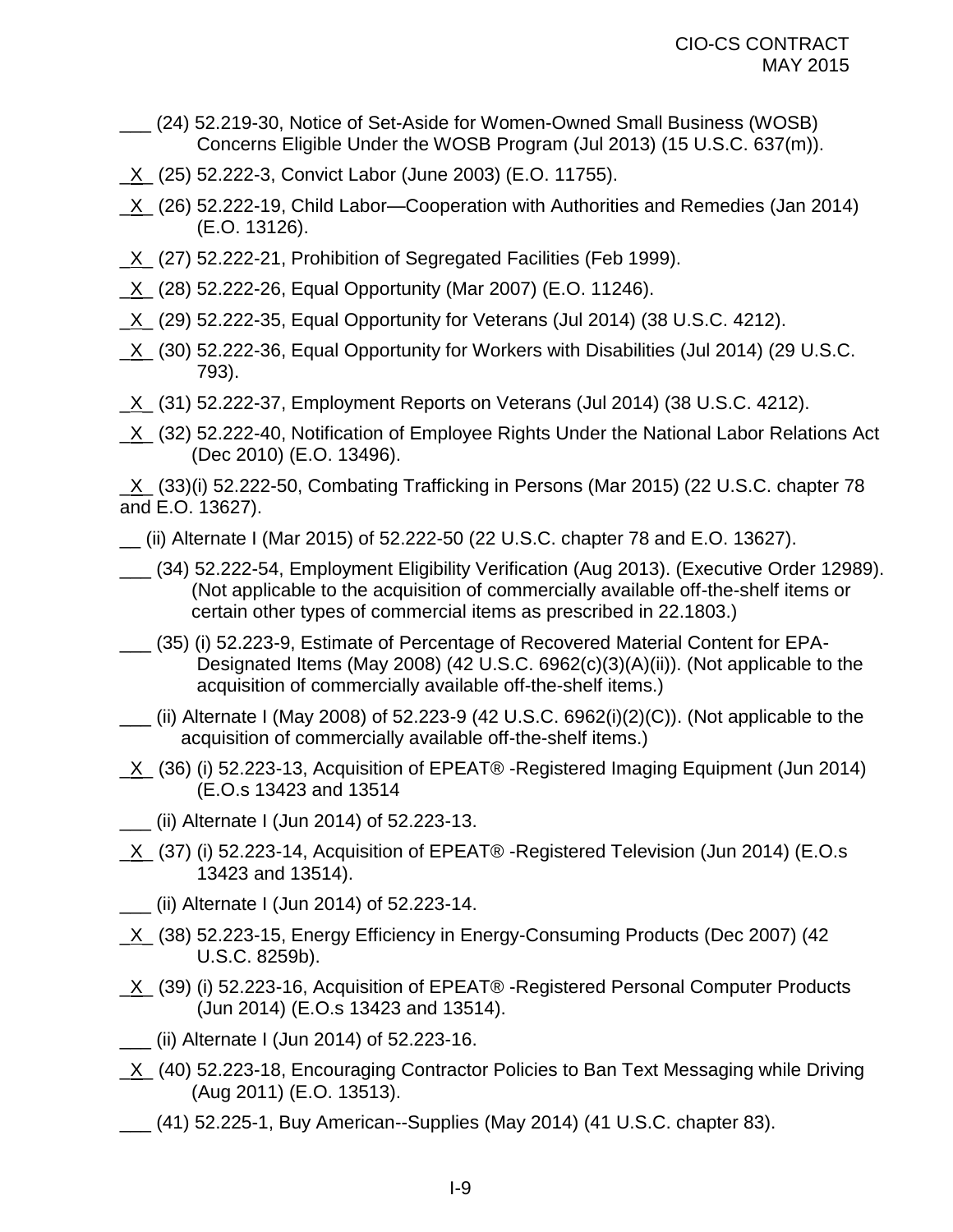- \_\_\_ (42) (i) 52.225-3, Buy American--Free Trade Agreements--Israeli Trade Act (May 2014) (41 U.S.C. chapter 83, 19 U.S.C. 3301 note, 19 U.S.C. 2112 note, 19 U.S.C. 3805 note, 19 U.S.C. 4001 note, Pub. L. 103-182, 108-77, 108-78, 108-286, 108-302, 109-53, 109-169, 109-283, 110-138, 112-41, 112-42, and 112-43).
- \_\_\_ (ii) Alternate I (May 2014) of 52.225-3.
- \_\_\_ (iii) Alternate II (May 2014) of 52.225-3.
- \_\_\_ (iv) Alternate III (May 2014) of 52.225-3.
- \_X\_ (43) 52.225-5, Trade Agreements (Nov 2013) (19 U.S.C. 2501, et seq., 19 U.S.C. 3301 note).
- \_X\_ (44) 52.225-13, Restrictions on Certain Foreign Purchases (Jun 2008) (E.O.'s, proclamations, and statutes administered by the Office of Foreign Assets Control of the Department of the Treasury).
- \_\_\_ (45) 52.225-26, Contractors Performing Private Security Functions Outside the United States (Jul 2013) (Section 862, as amended, of the National Defense Authorization Act for Fiscal Year 2008; 10 U.S.C. 2302 Note).
- \_\_\_ (46) 52.226-4, Notice of Disaster or Emergency Area Set-Aside (Nov 2007) (42 U.S.C. 5150).
- \_\_\_ (47) 52.226-5, Restrictions on Subcontracting Outside Disaster or Emergency Area (Nov 2007) (42 U.S.C. 5150).
- \_\_\_ (48) 52.232-29, Terms for Financing of Purchases of Commercial Items (Feb 2002) (41 U.S.C. 4505), 10 U.S.C. 2307(f)).
- \_\_\_ (49) 52.232-30, Installment Payments for Commercial Items (Oct 1995) (41 U.S.C. 4505, 10 U.S.C. 2307(f)).
- X (50) 52.232-33, Payment by Electronic Funds Transfer— System for Award Management (Jul 2013) (31 U.S.C. 3332).
- \_\_\_ (51) 52.232-34, Payment by Electronic Funds Transfer—Other Than System for Award Management (Jul 2013) (31 U.S.C. 3332).
- $X(52)$  52.232-36, Payment by Third Party (May 2014) (31 U.S.C. 3332).

\_\_\_ (53) 52.239-1, Privacy or Security Safeguards (Aug 1996) (5 U.S.C. 552a).

X (54) (i) 52.247-64, Preference for Privately Owned U.S.-Flag Commercial Vessels (Feb 2006) (46 U.S.C. Appx 1241(b) and 10 U.S.C. 2631).

\_\_\_ (ii) Alternate I (Apr 2003) of 52.247-64.

(c) The Contractor shall comply with the FAR clauses in this paragraph (c), applicable to commercial services, that the Contracting Officer has indicated as being incorporated in this contract by reference to implement provisions of law or executive orders applicable to acquisitions of commercial items:

- \_\_\_ (1) 52.222-41, Service Contract Labor Standards (May 2014) (41 U.S.C. chapter 67*.*).
- \_\_\_ (2) 52.222-42, Statement of Equivalent Rates for Federal Hires (May 2014) (29 U.S.C. 206 and 41 U.S.C. chapter 67).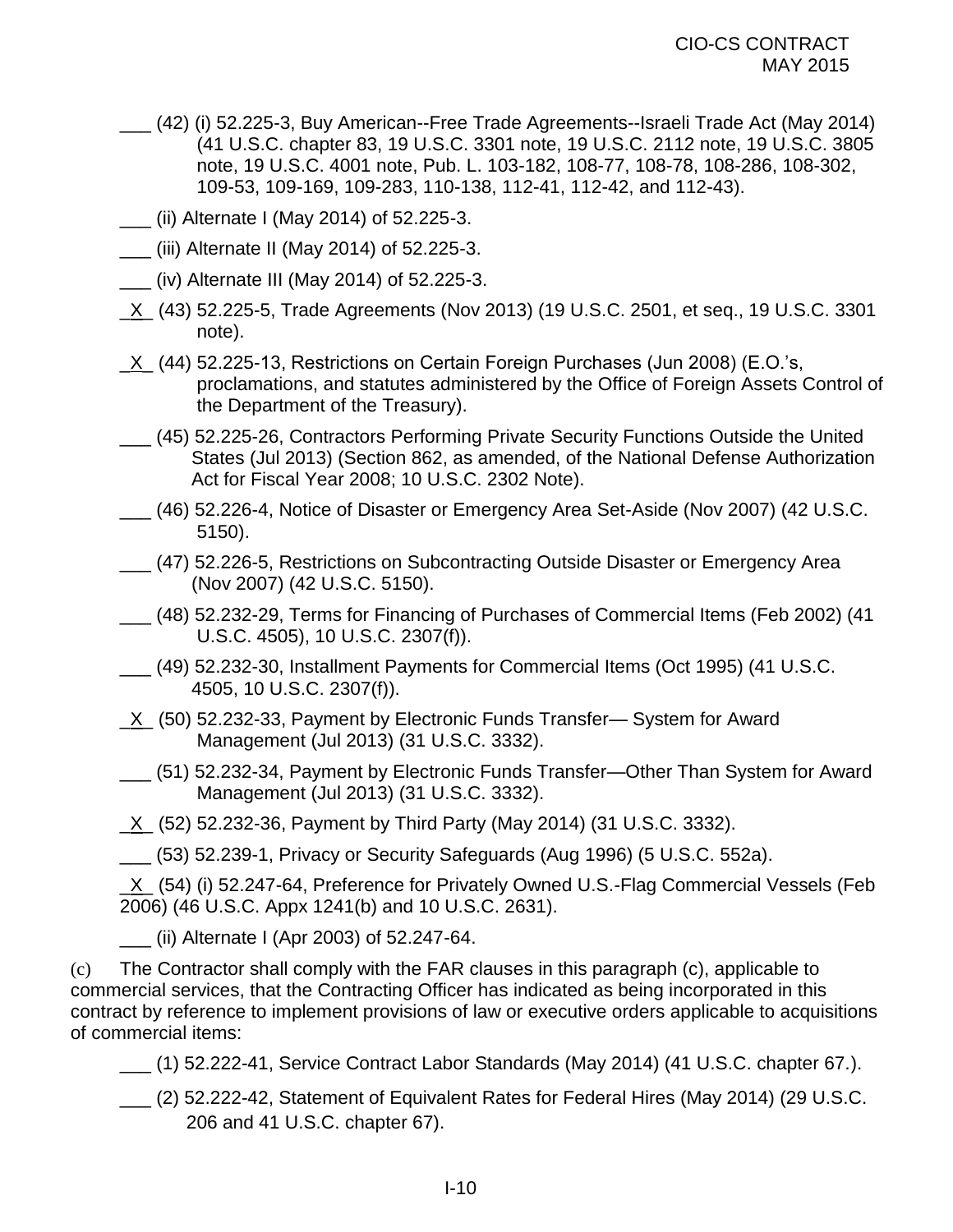- \_\_\_ (3) 52.222-43, Fair Labor Standards Act and Service Contract Labor Standards -- Price Adjustment (Multiple Year and Option Contracts) (May 2014) (29 U.S.C.206 and 41 U.S.C. chapter 67).
- \_\_\_ (4) 52.222-44, Fair Labor Standards Act and Service Contract Labor Standards -- Price Adjustment (May 2014) (29 U.S.C. 206 and 41 U.S.C. chapter 67).
- \_\_\_ (5) 52.222-51, Exemption from Application of the Service Contract Labor Standards to Contracts for Maintenance, Calibration, or Repair of Certain Equipment-- Requirements (May 2014) (41 U.S.C. chapter 67).
- \_\_\_ (6) 52.222-53, Exemption from Application of the Service Contract Labor Standards to Contracts for Certain Services--Requirements (May 2014) (41 U.S.C. chapter 67).
- \_\_\_ (7) 52.222-17, Nondisplacement of Qualified Workers (May 2014) (E.O. 13495).
- \_\_\_ (8) 52.226-6, Promoting Excess Food Donation to Nonprofit Organizations. (May 2014) (42 U.S.C. 1792).
- \_\_\_ (9) 52.237-11, Accepting and Dispensing of \$1 Coin (Sep 2008) (31 U.S.C. 5112(p)(1)).
- \_\_\_ (10) 52.222-55, Minimum Wages Under Executive Order 13658 (Dec 2014) (Executive Order 13658).

(d) *Comptroller General Examination of Record* The Contractor shall comply with the provisions of this paragraph (d) if this contract was awarded using other than sealed bid, is in excess of the simplified acquisition threshold, and does not contain the clause at 52.215-2, Audit and Records -- Negotiation.

- (1) The Comptroller General of the United States, or an authorized representative of the Comptroller General, shall have access to and right to examine any of the Contractor's directly pertinent records involving transactions related to this contract.
- (2) The Contractor shall make available at its offices at all reasonable times the records, materials, and other evidence for examination, audit, or reproduction, until 3 years after final payment under this contract or for any shorter period specified in FAR Subpart 4.7, Contractor Records Retention, of the other clauses of this contract. If this contract is completely or partially terminated, the records relating to the work terminated shall be made available for 3 years after any resulting final termination settlement. Records relating to appeals under the disputes clause or to litigation or the settlement of claims arising under or relating to this contract shall be made available until such appeals, litigation, or claims are finally resolved.
- (3) As used in this clause, records include books, documents, accounting procedures and practices, and other data, regardless of type and regardless of form. This does not require the Contractor to create or maintain any record that the Contractor does not maintain in the ordinary course of business or pursuant to a provision of law.

(e)(1) Notwithstanding the requirements of the clauses in paragraphs (a), (b), (c) and (d) of this clause, the Contractor is not required to flow down any FAR clause, other than those in this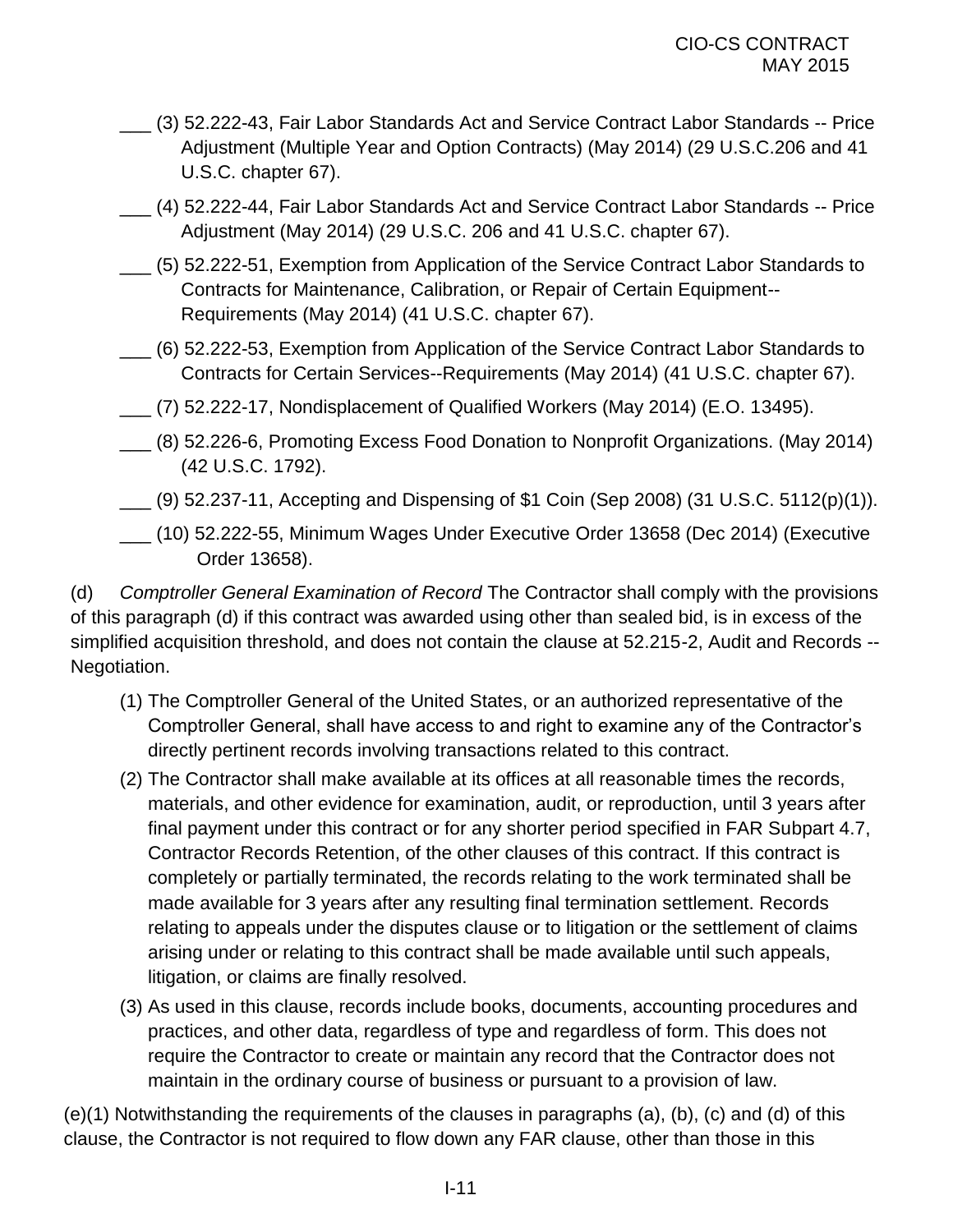paragraph (e)(1) in a subcontract for commercial items. Unless otherwise indicated below, the extent of the flow down shall be as required by the clause—

- (i) 52.203-13, Contractor Code of Business Ethics and Conduct (Apr 2010) (41 U.S.C. 3509).
- (ii) 52.219-8, Utilization of Small Business Concerns (Oct 2014) (15 U.S.C. 637(d)(2) and (3)), in all subcontracts that offer further subcontracting opportunities. If the subcontract (except subcontracts to small business concerns) exceeds \$650,000 (\$1.5 million for construction of any public facility), the subcontractor must include 52.219-8 in lower tier subcontracts that offer subcontracting opportunities.
- (iii) 52.222-17, Nondisplacement of Qualified Workers (May 2014) (E.O. 13495). Flow down required in accordance with paragraph (1) of FAR clause 52.222-17.
- (iv) 52.222-26, Equal Opportunity (Mar 2007) (E.O. 11246).
- (v) 52.222-35, Equal Opportunity for Veterans (Jul 2014) (38 U.S.C. 4212).
- (vi) 52.222-36, Equal Opportunity for Workers with Disabilities (Jul 2014) (29 U.S.C. 793).
- (vii) 52.222-37, Employment Reports on Veterans (Jul 2014) (38 U.S.C. 4212).
- (viii) 52.222-40, Notification of Employee Rights Under the National Labor Relations Act (Dec 2010) (E.O. 13496). Flow down required in accordance with paragraph (f) of FAR clause 52.222-40.
- (ix) 52.222-41, Service Contract Labor Standards (May 2014), (41 U.S.C. chapter 67).
- $(x)$

\_\_\_ (A) 52.222-50, Combating Trafficking in Persons (Mar 2015) (22 U.S.C. chapter 78 and E.O 13627).

\_\_\_ (B) Alternate I (Mar 2015) of 52.222-50 (22 U.S.C. chapter 78 and E.O 13627).

- (xi) 52.222-51, Exemption from Application of the Service Contract Labor Standards to Contracts for Maintenance, Calibration, or Repair of Certain Equipment--Requirements (May 2014) (41 U.S.C. chapter 67.)
- (xii) 52.222-53, Exemption from Application of the Service Contract Labor Standards to Contracts for Certain Services--Requirements (May 2014) (41 U.S.C. chapter 67)
- (xiii) 52.222-54, Employment Eligibility Verification (Aug 2013).
- (xiv) 52.225-26, Contractors Performing Private Security Functions Outside the United States (Jul 2013) (Section 862, as amended, of the National Defense Authorization Act for Fiscal Year 2008; 10 U.S.C. 2302 Note).
- (xv) 52.226-6, Promoting Excess Food Donation to Nonprofit Organizations. (May 2014) (42 U.S.C. 1792). Flow down required in accordance with paragraph (e) of FAR clause 52.226-6.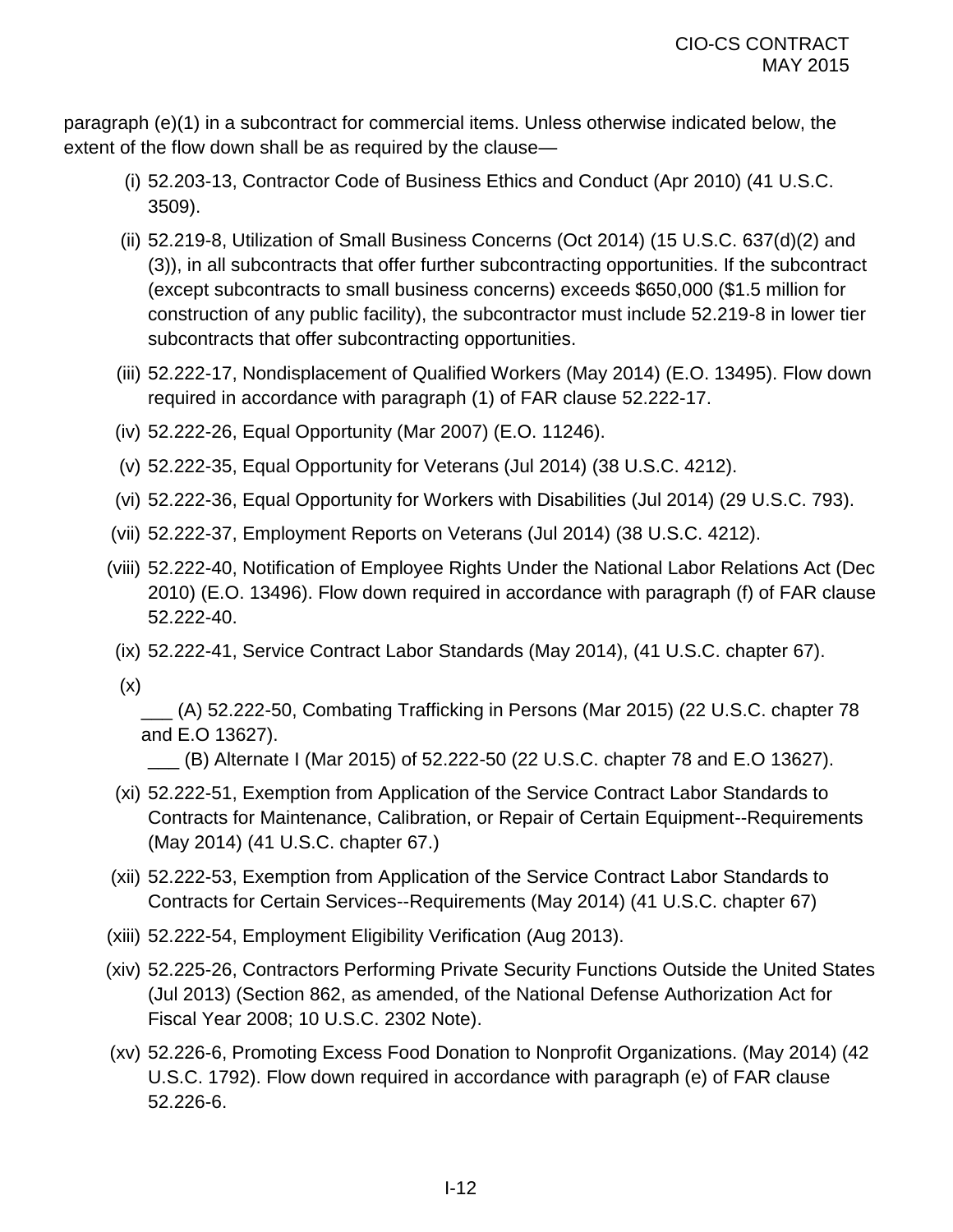- (xvi) 52.247-64, Preference for Privately-Owned U.S. Flag Commercial Vessels (Feb 2006) (46 U.S.C. Appx 1241(b) and 10 U.S.C. 2631). Flow down required in accordance with paragraph (d) of FAR clause 52.247-64.
- (xvii) 52.222-55, Minimum Wages Under Executive Order 13658 (Dec 2014)(Executive Order 13658).

(2) While not required, the contractor may include in its subcontracts for commercial items a minimal number of additional clauses necessary to satisfy its contractual obligations.

(End of clause)

#### **Alternate I (Feb 2000)**

As prescribed in 12.301(b)(4)(i), delete paragraph (d) from the basic clause, redesignate paragraph (e) as paragraph (d), and revise the reference to "paragraphs (a), (b), (c), or (d) of this clause" in the redesignated paragraph (d) to read "paragraphs (a), (b), and (c) of this clause."

#### *\*\*\* (Note: If this acquisition will use funds appropriated or otherwise made available by the American Recovery and Reinvestment Act of 2009 (Pub.L. 111-5), the following Alternate II is required. Additionally, Alternate I of this clause may not be used when Alternate II is applicable.) \*\*\**

#### **Alternate II (Mar 2015)**

As prescribed in 12.301(b)(4)(ii), substitute the following paragraphs (d)(1) and (e)(1) for paragraphs (d)(1) and (e)(1) of the basic clause as follows:

(d)(1) The Comptroller General of the United States, an appropriate Inspector General appointed under section 3 or 8G of the Inspector General Act of 1978 (5 U.S.C. App.), or an authorized representative of either of the foregoing officials shall have access to and right to—

(i) Examine any of the Contractor's or any subcontractors' records that pertain to, and involve transactions relating to, this contract; and

(ii) Interview any officer or employee regarding such transactions.

(e)(1) Notwithstanding the requirements of the clauses in paragraphs (a), (b), and (c), of this clause, the Contractor is not required to flow down any FAR clause in a subcontract for commercial items, other than—

- (i) *Paragraph (d) of this clause*. This paragraph flows down to all subcontracts, except the authority of the Inspector General under paragraph (d)(1)(ii) does not flow down; and
- (ii) *Those clauses listed in this paragraph (e)(1).* Unless otherwise indicated below, the

extent of the flow down shall be as required by the clause—

- (A) 52.203-13, Contractor Code of Business Ethics and Conduct (Apr 2010) (41 U.S.C. 3509).
- (B) 52.203-15, Whistleblower Protections Under the American Recovery and Reinvestment Act of 2009 (JUN 2010) (Section 1553 of Pub. L. 111-5).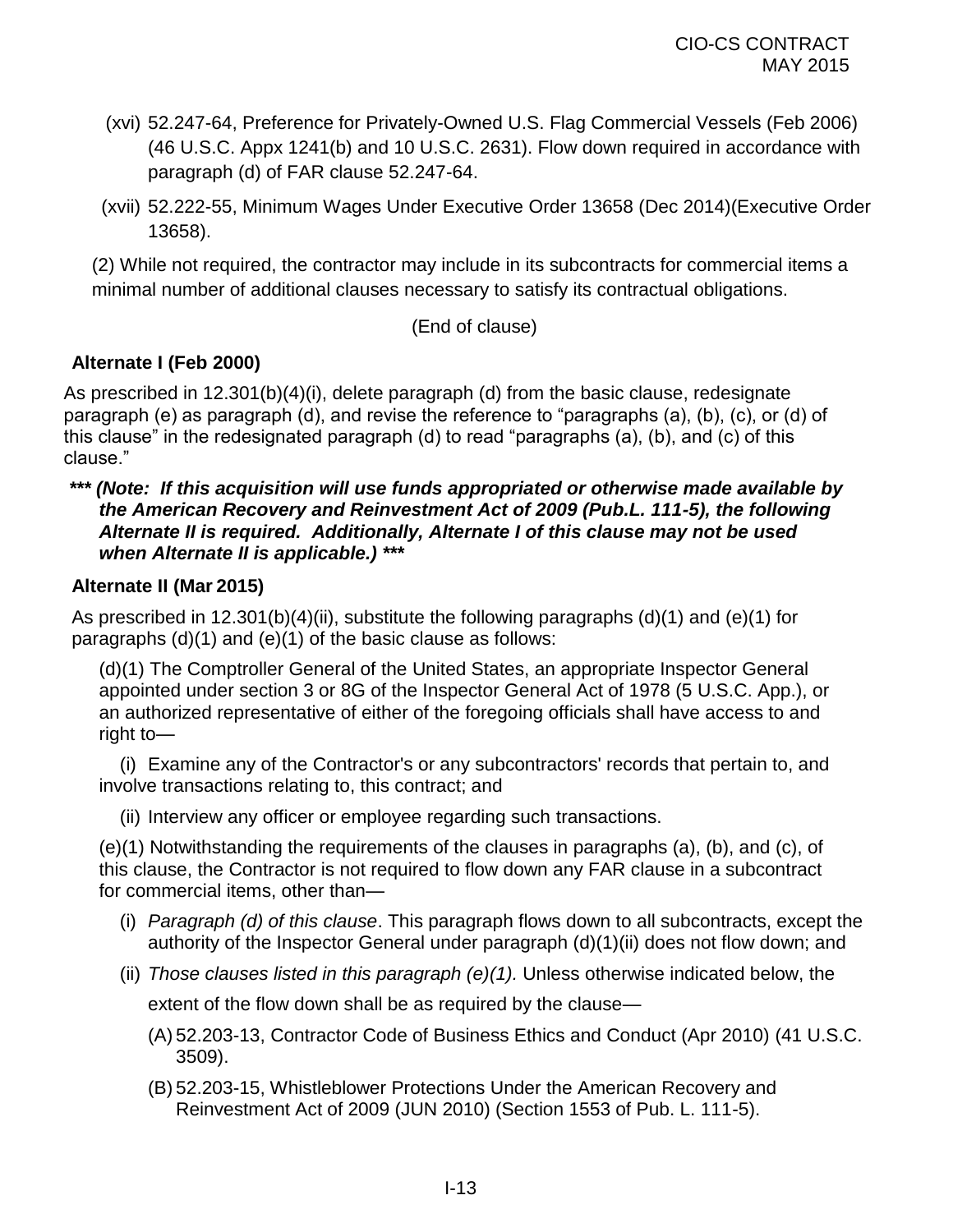- (C) 52.219-8, Utilization of Small Business Concerns (JUL 2013) (15 U.S.C. 637(d) (2) and (3)), in all subcontracts that offer further subcontracting opportunities. If the subcontract (except subcontracts to small business concerns) exceeds \$650,000 (\$1.5 million for construction of any public facility), the subcontractor must include 52.219-8 in lower tier subcontracts that offer subcontracting opportunities.
- (D) 52.222-26, Equal Opportunity (Mar 2007) (E.O. 11246).
- (E) 52.222-35, Equal Opportunity for Veterans (Jul 2014) (38 U.S.C. 4212).
- (F) 52.222-36, Equal Opportunity for Workers with Disabilities (Jul 2014) (29 U.S.C. 793).
- (G) 52.222-40, Notification of Employee Rights Under the National Labor Relations Act (DEC 2010) (E.O. 13496). Flow down required in accordance with paragraph (f) of FAR clause 52.222-40.
- (H) 52.222-41, Service Contract Labor Standards (May 2014) (41 U.S.C. chapter 67).
- (I) \_\_\_(1) 52.222-50, Combating Trafficking in Persons (Mar 2015) (22 U.S.C. chapter 78 and E.O 13627). \_\_\_(2) Alternate I (Mar 2015) of 52.222-50 (22 U.S.C. chapter 78 and E.O 13627).
- (J) 52.222-51, Exemption from Application of the Service Contract Labor Standards to Contracts for Maintenance, Calibration, or Repair of Certain Equipment— Requirements (May 2014) (41 U.S.C. chapter 67).
- (K) 52.222-53, Exemption from Application of the Service Contract Labor Standards to Contracts for Certain Services—Requirements (May 2014) (41 U.S.C. chapter 67).
- (L) 52.222-54, Employment Eligibility Verification (Aug 2013).
- (M) 52.226-6, Promoting Excess Food Donation to Nonprofit Organizations. (May 2014) (42 U.S.C. 1792). Flow down required in accordance with paragraph (e) of FAR clause 52.226-6.
- (N) 52.247-64, Preference for Privately Owned U.S.-Flag Commercial Vessels (Feb 2006) (46 U.S.C. Appx. 1241(b) and 10 U.S.C. 2631). Flow down required in accordance with paragraph (d) of FAR clause 52.247-64.
- (O) 52.222-55, Minimum Wages Under Executive Order 13658 (Dec 2014) Executive Order 13658).

# **Article I.3 Additional Contract Clauses**

<span id="page-62-0"></span>This contract incorporates the following clauses by reference, (unless otherwise noted), with the same force and effect as if they were given in full text. Upon request, the PCO will make their full text available.

#### **a. FEDERAL ACQUISITION REGULATION (FAR) (48 CFR CHAPTER 1) CLAUSES**

#### **(1) Applicable to the GWAC:**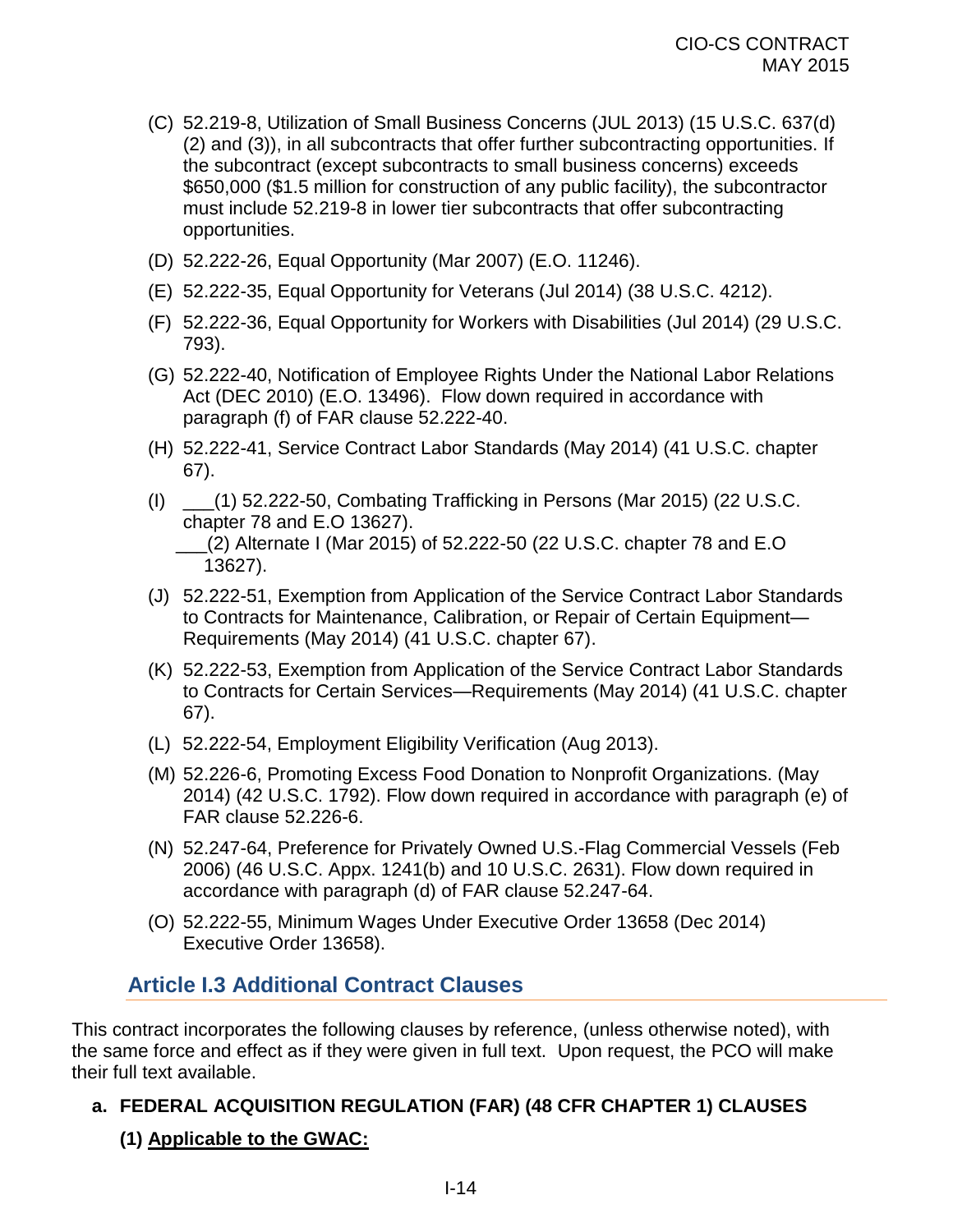a) FAR Clause 52.216-18, Ordering (October 1995).

"(a) … Such orders may be issued from date of award through 120 months thereafter."

b) FAR Clause 52.216-22, Indefinite Quantity (October 1995).

"(d) … the Contractor shall not be required to make any deliveries under this contract after 60 months following expiration of the GWAC ordering period**."**

- c) FAR Clause 52.232-18, Availability of Funds (April 1984).
- d) FAR Clause 52.232-37, Multiple Payment Arrangements (May 1999)

#### **(2) Applicable to individual delivery orders as required:**

- a) FAR Clause 52.204-9, Personal Identity Verification of Contractor Personnel (January 2011).
- b) FAR Clause 52.223-5, Pollution Prevention and Right-to-Know Information (May 2011).
- c) FAR Clause 52.227-14, Rights in Data General (May 2014).
- d) Alternate III (December 2007), FAR Clause 52.227-14, Rights in Data--General (May 2014). – Any additions to or limitations on restricted rights in data will be specified in the individual delivery order.
- e) FAR Clause 52.237-2, Protection of Government Buildings, Equipment and Vegetation (April 1984).
- f) FAR Clause 52.245-1, Government Property (April 2012) as applicable under FAR Part 45.107.
- g) FAR Clause 52.245-9, Use and Charges (April 2012).
- h) FAR Clause 52.251-1, Government Supply Sources (April 2012).

(This clause may be used in delivery orders for commercial items)

i) FAR Clause 52.212-4, Contract Terms and Conditions – Commercial Items (December 2014), and Alternative I (May 2014) if applicable

#### **b. DEPARTMENT OF HEALTH AND HUMAN SERVICES ACQUISITION REGULATION (HHSAR) (48 CFR CHAPTER 3) CLAUSES:**

- 1. HHSAR Clause 352.270-1, Accessibility of Meetings, Conferences and Seminars to Persons with Disabilities (January 2001).
- 2. HHSAR Clause 352.242-71, Tobacco-Free Facilities (January 2006).
- 3. HHSAR Clause 352.203-70, Anti-Lobbying (January 2006)

#### **c. ADDITIONAL DELIVERY ORDER CLAUSES:**

1. OCOs may include additional agency or FAR clauses to delivery orders as applicable to the specific requirements.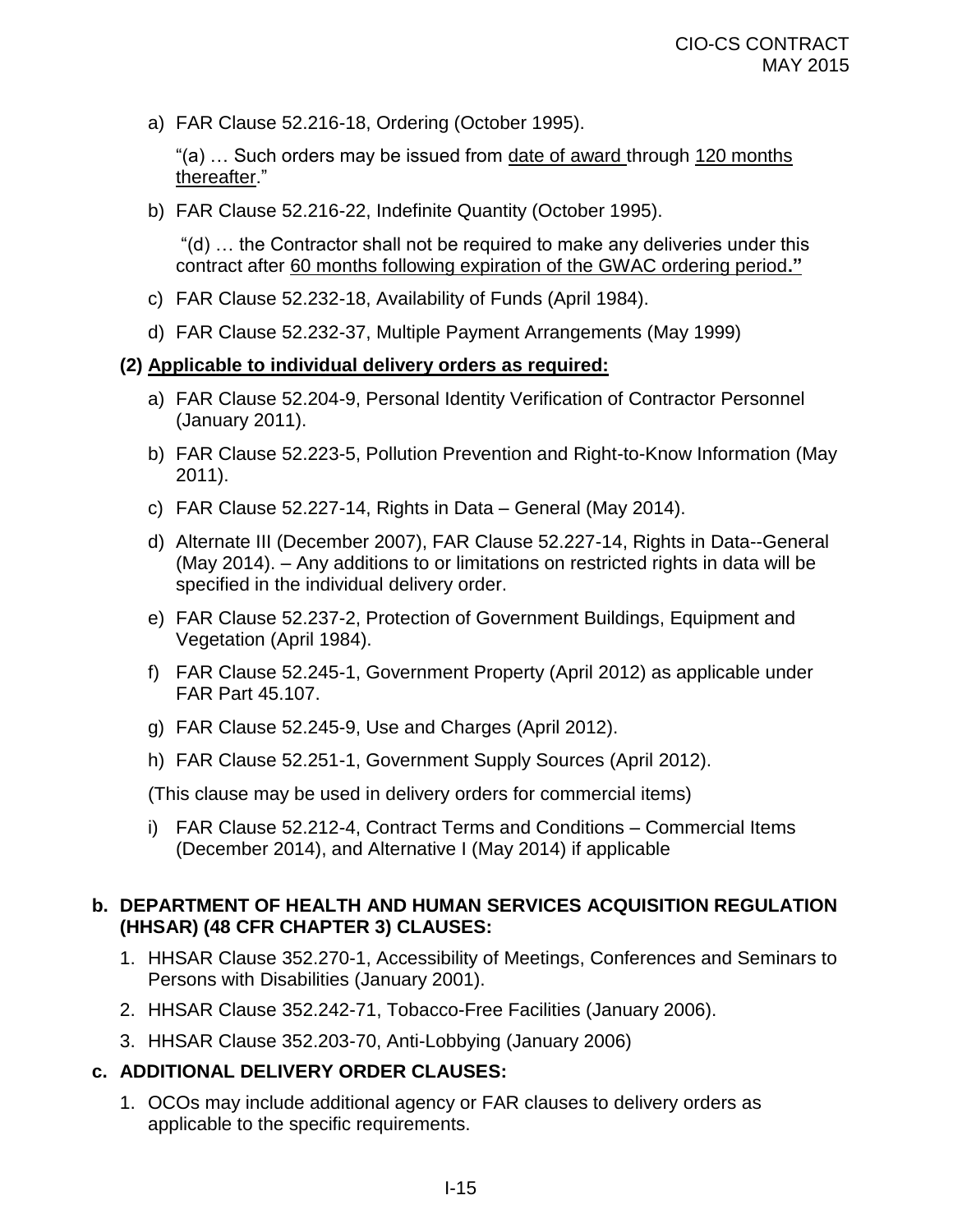# **Article I.4 Additional FAR Contract Clauses Included in Full Text**

<span id="page-64-0"></span>This contract incorporates the following clauses in full text.

#### **a. FEDERAL ACQUISITION REGULATION (FAR) (48 CFR CHAPTER 1) CLAUSES**

1. FAR Clause 52.209-9, Updates of Publically Available Information Regarding Responsibility Matters (July 2013)

*(Applicable to contractors that have reached \$500,000 or more in delivery orders under that contract and have checked the "has" block, Current Active Federal Contracts and Grants with a Total Value Greater than \$10,000,000, under paragraph "b" of the provision 52.209-7, Information Regarding Responsibility Matters)*

a. The Contractor shall update the information in the Federal Awardee Performance

and Integrity Information System (FAPIIS) on a semi-annual basis, throughout the life of the contract, by posting the required information in the System for Award Management (SAM) database at http://www.acquisition.gov .

- b. As required by section 3010 of the Supplemental Appropriations Act, 2010 (Pub. L. 111-212), all information posted in FAPIIS on or after April 15, 2011, except past performance reviews, will be publicly available. FAPIIS consists of two segments--
	- 1. The non-public segment, into which Government officials and the Contractor post information, which can only be viewed by-
		- i. Government personnel and authorized users performing business on behalf of the Government; or
		- ii. The Contractor, when viewing data on itself; and
	- 2. The publicly-available segment, to which all data in the non-public segment of FAPIIS is automatically transferred after a waiting period of 14 calendar days, except for-
		- i. Past performance reviews required by subpart 42.15;
		- ii. Information that was entered prior to April 15, 2011; or
		- iii. Information that is withdrawn during the 14-calendar-day waiting period by the Government official who posted it in accordance with paragraph (c)(1) of this clause.
- c. The Contractor will receive notification when the Government posts new information to the Contractor's record.
	- 1. If the Contractor asserts in writing within 7 calendar days, to the Government official who posted the information, that some of the information posted to the non-public segment of FAPIIS is covered by a disclosure exemption under the Freedom of Information Act, the Government official who posted the information must within 7 calendar days remove the posting from FAPIIS and resolve the issue in accordance with agency Freedom of Information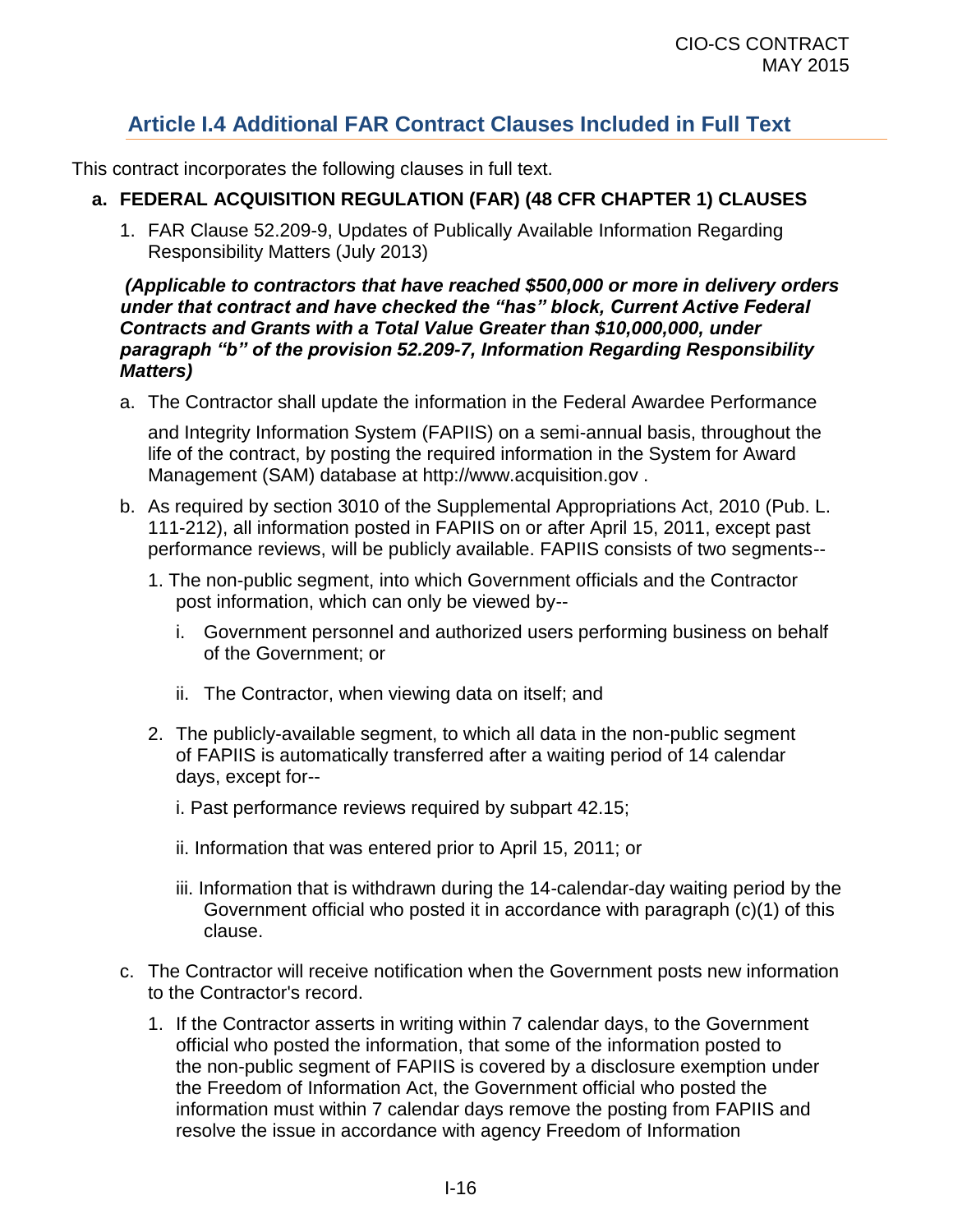procedures, prior to reposting the releasable information. The contractor must cite 52.209-9 and request removal within 7 calendar days of the posting to FAPIIS.

- 2. The Contractor will also have an opportunity to post comments regarding information that has been posted by the Government. The comments will be retained as long as the associated information is retained, i.e., for a total period of 6 years. Contractor comments will remain a part of the record unless the Contractor revises them.
- 3. As required by section 3010 of Pub. L. 111-212, all information posted in FAPIIS on or after April 15, 2011, except past performance reviews, will be publicly available.
- d. Public requests for system information posted prior to April 15, 2011, will be handled under Freedom of Information Act procedures, including, where appropriate, procedures promulgated under E.O. 12600.

(End of clause)

- 2. FAR Clause 52.216-19, Order Limitations (October 1995)
	- (a) **Minimum Order**. When the government requires supplies or services covered by this contract in an amount of less than \$**250**, the Government is not obligated to purchase, nor is the Contractor obligated to furnish, those supplies or services under the contract.
	- (b) **Maximum Order.** The Contractor is not obligated to honor--
		- 1. Any delivery order for a single item in excess of **\$2 million**.
		- 2. Any delivery order for a combination of items in excess of **\$10 million**; or
		- 3. A series of delivery orders from the same ordering office within **10** days that together call for quantities exceeding the limitation in subparagraph (b)(1) or (2) above.
	- (c) If this is a requirements contract (i.e., includes the Requirements clause at subsection 52.216-21 of the Federal Acquisition Regulation (FAR)), the Government is not required to order a part of any one requirement from the Contractor if that requirement exceeds the maximum-order limitations in paragraph (b) above.
	- (d) Notwithstanding paragraphs (b) and (c) above, the Contractor shall honor any delivery order exceeding the maximum order limitations in paragraph (b), unless that delivery order (or orders) is returned to the ordering office within **5 days** after issuance, with written notice stating the Contractor's intent not to ship the item (or items) called for and the reasons. Upon receiving this notice, the Government may acquire the supplies or services from another source.

(End of clause)

3. FAR Clause 52.217-8 Option to Extend Services (Nov 1999)

The Government may require continued performance of any services within the limits and at the rates specified in the contract. These rates may be adjusted only as a result of revisions to prevailing labor rates provided by the Secretary of Labor. The option provision may be exercised more than once, but the total extension of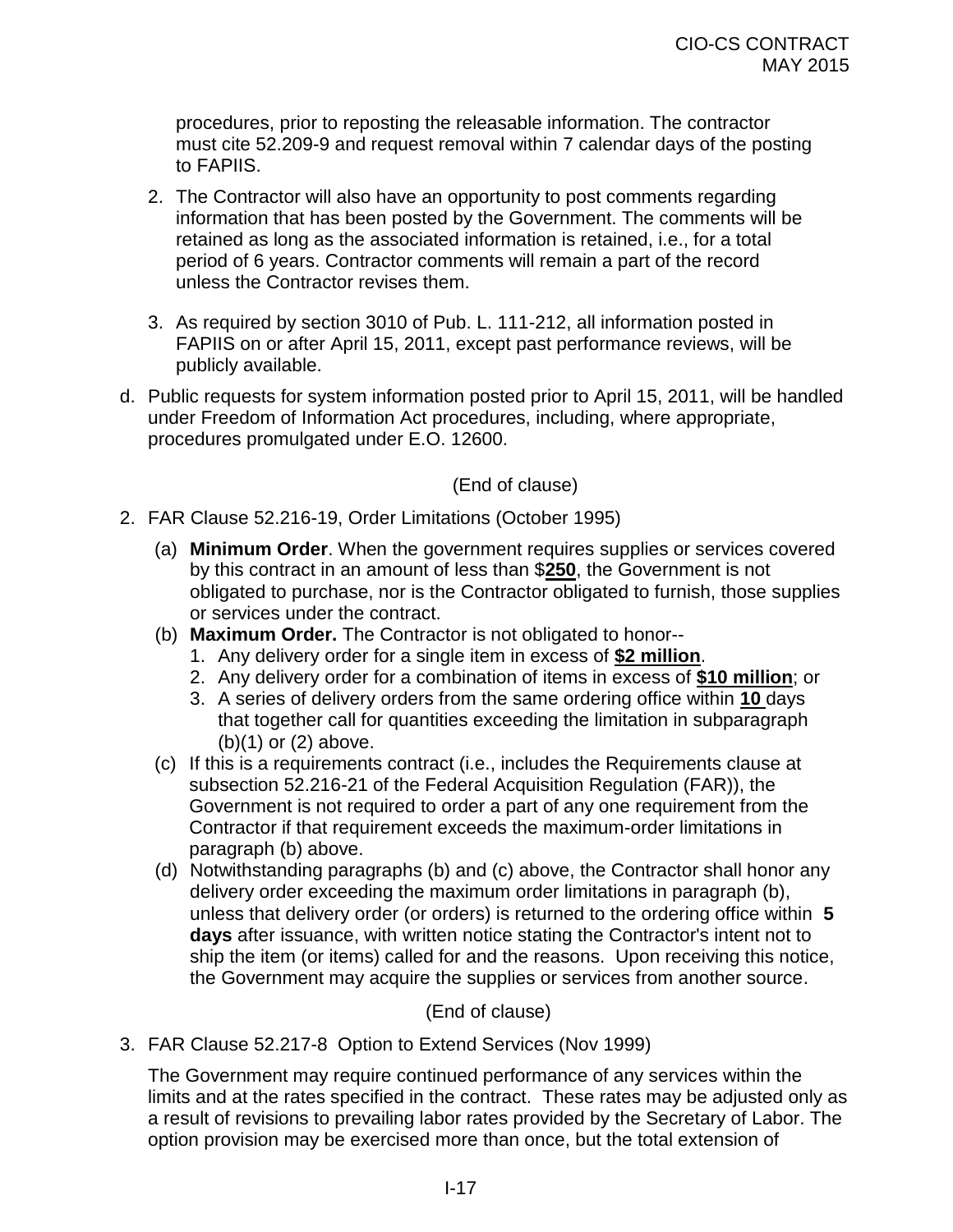performance hereunder shall not exceed 6 months. The Contracting Officer may exercise the option by written notice to the Contractor within 30 days prior to the end of the contract period.

(End of clause)

- 4. FAR Clause 52.217-9 Option to Extend the Term of the Contract (Mar 2000)
	- (a) The Government may extend the term of this contract by written notice to the Contractor within 30 days provided that the Government gives the Contractor a preliminary written notice of its intent to extend at least 60 days before the contract expires. The preliminary notice does not commit the Government to an extension.
	- (b) If the Government exercises this option, the extended contract shall be considered to include this option clause.
	- (c) The total duration of this contract, including the exercise of any options under this clause, shall not exceed 120 months.

(End of clause)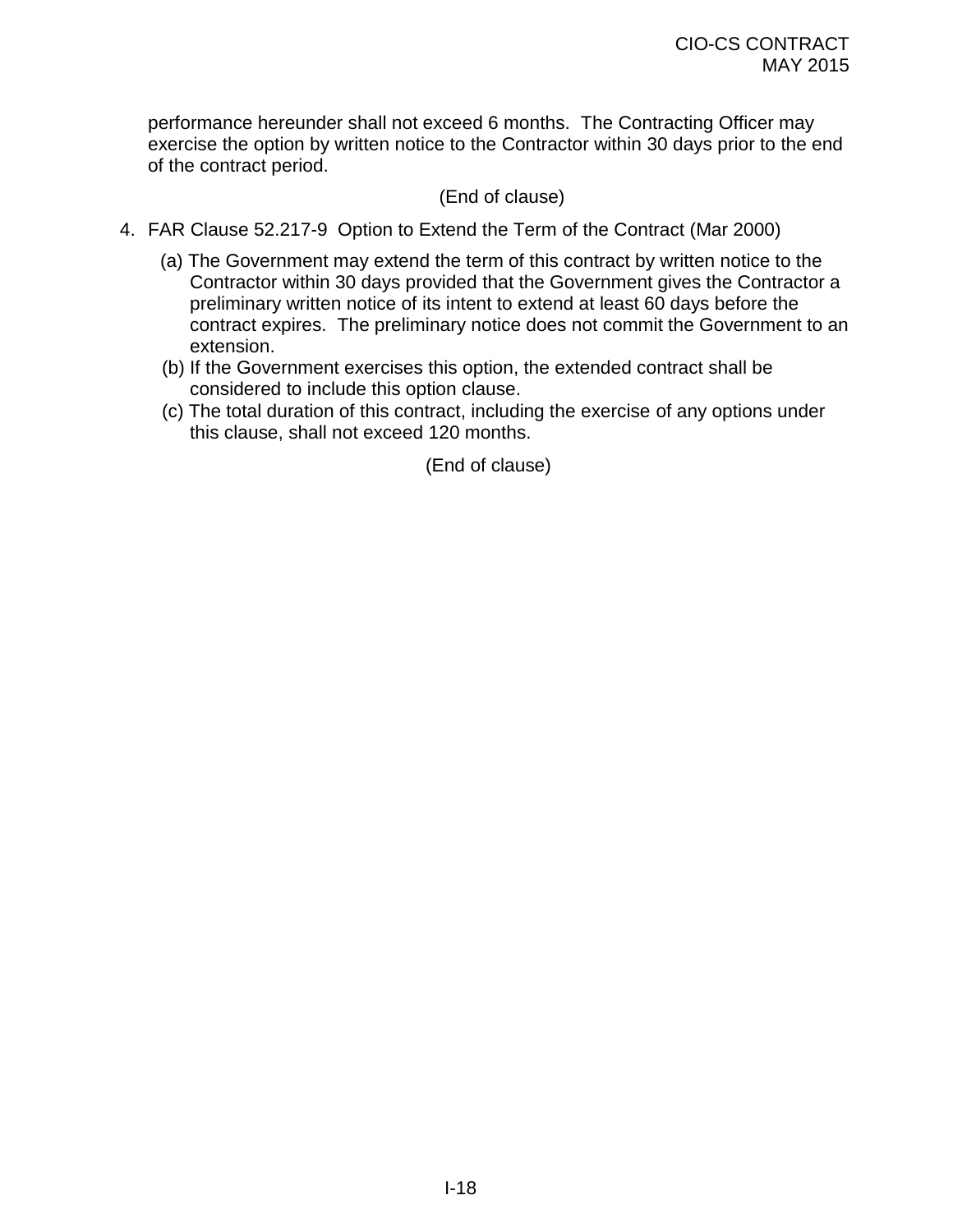# **PART III – LIST OF DOCUMENTS, EXHIBITS, AND OTHER ATTACHMENTS**

# <span id="page-67-0"></span>**SECTION J: LIST OF ATTACHMENTS**

The following documents are incorporated by reference in this contract:

- 1. Attachment H.13 Category & Group Discount Percentages
- 2. Attachment J.5 Small Business Subcontracting Plan (if applicable)
- 3. Attachment J.8 Product List
- 4. Attachment J.9 Disclosure of Lobbying Activities, SF-LLL, dated 7/97, 2 pages (See Article I.1(r))